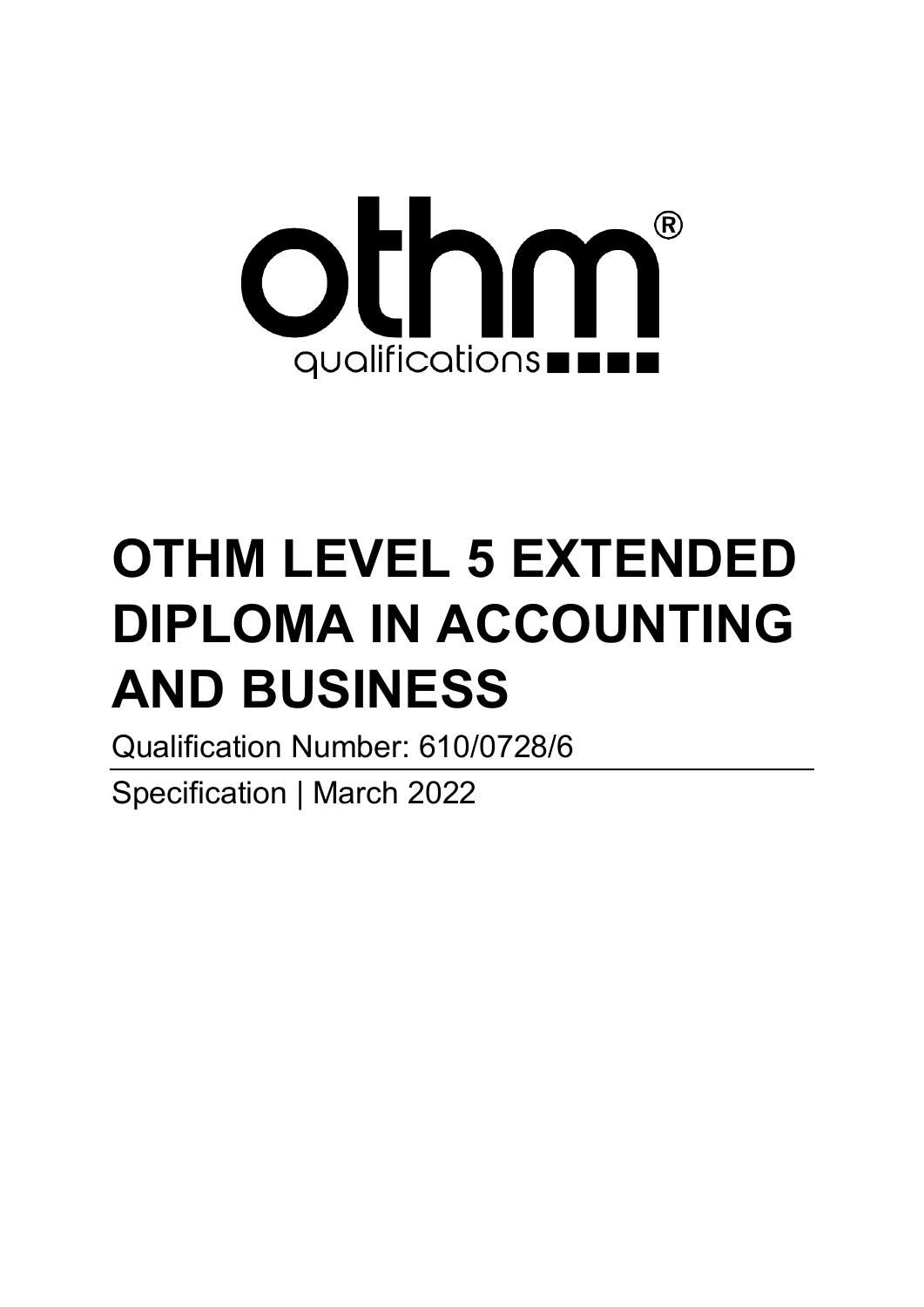# **TABLE OF CONTENTS**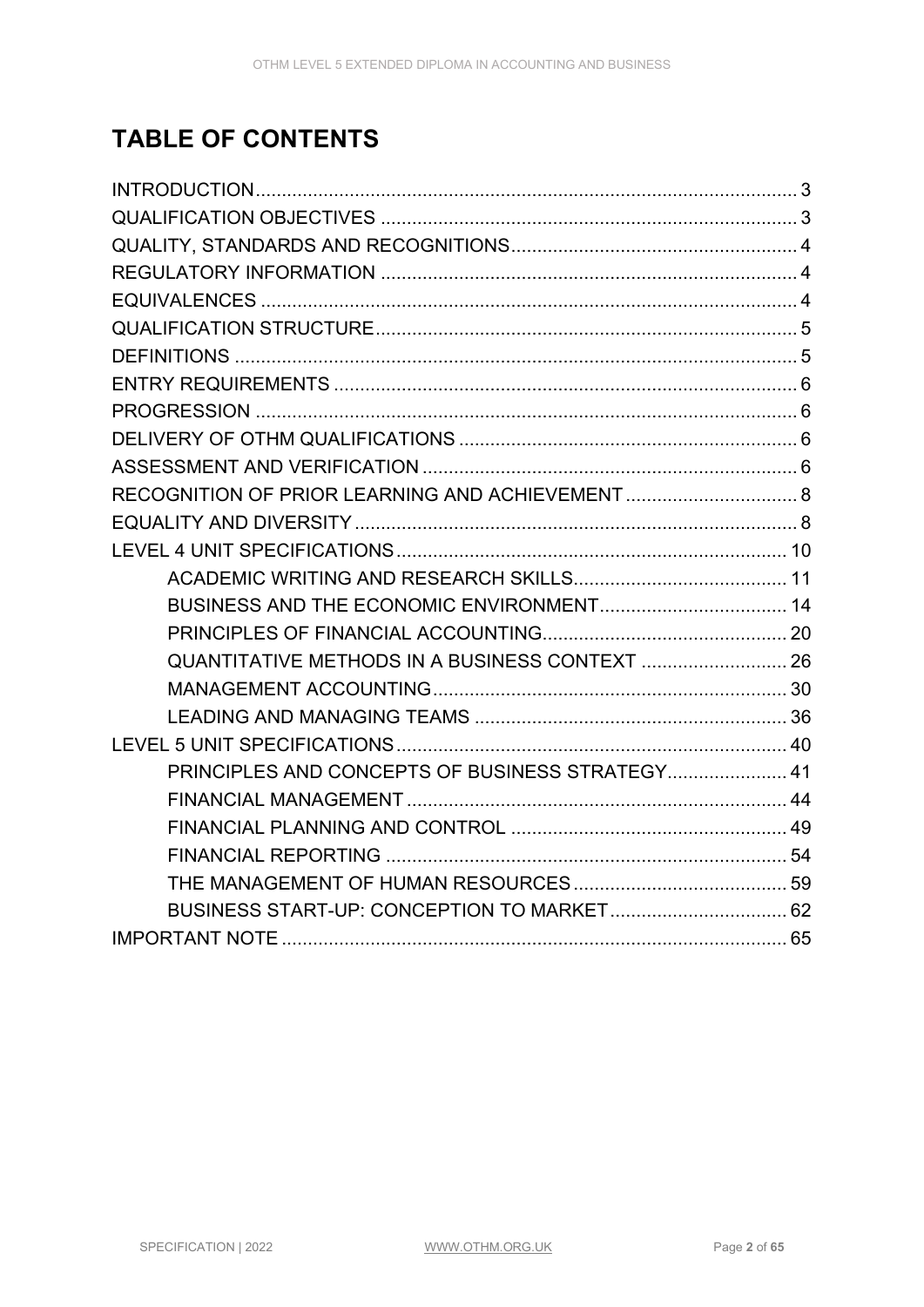## <span id="page-2-0"></span>**INTRODUCTION**

The OTHM Level 5 Extended Diploma qualifications provide learners with industry-specific and practical skills, enabling them to successfully apply their knowledge in the workplace, enhance their career prospects and allow progression to further study.

The OTHM Level 5 Extended Diploma qualifications are equivalent to the first and second years of a university degree. Learners will study level 4 and 5 units, worth 120 credits per academic year with a total credit value of 240 credits.

The Level 4 units lay the foundations of learning by providing an introduction to relevant topics. The Level 5 units allow learners to specialise and progress into specific occupational areas.

Key features of OTHM Level 5 Extended Diploma qualifications:

- A stimulating and challenging programme of study that will be both engaging and informative for learners
- Learners can gain the essential subject knowledge needed to progress successfully into further study or the world of work
- A simplified structure: learners undertake a core of learning in the Level 4 units and build on this knowledge in the Level 5 units
- Refreshed content that is closely aligned with employer and higher education needs
- Assessments that consider cognitive skills along with affective and applied skills
- OTHM set unit assignments and a varied approach to assessment that supports progression to Level 6
- Learners will develop knowledge and academic study skills including active research skills, effective writing skills, analytical skills, critical thinking, creative problem-solving, decision-making and digital literacy.

## <span id="page-2-1"></span>**QUALIFICATION OBJECTIVES**

Accounting and finance are at the very heart of business operations. From banking to manufacturing, from huge service industries to micro businesses, the ability to manage, plan and account for money is still the ultimate measure of business success and the key driver of growth.

Many accountants occupy key managerial positions in business, yet few are qualified managers. In the increasingly complex modern business environment, there is a high demand for skilled professionals who can work flexibly in teams across business boundaries.

The objective of the OTHM Level 5 Extended Diploma in Accounting and Business qualification is to provide learners with an understanding of accounting and business in the broader business context, and to provide them with the practical, industry-focused skills to manage business finances, budgets and cash flow effectively, and to play a key role in business growth. Learners will build the knowledge and skills required for a career in a wide range of businesses, where accounting and business literacy are key skills for managers at all levels.

Learners will study level 4 and 5 units, worth 120 credits per academic year with a total credit value of 240 credits (equivalent to the first 2 years of an honours degree).

The Level 4 units lay the foundation for subsequent learning by providing an introduction to relevant accounting and business topics. The units combine theoretical and practical knowledge in academic and research skills, the business and economic environment, quantitative methods, financial accounting, management accounting, and leading and managing teams.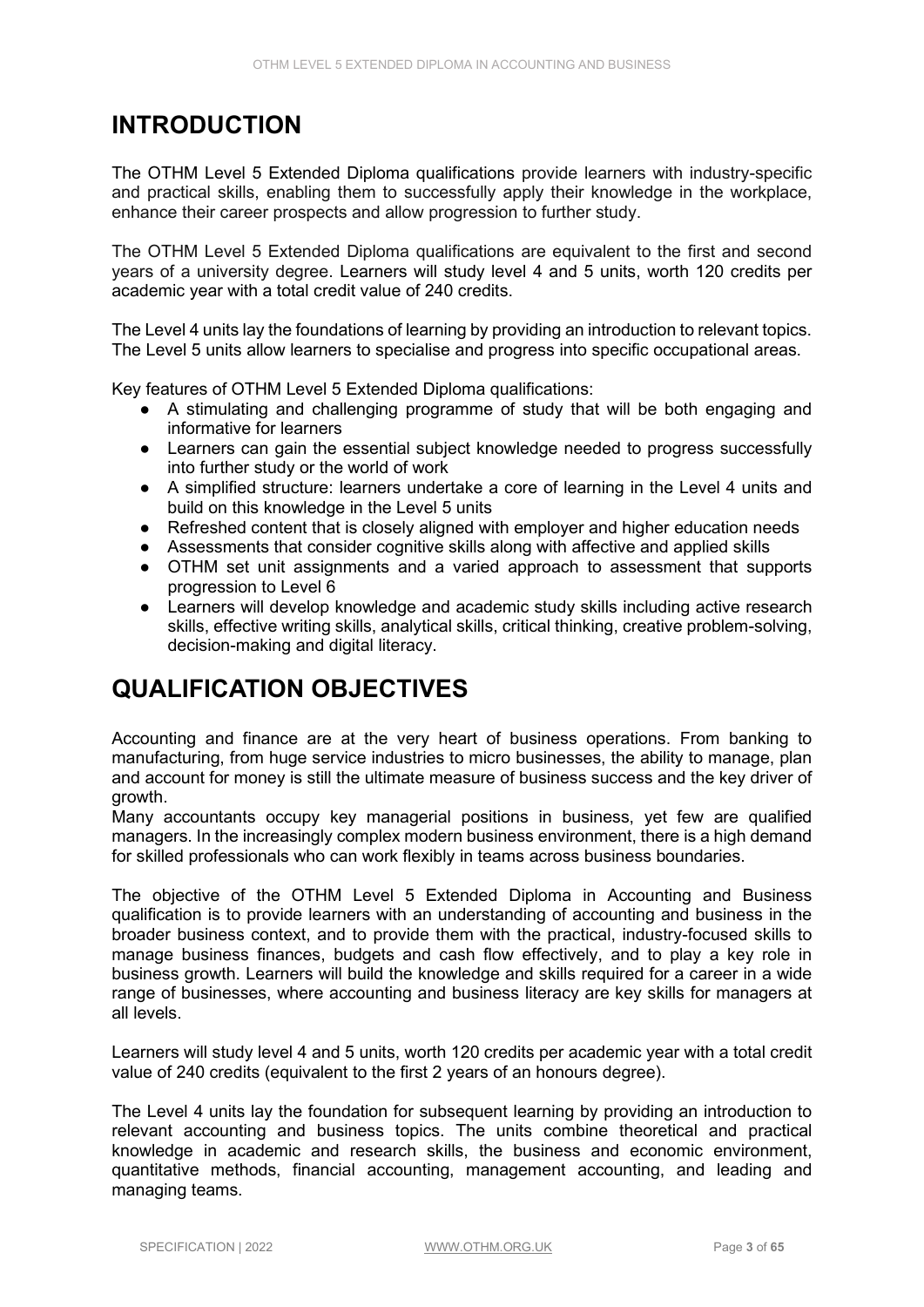Learners have the opportunity to progress and apply key skills and techniques to a variety of relevant subject areas through the Level 5 units. The course will provide learners with knowledge and skills in the areas of business strategy, financial management, planning, reporting and human resource management. Learners will also integrate their knowledge and skills from these disciplines and produce a viable business plan.

Successful completion of this qualification will equip learners with the specialist skills and technical terminology to develop their accounting and business and management skills and to progress to further study or employment.

## <span id="page-3-0"></span>**QUALITY, STANDARDS AND RECOGNITIONS**

OTHM Qualifications are approved and regulated by Ofqual (Office of Qualifications and Examinations Regulation). Visit the Register of [Regulated Qualifications.](http://register.ofqual.gov.uk/)

OTHM has progression arrangements with several UK universities that acknowledge the ability of learners after studying Level 3-7 qualifications to be considered for advanced entry into corresponding degree year/top up and Master's/top-up programmes.

## <span id="page-3-1"></span>**REGULATORY INFORMATION**

| <b>Qualification Title</b>         | OTHM Level 5 Extended Diploma in Accounting and<br><b>Business</b> |
|------------------------------------|--------------------------------------------------------------------|
| <b>Ofqual Reference Number</b>     | 610/0728/6                                                         |
| <b>Regulation Start Date</b>       | 28/03/2022                                                         |
| <b>Operational Start Date</b>      | 28/03/2022                                                         |
| Duration                           | 2 years                                                            |
| <b>Total Credit Value</b>          | 240 Credits                                                        |
| Total Qualification Time (TQT)     | 2400 Hours                                                         |
| <b>Guided Learning Hours (GLH)</b> | 1200 Hours                                                         |
| Sector Subject Area (SSA)          | 15.1 Accounting and finance                                        |
| <b>Overall Grading Type</b>        | Pass / Fail                                                        |
| <b>Assessment Methods</b>          | Coursework                                                         |
| Language of Assessment             | English                                                            |

## <span id="page-3-2"></span>**EQUIVALENCES**

OTHM Level 5 Extended Diploma qualifications represent practical knowledge, skills, capabilities and competences that are assessed in academic terms as being equivalent to Higher National Diplomas (HND) and Year 2 of a three-year UK Bachelor's degree programme.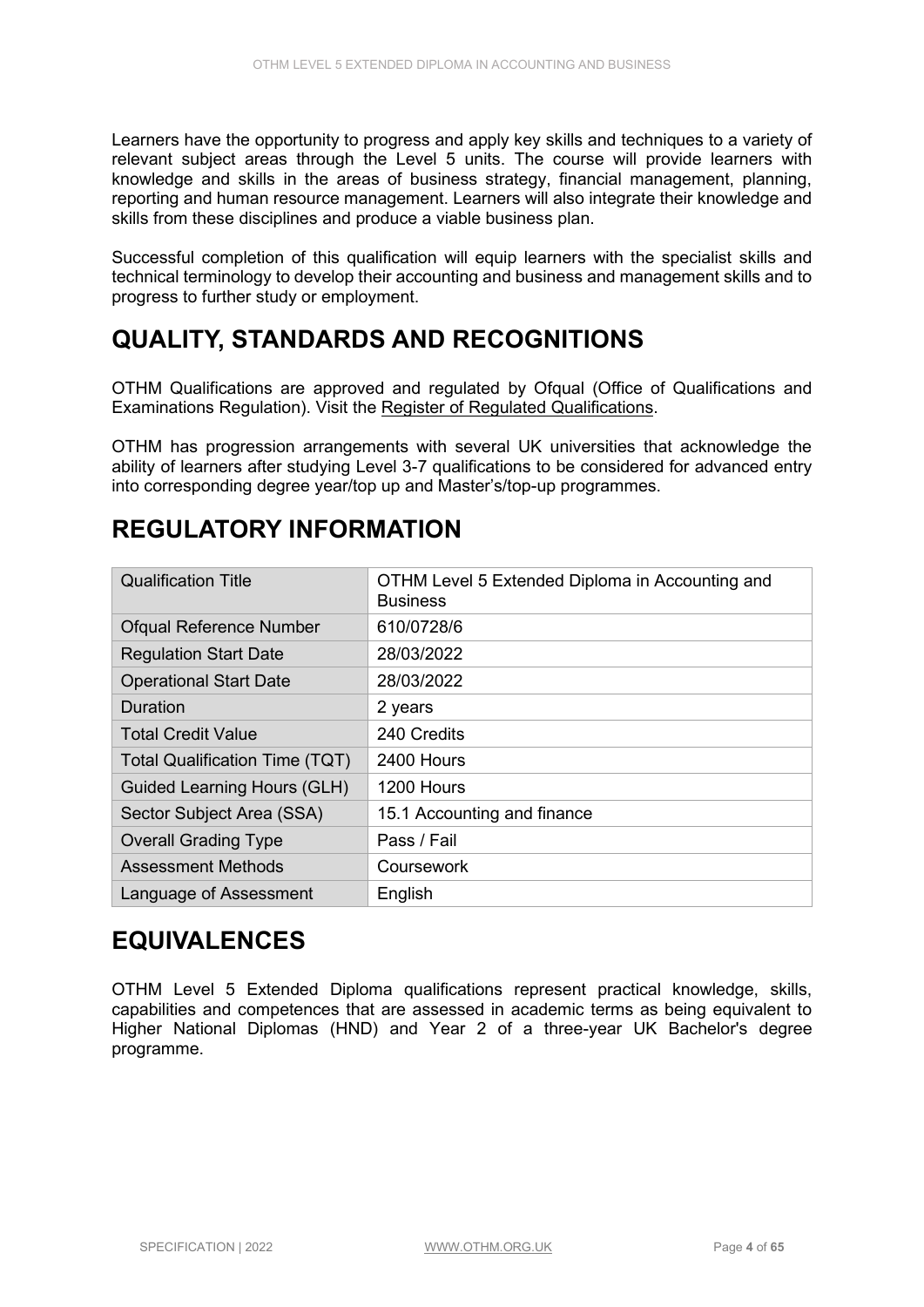## <span id="page-4-0"></span>**QUALIFICATION STRUCTURE**

The OTHM Level 5 Extended Diploma in Accounting and Business qualification consists of 12 mandatory units, 240 credits, 2400 hours Total Qualification Time (TQT) and the recommended Guided Learning Hours (GLH) for this qualification is a minimum of 1200 hours.

To achieve the OTHM Level 5 Extended Diploma in Accounting and Business, learners must achieve 240 credits, of which 120 credits are at Level 4 (6 units) and 120 credits are at Level 5 (6 units).

| Unit Ref<br>No. | 12 Mandatory Units: 240 credits                 | Level | <b>Credit</b> | <b>GLH</b> | <b>TQT</b> |
|-----------------|-------------------------------------------------|-------|---------------|------------|------------|
| H/650/1099      | Academic Writing and Research Skills            | 4     | 20            | 100        | 200        |
| T/650/1760      | <b>Business and the Economic Environment</b>    | 4     | 20            | 100        | 200        |
| R/650/1912      | <b>Principles of Financial Accounting</b>       | 4     | 20            | 100        | 200        |
| M/650/1911      | Quantitative Methods in a Business Context      | 4     | 20            | 100        | 200        |
| Y/650/1914      | <b>Management Accounting</b>                    | 4     | 20            | 100        | 200        |
| T/650/1148      | Leading and Managing Teams                      | 4     | 20            | 100        | 200        |
| A/650/2356      | Principles and Concepts of Business<br>Strategy | 5     | 20            | 100        | 200        |
| F/650/1917      | <b>Financial Management</b>                     | 5     | 20            | 100        | 200        |
| H/650/1918      | <b>Financial Planning and Control</b>           | 5     | 20            | 100        | 200        |
| J/650/1919      | <b>Financial Reporting</b>                      | 5     | 20            | 100        | 200        |
| H/650/1151      | The Management of Human Resources               | 5     | 20            | 100        | 200        |
| M/650/1155      | <b>Business Start-up: Conception to Market</b>  | 5     | 20            | 100        | 200        |

#### **All units are mandatory.**

If a learner does not complete the full Level 5 Extended Diploma qualification, they may be awarded the Level 4 Diploma in Accounting and Business qualification if they have successfully passed all 6 mandatory units and gained 120 credits at Level 4. A new registration for each learner will need to be made by the centre.

## <span id="page-4-1"></span>**DEFINITIONS**

**Total Qualification Time (TQT)** is the number of notional hours which represents an estimate of the total amount of time that could reasonably be expected to be required in order for a learner to achieve and demonstrate the achievement of the level of attainment necessary for the award of a qualification.

*Total Qualification Time is comprised of the following two elements –*

- *a) the number of hours which an awarding organisation has assigned to a qualification for Guided Learning, and*
- *b) an estimate of the number of hours a Learner will reasonably be likely to spend in preparation, study or any other form of participation in education or training, including assessment, which takes place as directed by – but, unlike Guided Learning, not under the Immediate Guidance or Supervision of – a lecturer, supervisor, tutor or other appropriate provider of education or training.*

*(Ofqual 15/5775 September 2015)*

**Guided Learning Hours (GLH)** are defined as the hours that a teacher, lecturer or other member of staff is available to provide immediate teaching support or supervision to a student working towards a qualification.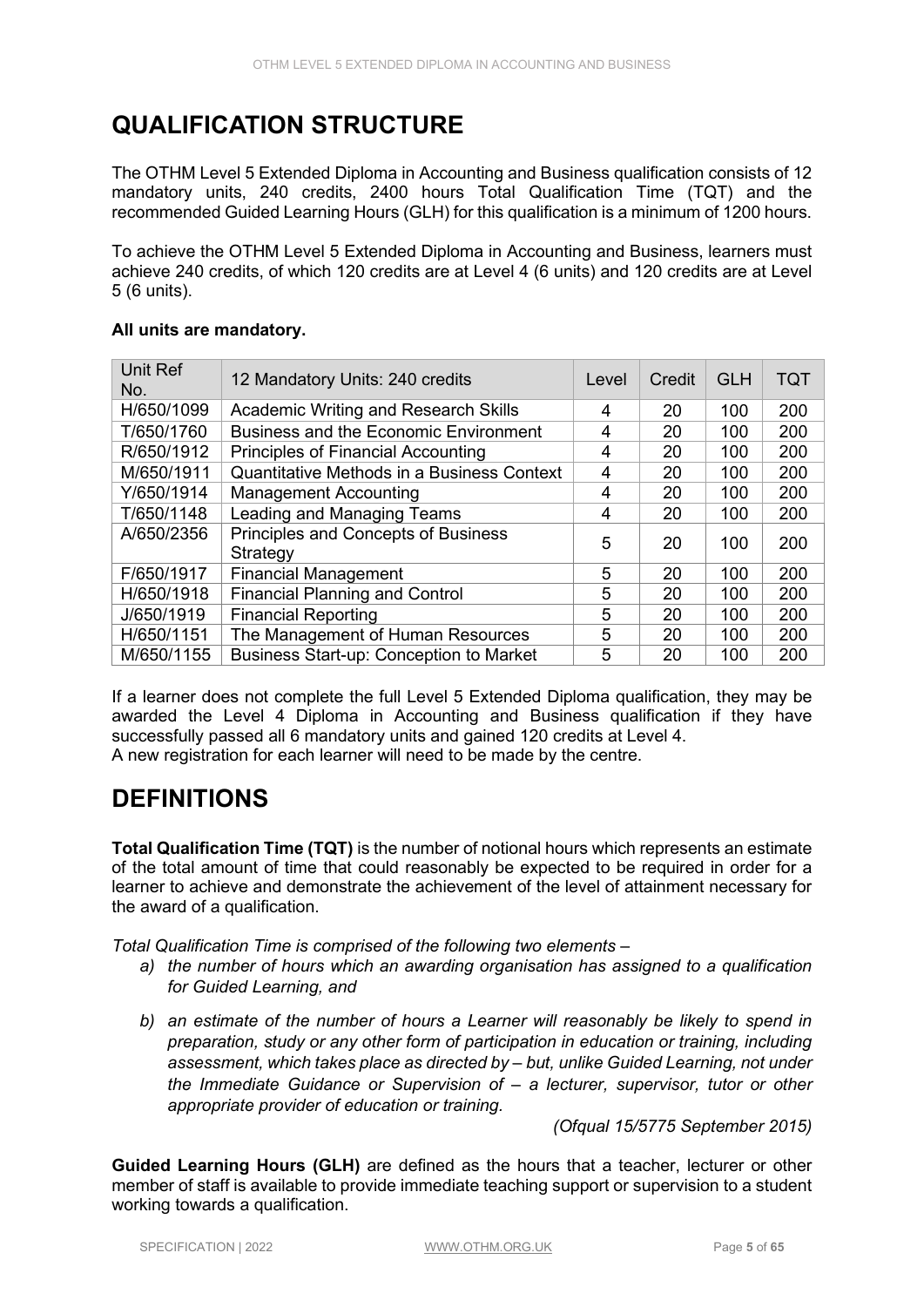**Credit value** is defined as being the number of credits that may be awarded to a learner for the successful achievement of the learning outcomes of a unit. One credit is equal to 10 hours of TQT.

## <span id="page-5-0"></span>**ENTRY REQUIREMENTS**

These qualifications are designed for learners who are typically aged 18 and above. The entry profile for learners is likely to include at least one of the following:

- Relevant Level 3 Diploma qualification or equivalent qualification
- GCE Advanced level in 2 subjects or equivalent qualification
- Mature learners (over 21) with relevant management experience (learners must check with the delivery centre regarding this experience prior to registering for the programme)

**English requirements:** If a learner is not from a majority English-speaking country, they must provide evidence of English language competency. For more information visit the English Language Expectations page on the [OTHM website.](http://www.othm.org.uk/)

## <span id="page-5-1"></span>**PROGRESSION**

Successful completion of the OTHM Level 5 Extended Diploma in Accounting and Business qualification provides learners with the opportunity for a wide range of academic progressions including the OTHM Level 6 Diploma in Accounting and Business qualification.

As this qualification is approved and regulated by Ofqual (Office of the Qualifications and Examinations Regulation), learners may be eligible to gain direct entry into the final year of a three-year UK Bachelor's degree. For more information visit the [University Progressions](http://othm.org.uk/university-progression.html) page on the OTHM website.

## <span id="page-5-2"></span>**DELIVERY OF OTHM QUALIFICATIONS**

OTHM do not specify the mode of delivery for its qualifications, therefore OTHM Centres are free to deliver this qualification using any mode of delivery that meets the needs of their learners. However, OTHM Centres should consider the learners' complete learning experience when designing the delivery of programmes.

It is important that centres develop an effective delivery method to teaching and learning that supports the progression and stretch of learners through the level 4 and 5 units of the OTHM Level 5 Extended Diploma qualifications.

OTHM Centres must ensure that the chosen mode of delivery does not unlawfully or unfairly discriminate, whether directly or indirectly, and that equality of opportunity is promoted. Where it is reasonable and practicable to do so, it will take steps to address identified inequalities or barriers that may arise.

Guided Learning Hours (GLH) which are listed in each unit gives centres the number of hours of teacher-supervised or direct study time likely to be required to teach that unit.

## <span id="page-5-3"></span>**ASSESSMENT AND VERIFICATION**

All units within this qualification are assessed and internally quality assured by the centre and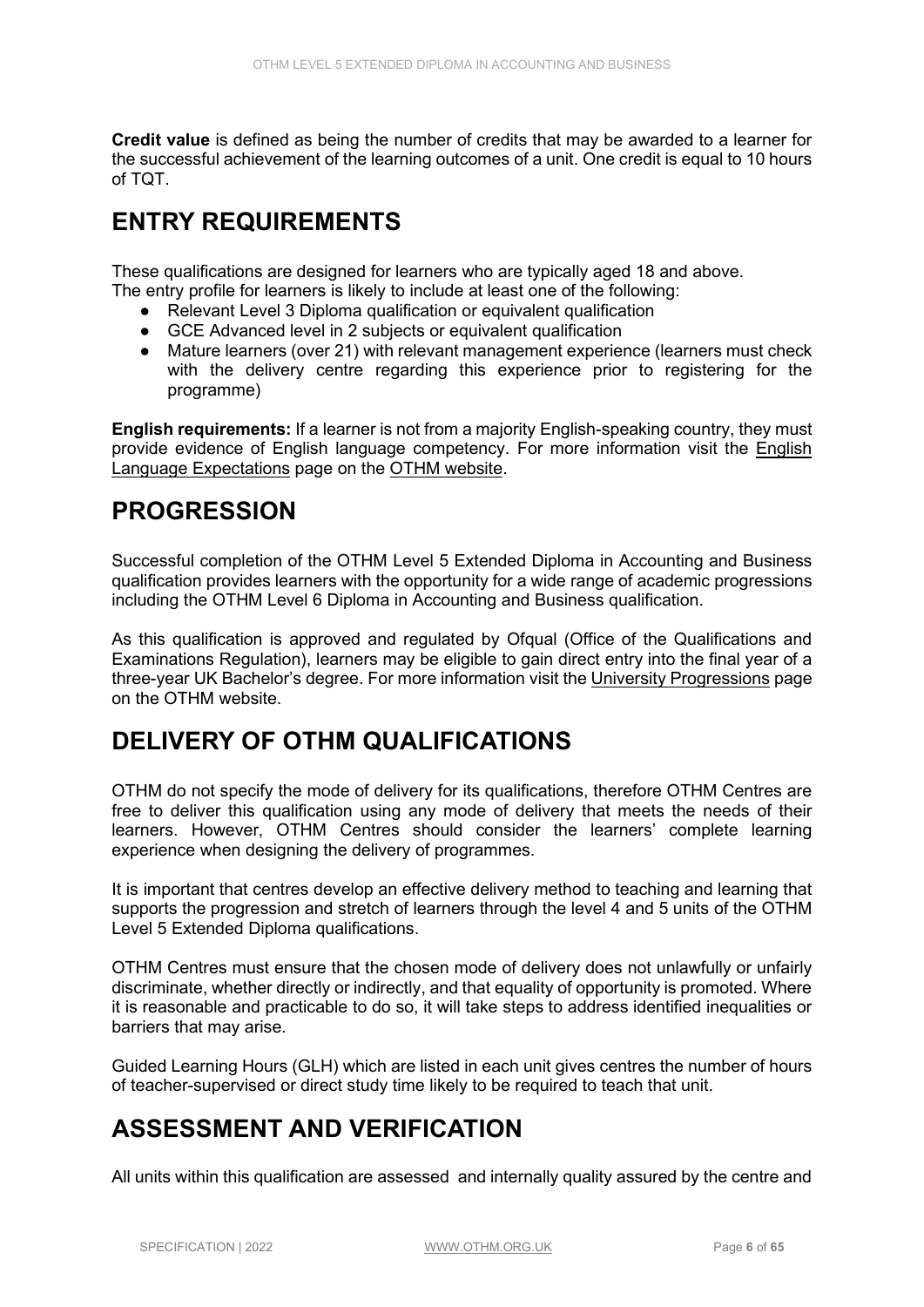externally verified by OTHM. The qualifications are criterion referenced, based on the achievement of all the specified learning outcomes.

To achieve a 'pass' for a unit, learners must provide evidence to demonstrate that they have fulfilled all the learning outcomes and meet the standards specified by all assessment criteria. Judgement that the learners have successfully fulfilled the assessment criteria is made by the assessor.

Specific assessment guidance and relevant marking criteria for each unit are made available in the Assignment Brief document. These are made available to centres immediately after registration of one or more learners.

The assessor should provide an audit trail showing how the judgement of the learners' overall achievement has been arrived at.

#### **Assessment Tracking and Recording Learner Progress**

It is necessary to track and record learner achievement throughout the delivery period of the OTHM Extended Level 5 Diploma and this should not be left until the end of the course.

This will include regular review of learner work through formative and summative assessment and internal quality assurance at planned intervals during the programme:

- before decisions have been made on any unit
- sampling evidence once one or two of the units or assignments are completed

Tracking learner progress, recording the achievement of each learner per criteria on a unitby-unit basis ensures:

- the assessment evidence is clearly measured against national standards
- learner progress is accurately tracked
- the assessment process can be reliably verified
- evidence is valid, authentic and reliable for the safety of certification
- identification of which assessments are outstanding
- internal verification is timely
- samples for standards verification and other external audits can be made available as required
- up to date, securely stored assessment records help to minimise the risk of assessment malpractice and potential issues; maintaining the integrity of the qualification.

Tutors/Assessors should provide learners with formative and summative feedback to aid development during their studies.

#### **Formative Assessment**

Formative assessment is an integral part of the assessment process, involving both the Tutor/Assessor and the learner about their progress during the course of study.

Formative assessment takes place prior to summative assessment and focuses on helping the learner to reflect on their learning and improve their performance and does not confirm achievement of grades at this stage.

The main function of formative assessment is to provide feedback to enable the learner to make improvements to their work. This feedback should be prompt so it has meaning and context for the learner and time must be given following the feedback for actions to be complete. Feedback on formative assessment must be constructive and provide clear guidance and actions for improvement.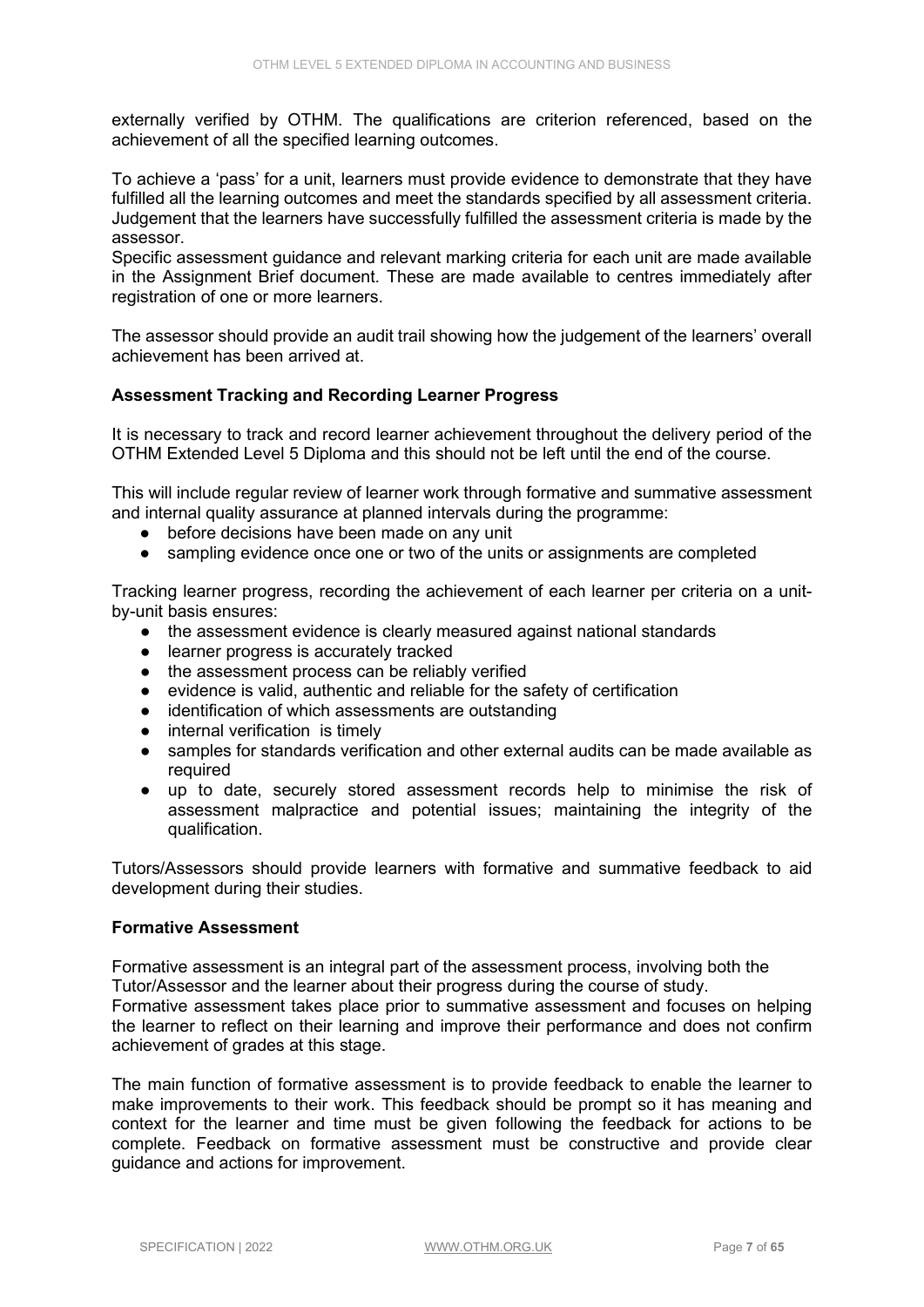All records should be available for auditing purposes, as we may choose to check records of formative assessment as part of our ongoing quality assurance.

#### **Summative Assessment**

Summative assessment is used to evaluate learner competence and progression at the end of a unit or component. Summative assessment should take place when the assessor deems that the learner is at a stage where competence can be demonstrated.

Learners should be made aware that summative assessment outcomes are subject to confirmation by the Internal Verifier and External Quality Assurer (EQA) and thus is provisional and can be overridden.

Assessors should annotate on the learner work where the evidence supports their decisions against the assessment criteria. Learners will need to be familiar with the assessment and grading criteria so that they can understand the quality of what is required.

Evidence of both formative and summative assessment must be made available at the time of external quality assurance – EQA.

## <span id="page-7-0"></span>**RECOGNITION OF PRIOR LEARNING AND ACHIEVEMENT**

Recognition of Prior Learning (RPL) is a method of assessment that considers whether learners can demonstrate that they can meet the assessment requirements for a unit through knowledge, understanding or skills they already possess and do not need to develop through a course of learning.

RPL policies and procedures have been developed over time, which has led to the use of a number of terms to describe the process. Among the most common are:

- Accreditation of Prior Learning (APL)
- Accreditation of Prior Experiential Learning (APEL)
- Accreditation of Prior Achievement (APA)
- Accreditation of Prior Learning and Achievement (APLA)

All evidence must be evaluated with reference to the stipulated learning outcomes and assessment criteria against the respective unit(s). The assessor must be satisfied that the evidence produced by the learner meets the assessment standard established by the learning outcome and its related assessment criteria at that particular level.

Most often RPL will be used for units. It is not acceptable to claim for an entire qualification through RPL. Where evidence is assessed to be only sufficient to cover one or more learning outcomes, or to partly meet the need of a learning outcome, then additional assessment methods should be used to generate sufficient evidence to be able to award the learning outcome(s) for the whole unit. This may include a combination of units where applicable.

## <span id="page-7-1"></span>**EQUALITY AND DIVERSITY**

OTHM provides equality and diversity training to staff and consultants. This makes clear that staff and consultants must comply with the requirements of the Equality Act 2010, and all other related equality and diversity legislation, in relation to our qualifications.

We develop and revise our qualifications to avoid, where possible, any feature that might disadvantage learners because of their age, disability, gender, pregnancy or maternity, race, religion or belief, and sexual orientation.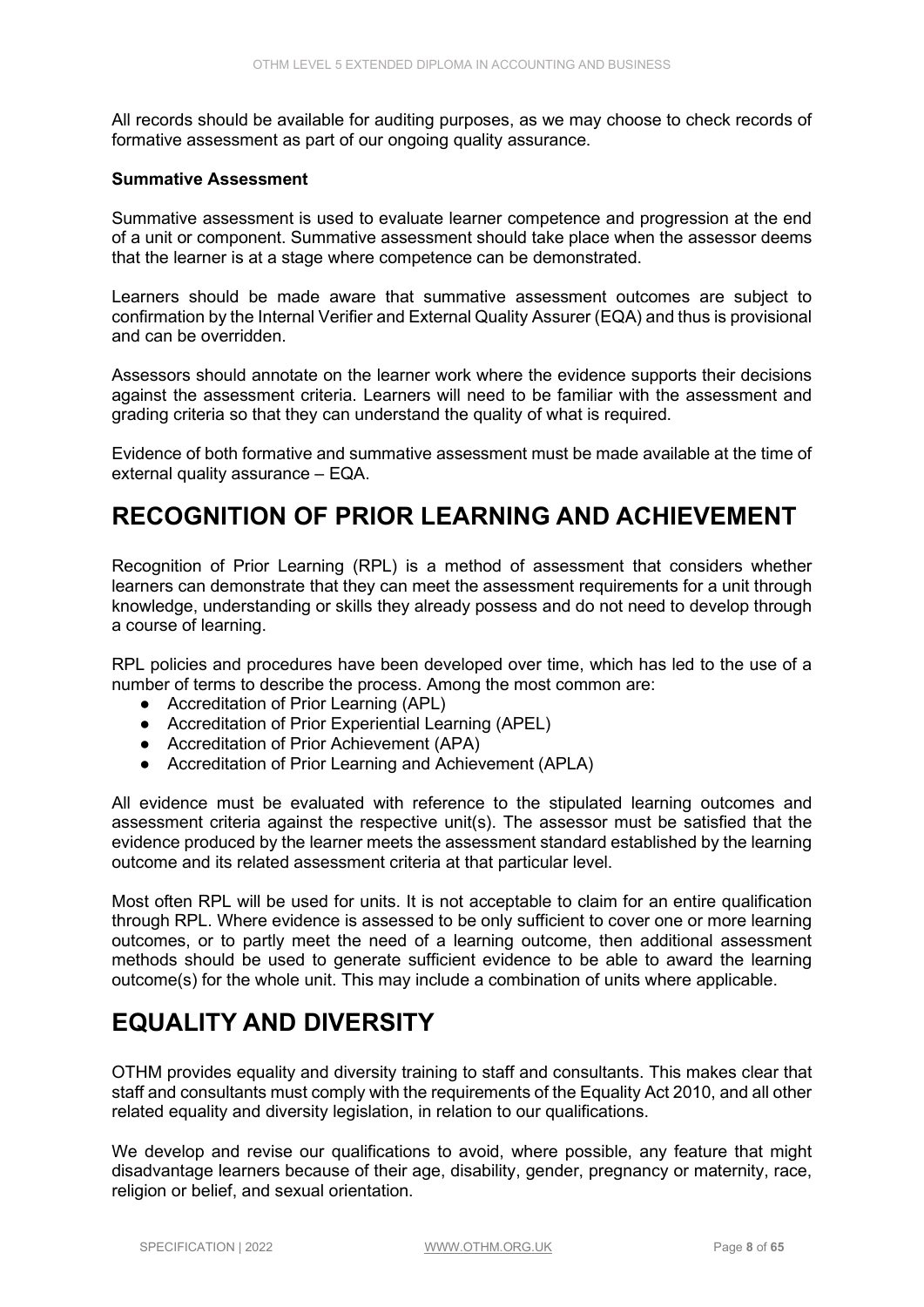If a specific qualification requires a feature that might disadvantage a particular group (e.g. a legal requirement regarding health and safety in the workplace), we will clarify this explicitly in the qualification specification.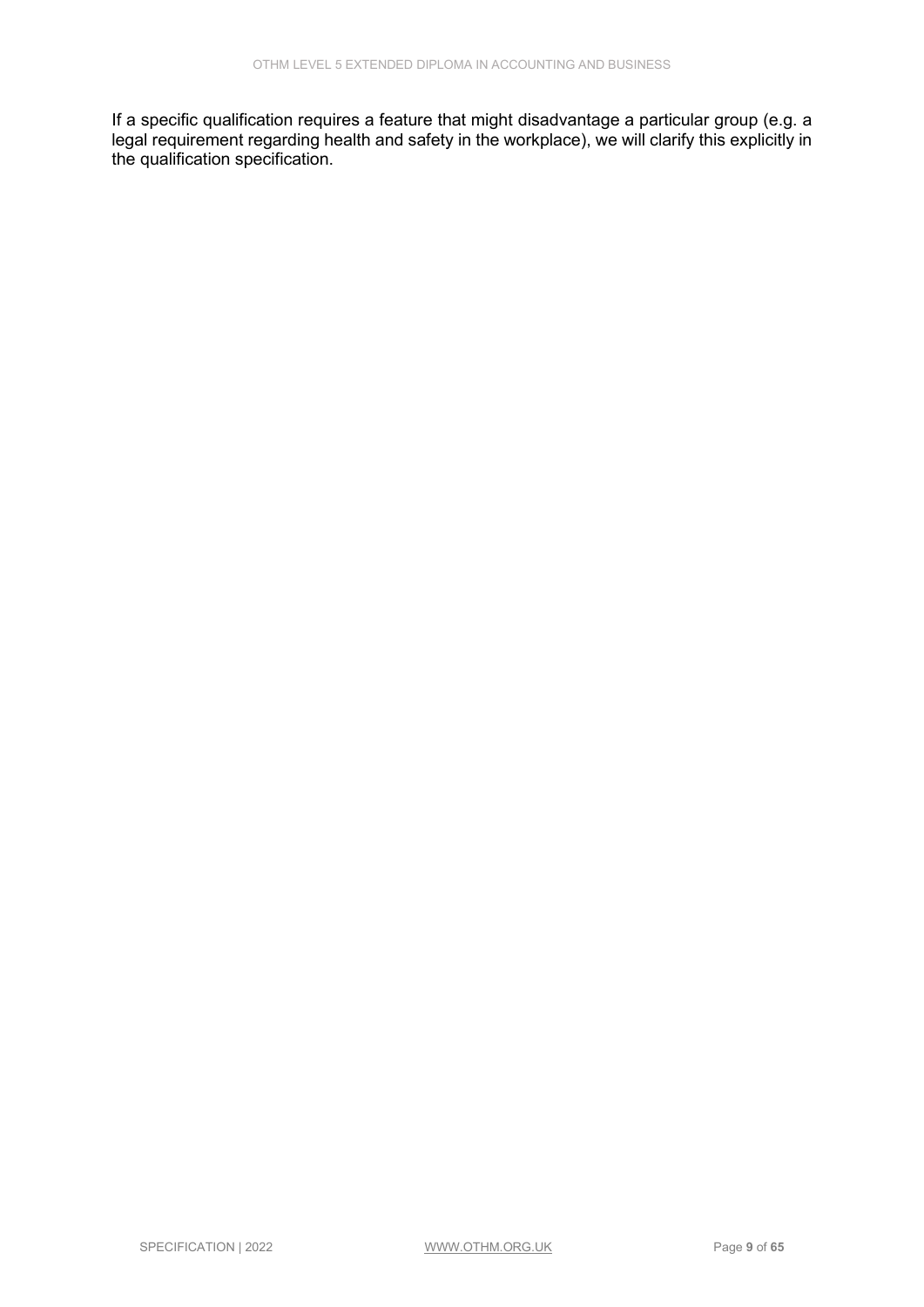# <span id="page-9-0"></span>**LEVEL 4 UNIT SPECIFICATIONS**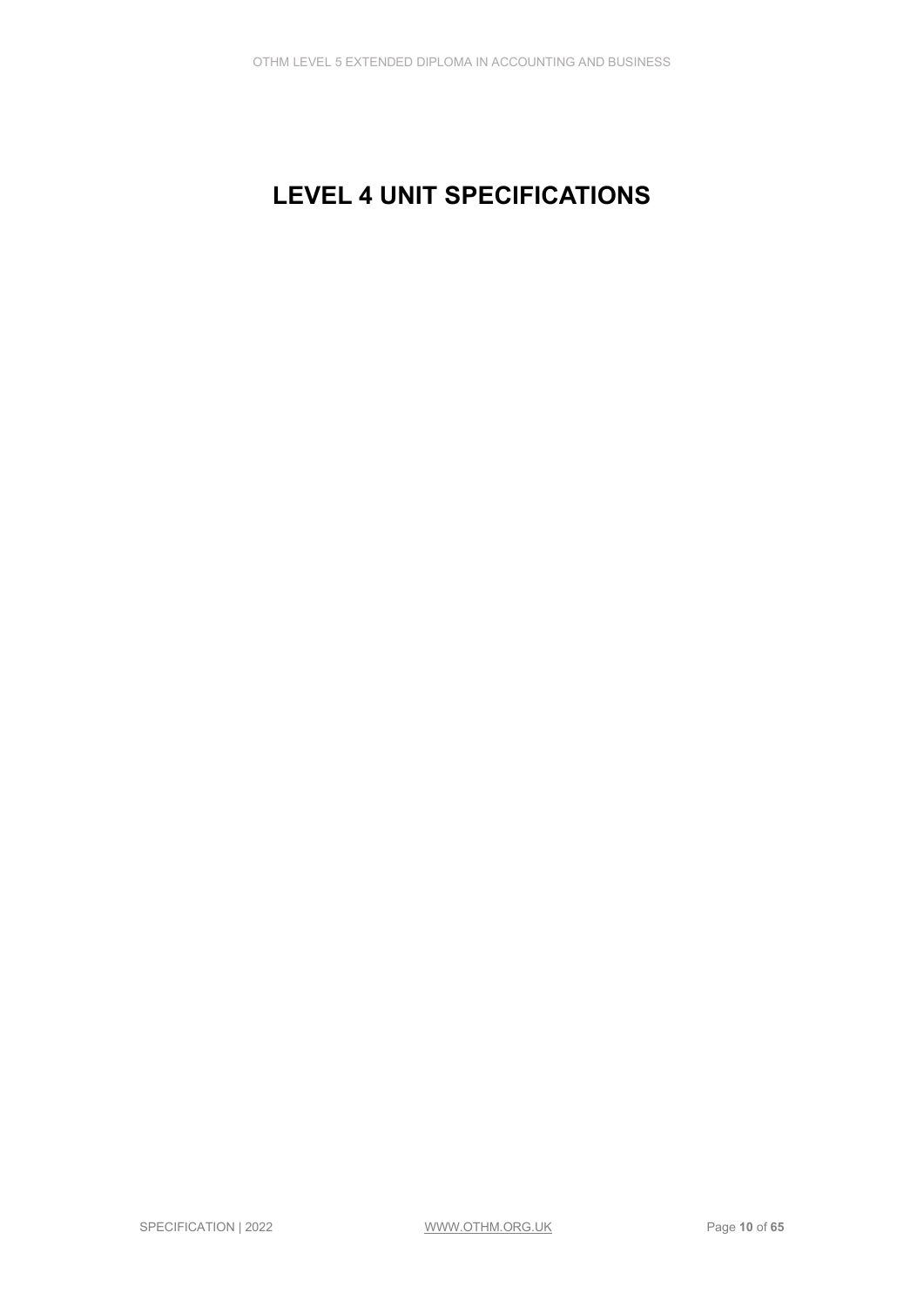## **ACADEMIC WRITING AND RESEARCH SKILLS**

| Unit Reference Number                 | H/650/1099                           |
|---------------------------------------|--------------------------------------|
| Unit Title                            | Academic Writing and Research Skills |
| <b>Unit Level</b>                     |                                      |
| Number of Credits                     | 20                                   |
| <b>Total Qualification Time (TQT)</b> | 200 hours                            |
| <b>Guided Learning Hours (GLH)</b>    | 100 hours                            |
| Mandatory / Optional                  | Mandatory                            |
| Sector Subject Area (SSA)             | 15.3 Business Management             |
| Unit Grading Type                     | Pass / Fail                          |

#### **Unit Aims**

Engaging in academic research and writing will help learners to interpret and evaluate sources of information and evidence before becoming involved in the production of evidence based, logical, arguments. The aim of this unit is, therefore, to support the exploration of key topics which form part of the academic research and writing process so that learners will be able to achieve greater success and recognition in their studies.

<span id="page-10-0"></span>

| Learning Outcome -<br>The learner will:                                    | Assessment Criteria -<br>The learner can:                                                                                                                                                   | <b>Indicative Content</b>                                                                                                                                                                                                                                                              |
|----------------------------------------------------------------------------|---------------------------------------------------------------------------------------------------------------------------------------------------------------------------------------------|----------------------------------------------------------------------------------------------------------------------------------------------------------------------------------------------------------------------------------------------------------------------------------------|
| Understand the concept and<br>purpose of academic research<br>and writing. | 1.1 Explain what is meant by the term<br>'academic research and writing.'<br>1.2 Explain different academic writing<br>conventions.<br>1.3 Discuss different types of academic<br>research. | Seeking the truth from different academic<br>perspectives<br>The research hypothesis<br>Adding to knowledge<br>Academic language<br>Paragraphs and argument flows<br>Paraphrasing<br>Writing to word counts<br>Descriptive research<br>Associational research<br>Intervention research |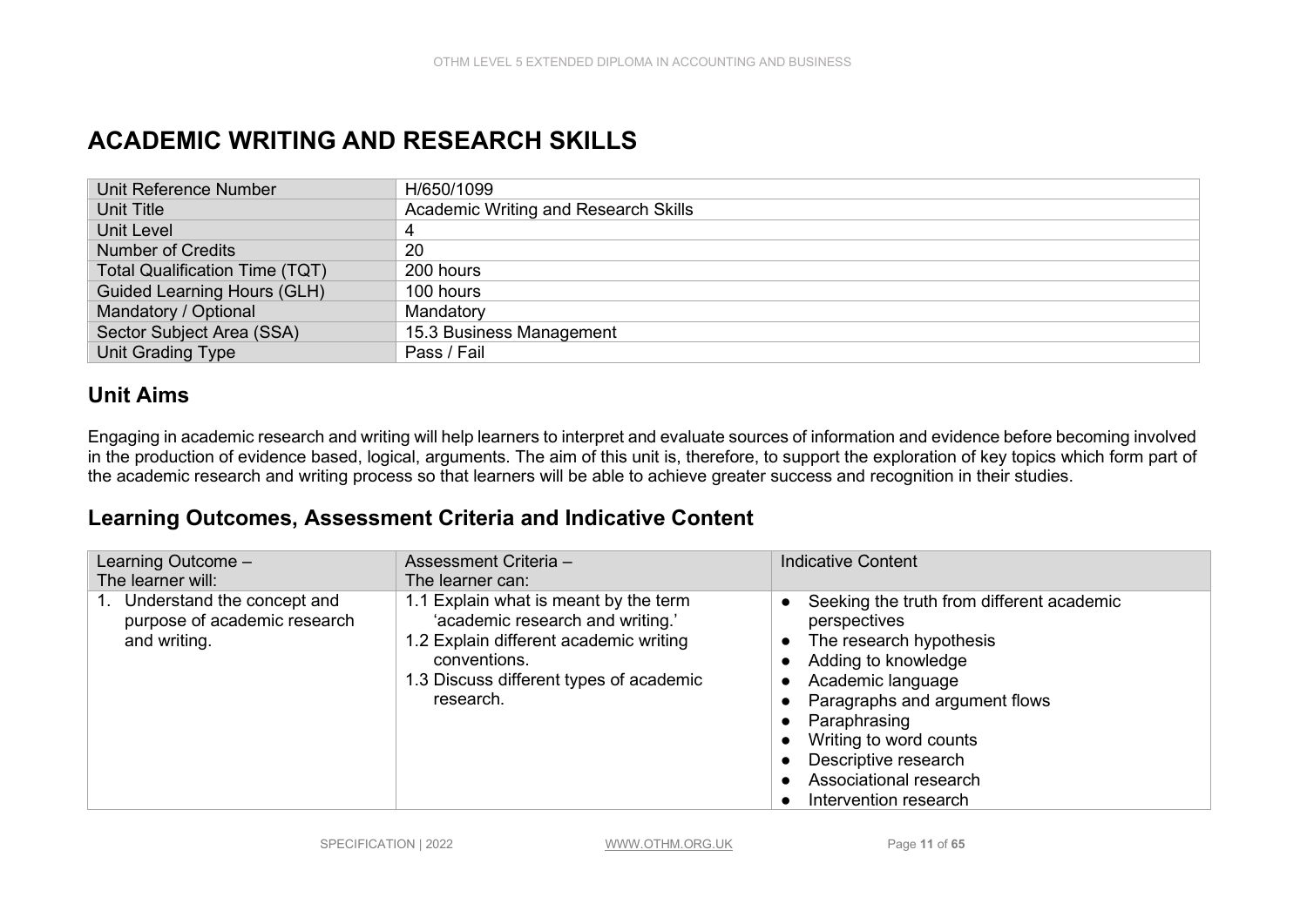|                                             |                                                   | Validity and reliability of research                               |
|---------------------------------------------|---------------------------------------------------|--------------------------------------------------------------------|
|                                             |                                                   | The research plan<br>$\bullet$                                     |
| Know how to conduct academic<br>$2_{\cdot}$ | 2.1 Compare different sources of information      | <b>Journals</b><br>$\bullet$                                       |
| research.                                   | and evidence.                                     | <b>Textbooks</b><br>$\bullet$                                      |
|                                             | 2.2 Explain a research process.                   | Conferences<br>$\bullet$                                           |
|                                             | 2.3 Differentiate between primary and             | Government data<br>$\bullet$                                       |
|                                             | secondary research.                               | Research as a linear process<br>$\bullet$                          |
|                                             |                                                   | Primary research - seeking new information<br>$\bullet$            |
|                                             |                                                   | Secondary research - reviewing existing                            |
|                                             |                                                   | information                                                        |
| 3. Know about critical thinking skills.     | 3.1 Explain what is meant by the term 'critical   | A systematic approach to evaluating arguments.<br>$\bullet$        |
|                                             | thinking.'                                        | Critical reading<br>$\bullet$                                      |
|                                             | 3.2 Explain different critical thinking skills.   | Analysis and interpretation<br>$\bullet$                           |
|                                             | 3.3 Explain why critical thinking is important in | Being open-minded<br>$\bullet$                                     |
|                                             | academic research.                                | Self-regulation<br>$\bullet$                                       |
|                                             | 3.4 Explain how to apply techniques to            | Objective v subjective<br>$\bullet$                                |
|                                             | evaluate an argument.                             | <b>Promoting creative</b><br>$\bullet$                             |
|                                             |                                                   | Improving language and presentation skills<br>$\bullet$            |
|                                             |                                                   | Thinking 'outside the box'<br>$\bullet$                            |
|                                             |                                                   | Argument coherence                                                 |
|                                             |                                                   | Evidence testing<br>$\bullet$                                      |
|                                             |                                                   | Validity testing<br>$\bullet$                                      |
| 4. Understand how to construct a            | 4.1 Explain the key components of a reliable      | Evidence<br>$\bullet$                                              |
| reliable and valid academic                 | and valid academic argument.                      | Premise (nature of academic argument)<br>$\bullet$                 |
| argument.                                   | 4.2 Differentiate between inductive and           | Review research sources to test their reliability and<br>$\bullet$ |
|                                             | deductive reasoning.                              | validity                                                           |
|                                             | 4.3 Suggest an argument structure for a given     | Academic bibliographies<br>$\bullet$                               |
|                                             | topic.                                            | Conclusion<br>$\bullet$                                            |
|                                             |                                                   | Inductive uses generalisation<br>$\bullet$                         |
|                                             |                                                   | Deductive uses known evidence and information                      |
|                                             |                                                   | Logical argument structures                                        |
|                                             |                                                   | <b>Presentational skills</b><br>$\bullet$                          |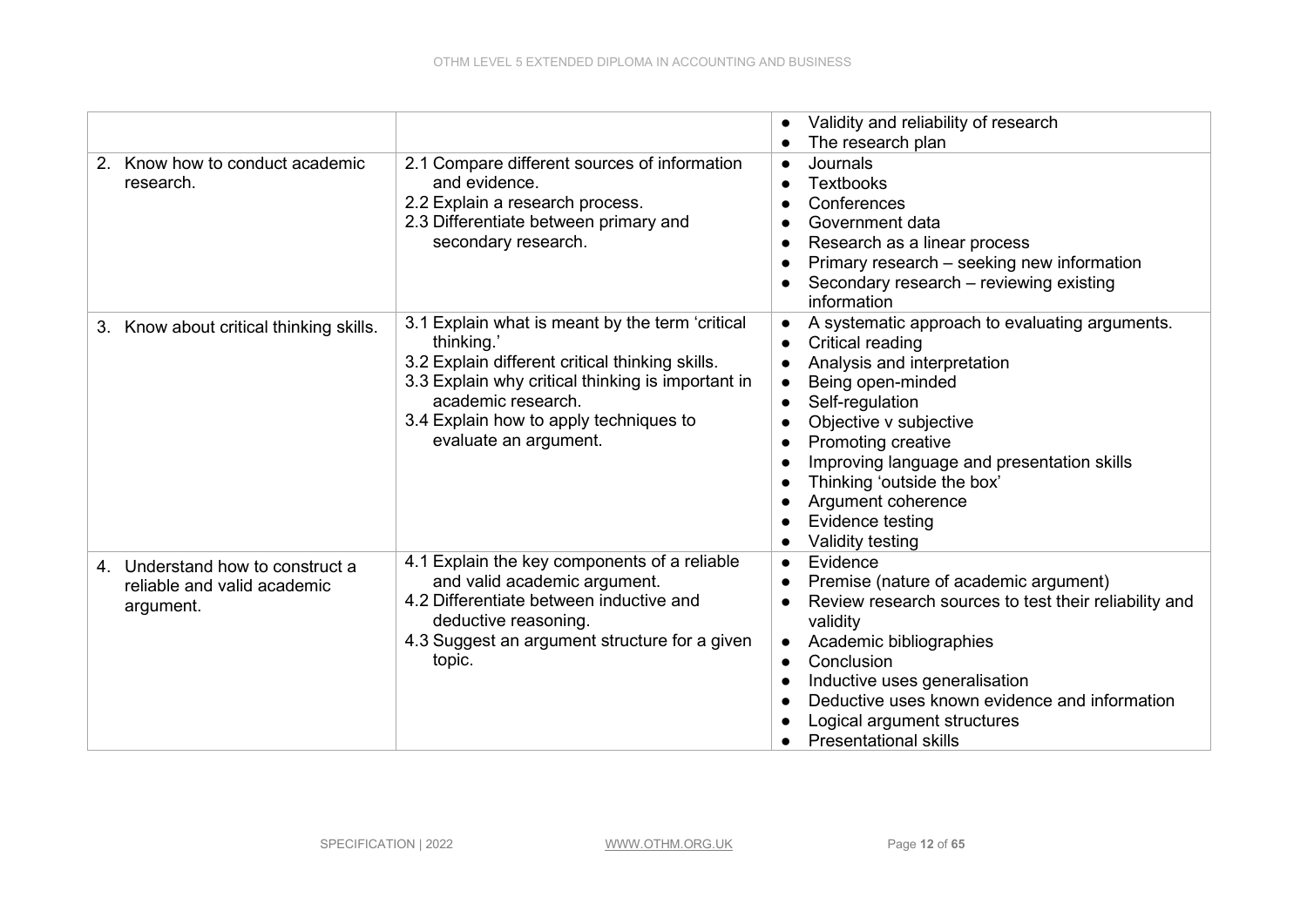To achieve a 'pass' for this unit, learners must provide evidence to demonstrate that they have fulfilled all the learning outcomes and meet the standards specified by all assessment criteria.

| Learning Outcomes to be met | Assessment Criteria to be covered   Assessment type |            | Word count (approx. length) |
|-----------------------------|-----------------------------------------------------|------------|-----------------------------|
| All 1 to 4                  | All ACs under LO 1 to 4                             | Coursework | 3000 words                  |

#### **Indicative Reading List**

Bailey, S. (2017) *Academic Writing: A Handbook for International Learners* 5th edition, Routledge, London

Cotrell, S. (2019) *The Study Skills Handbook 5th edition*, MacMillan, London

### **Additional Resources**

Journal of Academic Research

Journal of Academic Writing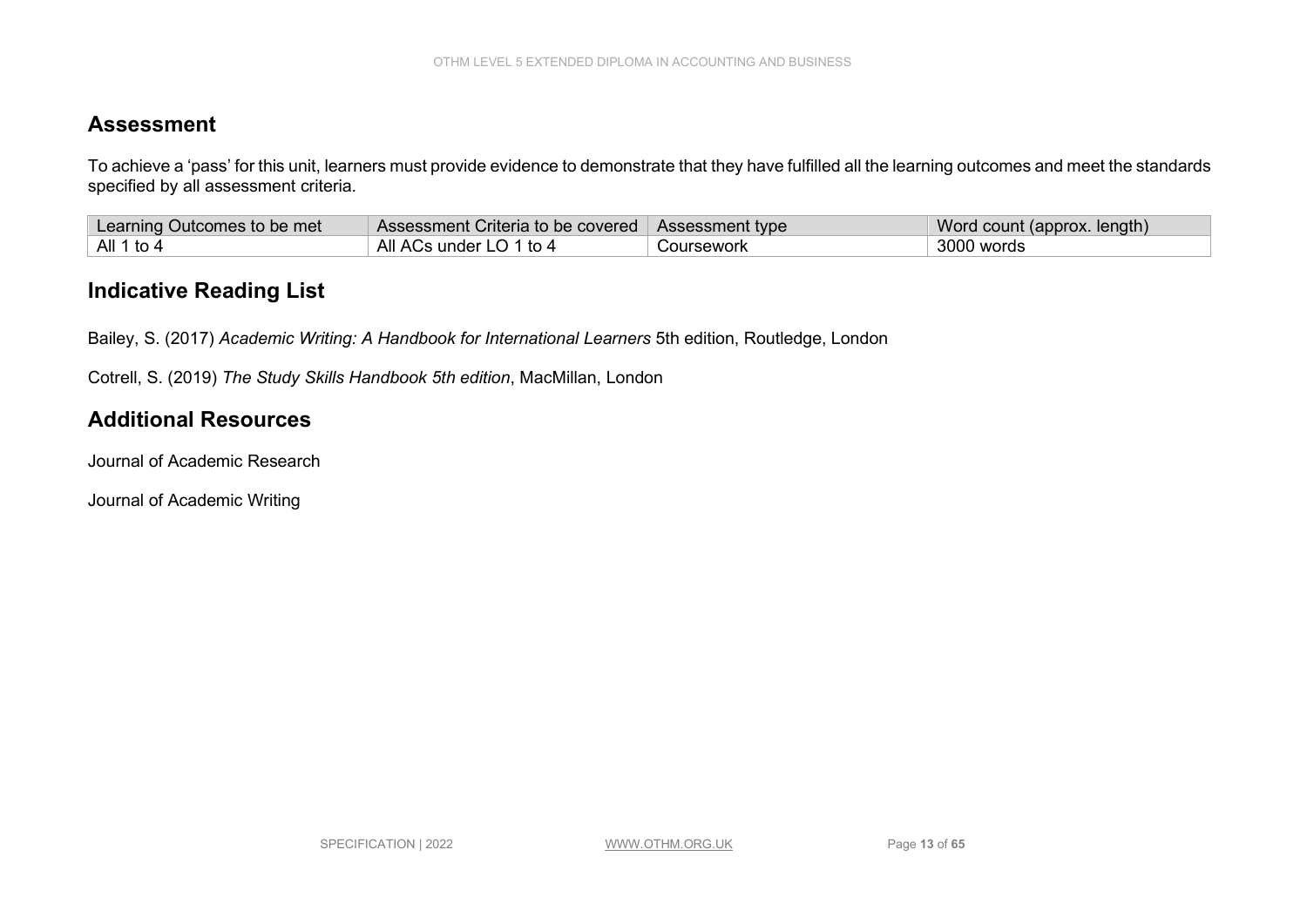## **BUSINESS AND THE ECONOMIC ENVIRONMENT**

| Unit Reference Number                 | T/650/1760                                   |
|---------------------------------------|----------------------------------------------|
| Unit Title                            | <b>Business and the Economic Environment</b> |
| Unit Level                            |                                              |
| Number of Credits                     | 20                                           |
| <b>Total Qualification Time (TQT)</b> | 200 hours                                    |
| <b>Guided Learning Hours (GLH)</b>    | 100 hours                                    |
| Mandatory / Optional                  | Mandatory                                    |
| Sector Subject Area (SSA)             | 15.1 Accounting and finance                  |
| Unit Grading Type                     | Pass / Fail                                  |

#### **Unit Aims**

<span id="page-13-0"></span>The aim of this unit is to introduce learners to the interaction between the general economic environment and business activity. Learners will gain the underpinning knowledge to recognise the components and construct of the business sector and examine the fundamental factors which influence how a business operates within the context of its internal and external business environment.

| Learning Outcome -                           | Assessment Criteria -                                                                                                                                                                                                                                                                       | Indicative content                                                                                                                                                                                                                                                                                                                         |
|----------------------------------------------|---------------------------------------------------------------------------------------------------------------------------------------------------------------------------------------------------------------------------------------------------------------------------------------------|--------------------------------------------------------------------------------------------------------------------------------------------------------------------------------------------------------------------------------------------------------------------------------------------------------------------------------------------|
| The learner will:                            | The learner can:                                                                                                                                                                                                                                                                            |                                                                                                                                                                                                                                                                                                                                            |
| Understand different types of<br>businesses. | 1.1 Explain the different types of business<br>sectors.<br>1.2 Compare different types of businesses.<br>1.3 Explain the advantages and disadvantages<br>of different organisational structures.<br>1.4 Explain the financial reporting<br>requirements for different types of<br>business. | <b>Business Sectors:</b><br>$\bullet$<br><b>Primary sector</b><br>$\circ$<br>Secondary sector<br>$\circ$<br>Tertiary sector<br>$\circ$<br>Quaternary sector<br>$\circ$<br><b>Types of Business</b><br>Sole traders<br>$\Omega$<br>Partnerships<br>$\circ$<br>Private limited companies (Ltd)<br>$\Omega$<br>Public limited companies (PLC) |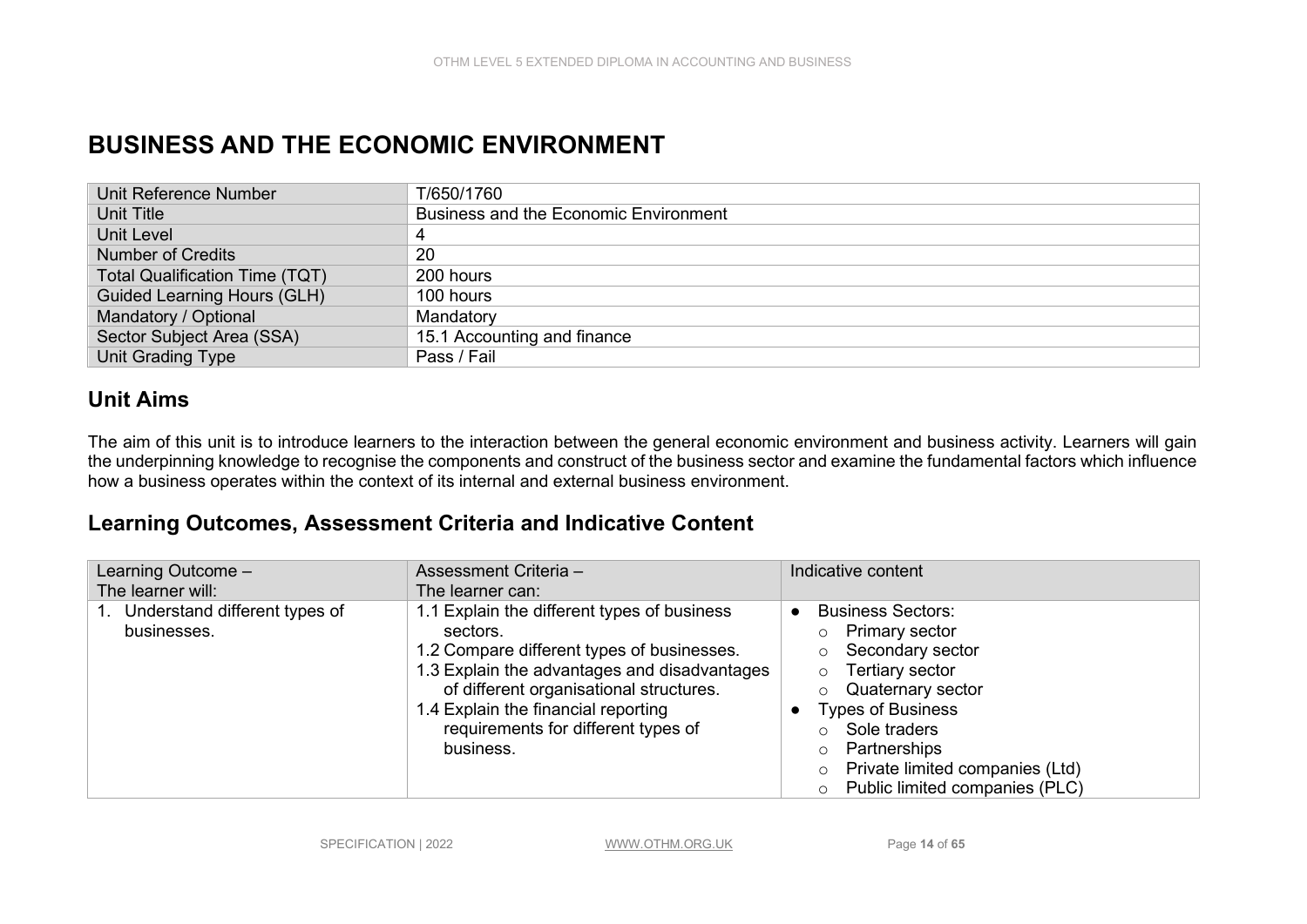|                                                     |                                                                                                                                                                                                                                                                       | $\bullet$ | Profit<br>$\circ$<br>Not for profit<br>$\Omega$<br>Non-government (NGOs)<br>$\circ$<br>Micro businesses<br>$\Omega$<br>SMEs,<br>$\circ$<br>National and multinational businesses<br>$\Omega$<br><b>Different Structures</b><br>Hierarchic structure<br>$\circ$<br><b>Bureaucratic structure</b><br>Matrix structure<br>$\circ$<br><b>Flat structure</b><br>$\circ$<br>Organisation structure chart<br>$\Omega$<br>Advantages and disadvantages: relating to<br>control, decision-making, financing, borrowing,                                                                                                                                                                                                                                  |
|-----------------------------------------------------|-----------------------------------------------------------------------------------------------------------------------------------------------------------------------------------------------------------------------------------------------------------------------|-----------|-------------------------------------------------------------------------------------------------------------------------------------------------------------------------------------------------------------------------------------------------------------------------------------------------------------------------------------------------------------------------------------------------------------------------------------------------------------------------------------------------------------------------------------------------------------------------------------------------------------------------------------------------------------------------------------------------------------------------------------------------|
| Understand the influence of the<br>$2^{2}$          | 2.1 Assess the needs, interests and influence                                                                                                                                                                                                                         | $\bullet$ | liability, profit-sharing, taxation, legal status (e.g.<br>veil of incorporation).<br>Financial reporting requirements: responsibilities<br>for record-keeping and reporting.<br>Business Stakeholders: represent the views of                                                                                                                                                                                                                                                                                                                                                                                                                                                                                                                  |
| internal and external environment<br>on a business. | of a business' stakeholders.<br>2.2 Explain the features and influence of<br>globalisation on a business.<br>2.3 Apply a technique to assess the internal<br>environment of a business.<br>2.4 Apply a technique to assess the external<br>environment of a business. |           | those at the business or enterprise operations<br>level i.e. business goals, strategies, objectives,<br>targets, and key concerns about successes,<br>challenges, issues, risks, and problems<br>Features of globalisation (international trade in<br>goods and services; international movement of<br>capital, global technology and digital<br>communications; trading blocs, international<br>currency exchange; international specialisation,<br>international movement of labour, multi-national<br>and transnational corporations; joint ventures;<br>outsourcing)<br>Internal environment: internal factors, functions,<br>stakeholders, organisational culture<br>Establishing a business's capabilities<br>Supporting strategic intent |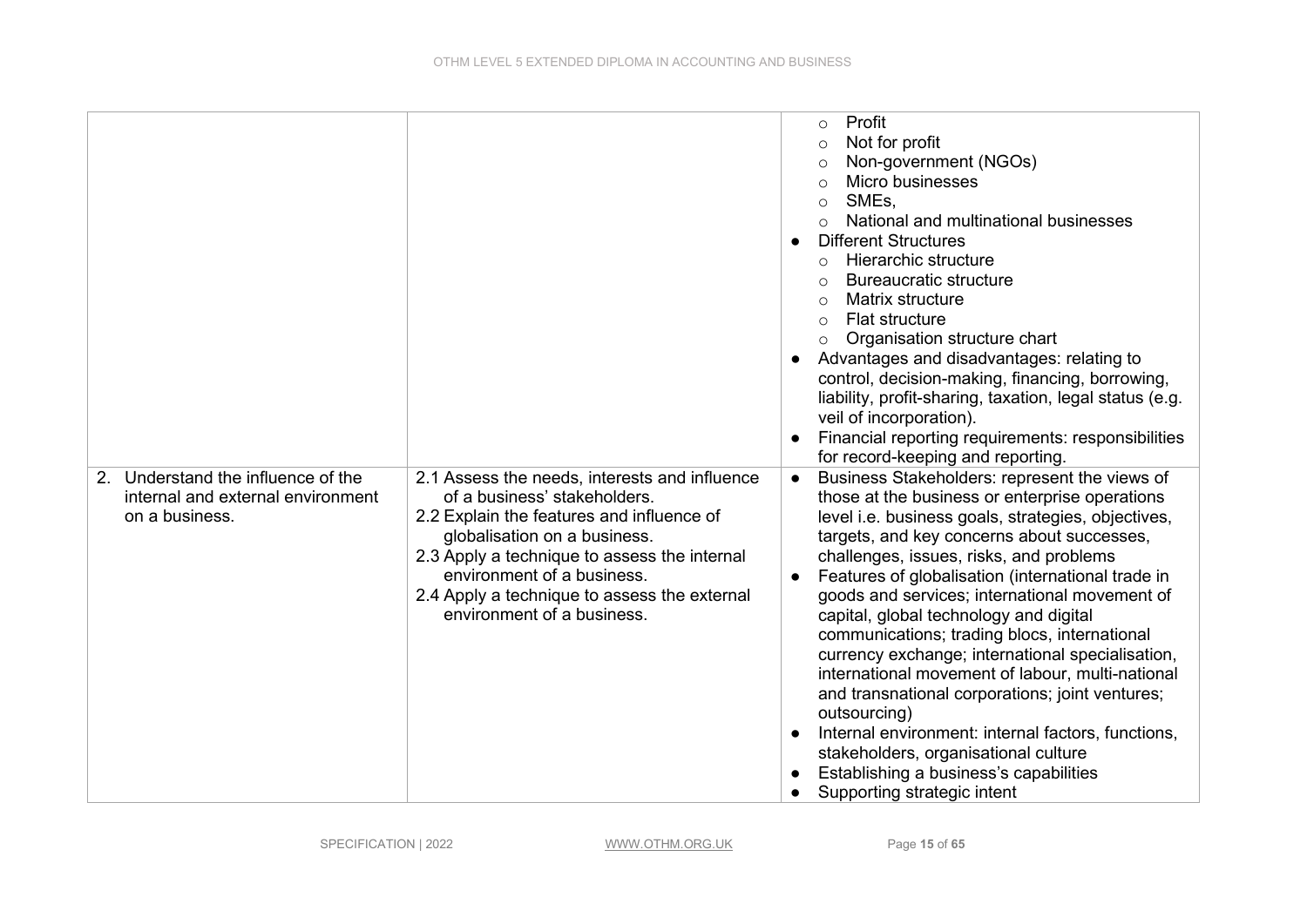| Planning for the future<br>SWOT/TOWS<br>Strengths: for example, market share,<br>$\circ$<br>reserves, innovation, brand<br>Weaknesses: for example labour turnover,<br>$\circ$                                     |
|--------------------------------------------------------------------------------------------------------------------------------------------------------------------------------------------------------------------|
| lack of workforce skills, motivation<br>Opportunities: for example technology,<br>$\circ$<br>overseas markets, product development<br>Threats: rising costs, competitive rivalry, new<br>$\circ$                   |
| entrants, pressure groups, social trends,<br>government policies<br>Capacity assessment grid<br>McKinsey's 7S framework                                                                                            |
| Other relevant frameworks<br>External factors, drivers and stakeholders<br>Local, national and international cultures<br>Establishing market position                                                              |
| Recognising opportunities<br>Preparing for change<br>PESTLE analysis:<br>Political (changes in government and<br>$\circ$                                                                                           |
| government policies, taxation, political<br>stability, industry regulations, global trade<br>agreements and restrictions);<br><b>Economic</b> (government economic priorities<br>$\circ$                           |
| and policies, economic growth, economic<br>decline, exchange rates, inflation, interest<br>rates, consumer spending, labour costs);<br>Social (culture, lifestyle, career and life<br>$\circ$                      |
| expectations, consumer trends, fashions);<br>Technological (new technologies, use of<br>$\circ$<br>technology, impact of technology on industry,<br>individual businesses and the individual and<br>organisation); |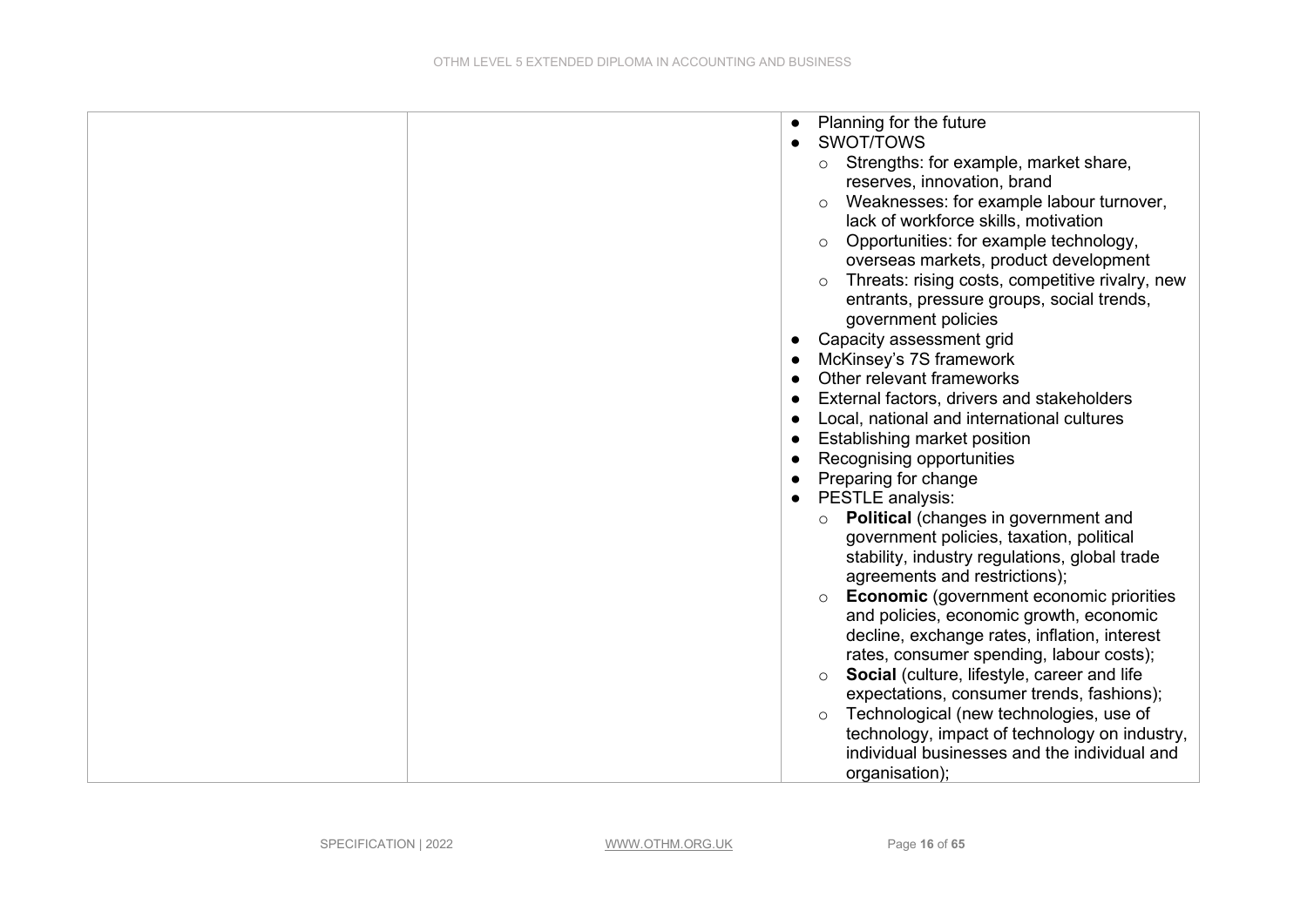|                                                                   |                                                                                                                                                                                                                                                                                   | Legal (Changes in legislation and regulation<br>e.g. health and safety, employment<br>legislation, equality legislation, consumer<br>legislation, data protection);<br>Environmental (corporate social<br>$\circ$<br>responsibility, consumer opinion, ethical<br>trading, fair trade, organic, sustainability,<br>responsibilities, legal requirements e.g. water<br>use, waste and carbon emissions).<br>Ansoff matrix<br>$\bullet$                                                                                                                                                                                                                                                                                                                                                                                                                                                                                                                                                                                                                                                                                                                                                                                                                   |
|-------------------------------------------------------------------|-----------------------------------------------------------------------------------------------------------------------------------------------------------------------------------------------------------------------------------------------------------------------------------|---------------------------------------------------------------------------------------------------------------------------------------------------------------------------------------------------------------------------------------------------------------------------------------------------------------------------------------------------------------------------------------------------------------------------------------------------------------------------------------------------------------------------------------------------------------------------------------------------------------------------------------------------------------------------------------------------------------------------------------------------------------------------------------------------------------------------------------------------------------------------------------------------------------------------------------------------------------------------------------------------------------------------------------------------------------------------------------------------------------------------------------------------------------------------------------------------------------------------------------------------------|
| Understand how macro-economic<br>3.<br>factors impact a business. | 3.1 Compare key macro-economic factors.<br>3.2 Describe the key components of aggregate<br>demand.<br>3.3 Explain the term 'circular flow of income.'<br>3.4 Discuss how changes in aggregate<br>demand in the economy impact on the<br>level of economic activity of a business. | Key factors and importance of and impact on<br>$\bullet$<br>business: markets (perfect competition,<br>monopoly, monopolistic competition, oligopoly);<br>competitive advantage (strategies adopted<br>by firms, regulation of competition, supply and<br>demand, elasticity of demand and supply,<br>customer perceptions and actions, pricing);<br>$\bullet$<br>concepts (monetary and fiscal policies, market<br>structure, competition policies).<br>$\bullet$<br>Aggregate demand: relationship between the<br>total quantity of goods and services demanded<br>(from all the four sources of demand) and the<br>price level, all other determinants of spending<br>unchanged. The aggregate demand curve is a<br>graphical representation of aggregate demand.<br>A circular flow of income: economic model that<br>$\bullet$<br>describes how the money exchanged in the<br>production, distribution, and consumption of<br>goods and services flows in a circular manner<br>from producers to consumers and back to the<br>producers<br>Injections and withdrawals from the circular flow<br>of income; government expenditure and taxation;<br>the impact of changes in consumption and the<br>level of investment on employment and the price |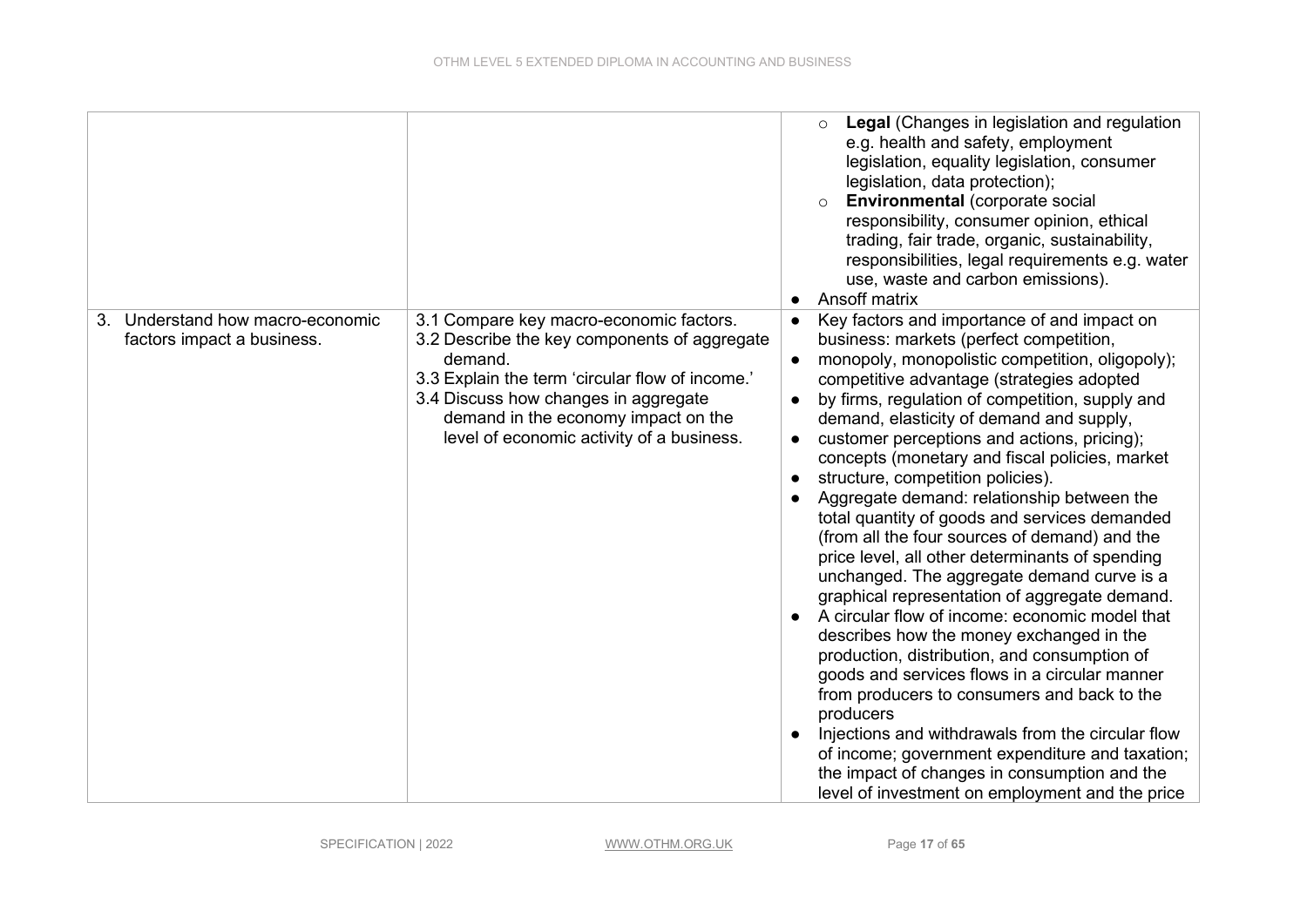|                                                                       |                                                                                                                                                                                                                                                                                                                                                    | level (inflation); the impact of full employment of<br>changes in aggregate demand                                                                                                                                                                                                                                                                                                                                                                                                                                                                                                                                                                                                                                                                                                                                                                                                                                                                                                                                                                                                                                                  |
|-----------------------------------------------------------------------|----------------------------------------------------------------------------------------------------------------------------------------------------------------------------------------------------------------------------------------------------------------------------------------------------------------------------------------------------|-------------------------------------------------------------------------------------------------------------------------------------------------------------------------------------------------------------------------------------------------------------------------------------------------------------------------------------------------------------------------------------------------------------------------------------------------------------------------------------------------------------------------------------------------------------------------------------------------------------------------------------------------------------------------------------------------------------------------------------------------------------------------------------------------------------------------------------------------------------------------------------------------------------------------------------------------------------------------------------------------------------------------------------------------------------------------------------------------------------------------------------|
| Understand how micro-economics<br>4.<br>factors impact on a business. | 4.1 Compare key micro-economic factors.<br>4.2 Explain how prices are determined in a<br>perfectly competitive market.<br>4.3 Explain how changes in the conditions of<br>supply and demand influence equilibrium<br>price.<br>4.4 Explain how imperfect markets can have<br>an impact on the level of output and prices<br>charged by a business. | Micro-economic factors and importance to and<br>impact on businesses: cost and output decisions;<br>economies and diseconomies of scale; short and<br>long run; multi-national and transnational<br>corporations; joint ventures; outsourcing; core<br>markets; Labour (employee skills, markets);<br>technology; innovation; research and<br>development; core competencies; business<br>environment (political, economic, social,<br>technical, legal, environmental); cultural<br>environment.<br>Features of perfect competition and the<br>determination of equilibrium price (demand and<br>supply analysis)<br>Changes in the conditions of supply and demand<br>and their impact on price and output in a<br>perfectly competitive market;<br>Elasticity of demand and supply imperfect<br>markets (monopoly, monopolistic competition,<br>oligopoly); regulation of markets to promote<br>competition; strategies adopted by firms to<br>achieve a competitive advantage (price and non-<br>price strategies); cost and output decisions;<br>economies and diseconomies of scale;<br>Short and long run business decisions |

To achieve a 'pass' for this unit, learners must provide evidence to demonstrate that they have fulfilled all the learning outcomes and meet the standards specified by all assessment criteria.

SPECIFICATION | 2022 [WWW.OTHM.ORG.UK](http://www.othm.org.uk/) Page **18** of **65**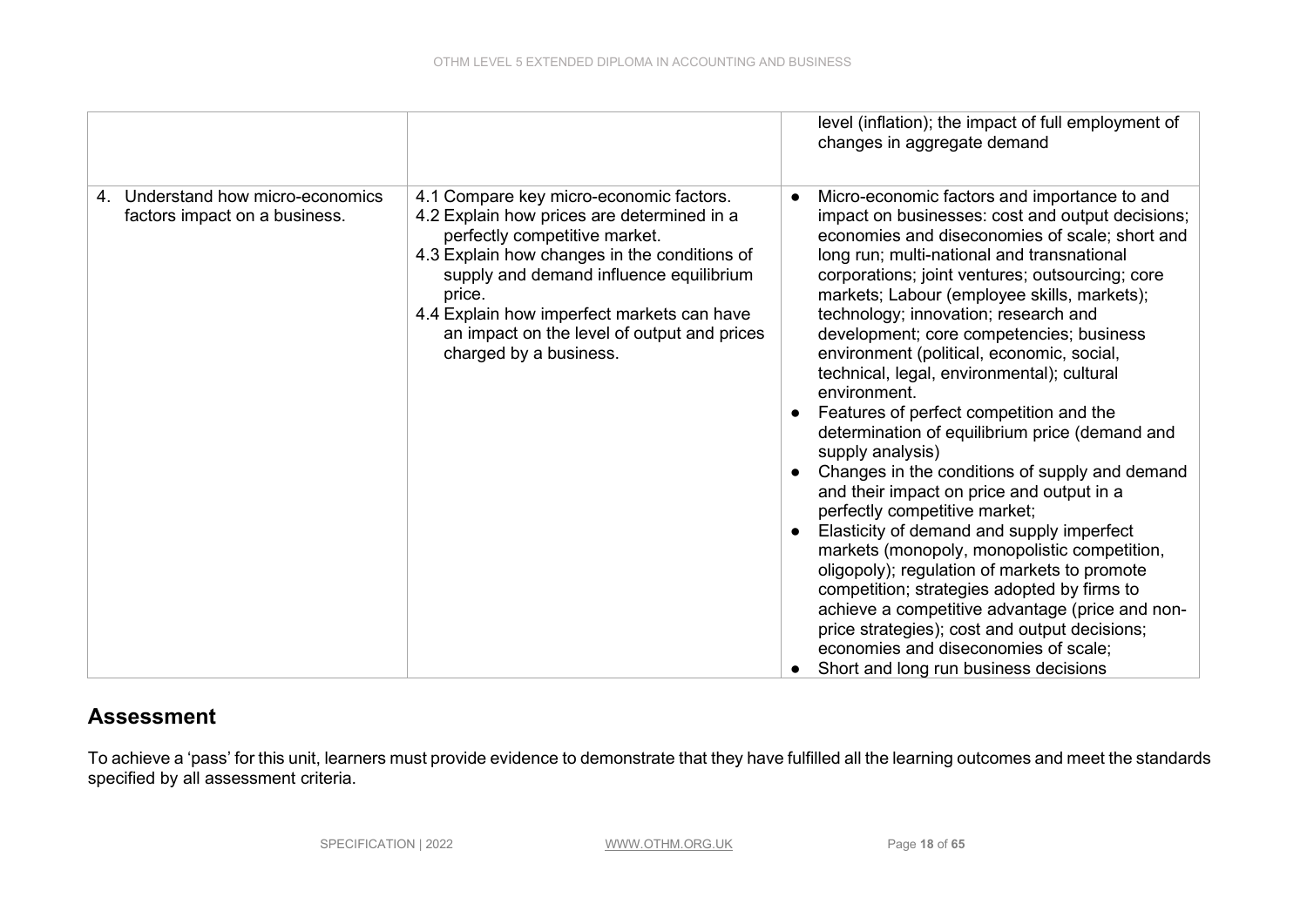| Learning Outcomes to be met | Assessment Criteria to be covered   Assessment type |            | Word count (approx. length) |
|-----------------------------|-----------------------------------------------------|------------|-----------------------------|
| All 1 to 4                  | All ACs under LO 1 to 4                             | Coursework | 3000 words                  |

#### **Indicative Reading List**

Capon C. (2009) *Understanding the Business Environment* 3rd Edition, Financial Times

Sloman, J. and Hinde, K. (2007). *Economics for Business*; 4<sup>th</sup> edition, Harlow: Pearson Education

Wetherly, P. and Otter, D. (2008). The Business Environment, Oxford: Oxford University Press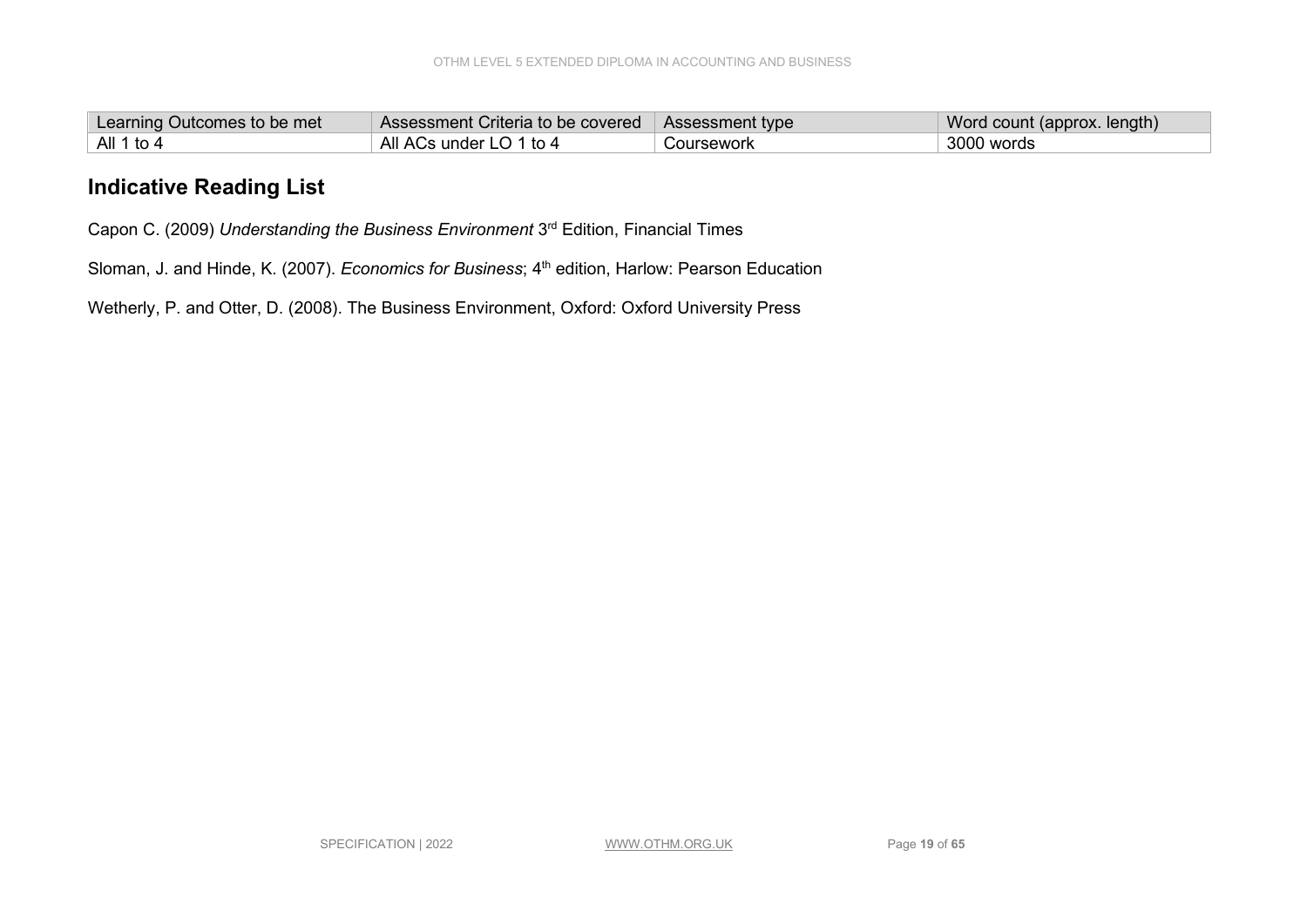## **PRINCIPLES OF FINANCIAL ACCOUNTING**

| Unit Reference Number                 | R/650/1912                                |
|---------------------------------------|-------------------------------------------|
| Unit Title                            | <b>Principles of Financial Accounting</b> |
| <b>Unit Level</b>                     | 4                                         |
| <b>Number of Credits</b>              | 20                                        |
| <b>Total Qualification Time (TQT)</b> | 200 hours                                 |
| <b>Guided Learning Hours (GLH)</b>    | 100 hours                                 |
| Mandatory / Optional                  | Mandatory                                 |
| Sector Subject Area (SSA)             | 15.1 Accounting and finance               |
| <b>Unit Grading Type</b>              | Pass / Fail                               |

#### **Unit Aims**

<span id="page-19-0"></span>The aim of the unit is to help you to understand and apply the principles of financial accounting in a business setting. Learners will gain insight into financial record keeping systems and learn how to adjust and prepare accounts for different business types. In addition, they will learn how professional characteristics and ethical principles are applied and regulated in an accounting context.

| Learning Outcome -                                                                   | Assessment Criteria -                                                                                                                                                                                                                                                          | Indicative content                                                                                                                                                                                                                                                                                                                                                              |
|--------------------------------------------------------------------------------------|--------------------------------------------------------------------------------------------------------------------------------------------------------------------------------------------------------------------------------------------------------------------------------|---------------------------------------------------------------------------------------------------------------------------------------------------------------------------------------------------------------------------------------------------------------------------------------------------------------------------------------------------------------------------------|
| The learner will:                                                                    | The learner can:                                                                                                                                                                                                                                                               |                                                                                                                                                                                                                                                                                                                                                                                 |
| Understand why businesses need<br>to establish financial record-<br>keeping systems. | 1.1 Explain the need for financial record-<br>keeping.<br>1.2 Explain the importance of liquidity and<br>solvency in business.<br>1.3 Explain the accounting equation.<br>1.4 Explain how to record financial<br>transactions using the double-entry method<br>of bookkeeping. | Need for financial record-keeping:<br>$\circ$ to monitor revenue and costs<br>$\circ$ to calculate what the business is worth<br>$\circ$ to calculate profit<br>$\circ$ to prepare the financial statements<br>$\circ$ for submitting financial returns to the tax<br>authorities<br>$\circ$ to set and monitor financial targets<br>to instigate efficiency savings<br>$\circ$ |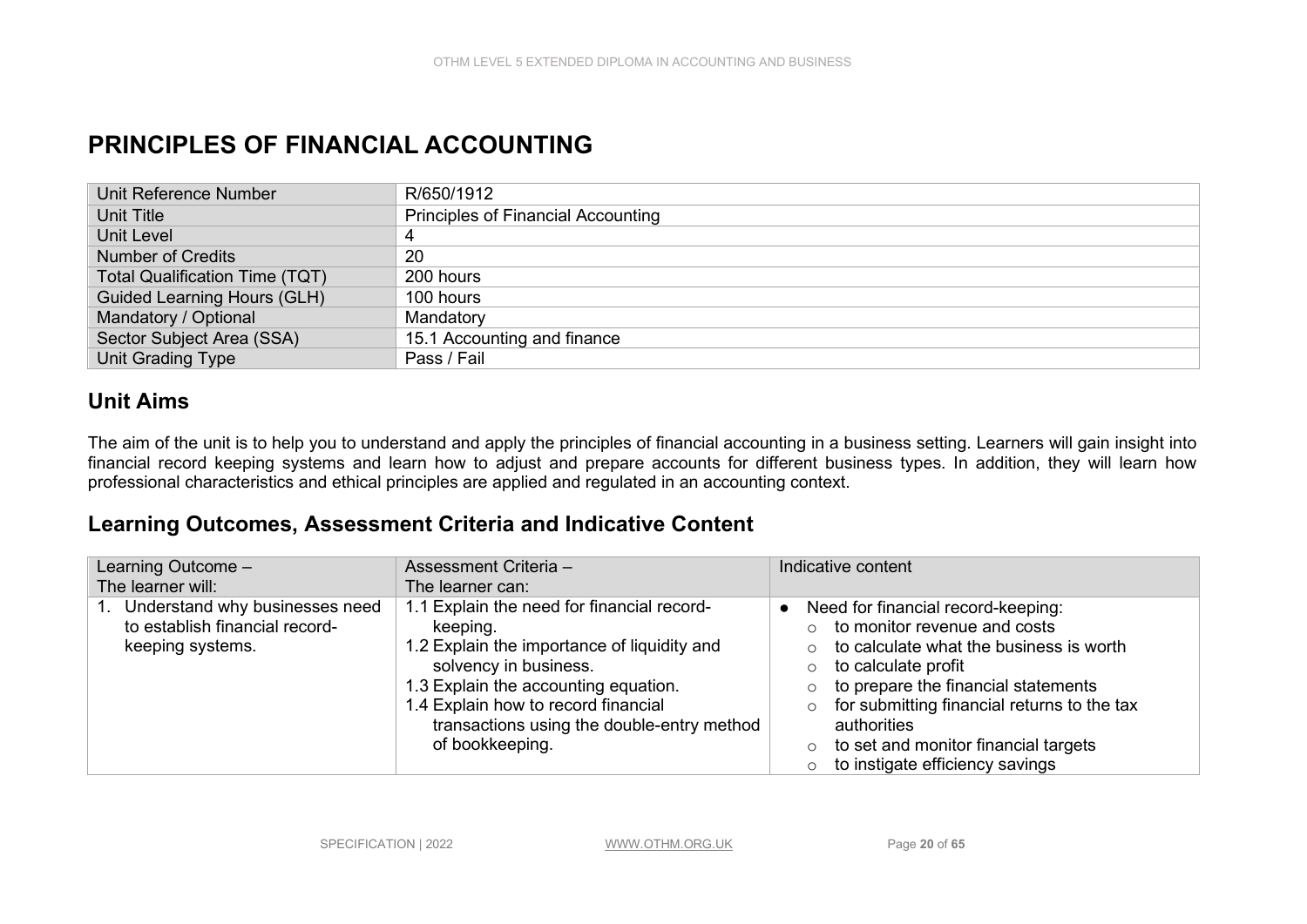|                                                       |                                                                                                                                                                                                                                                                                                                                                                                                                                                   | to monitor and communicate financial<br>$\Omega$<br>performance to stakeholders<br>to present financial summaries to potential<br>$\circ$<br>lenders and investors<br>Liquidity and solvency:<br>$\bullet$<br>the concept of liquidity and its importance to<br>$\circ$<br>business; current assets, current liabilities and<br>net current assets (working capital)<br>the difference between liquidity and solvency<br>$\circ$<br>cash flow and the preparation and analysis of<br>a cash flow forecast<br>The accounting equation:<br>the meaning of assets, equity and liabilities;<br>$\circ$<br>$assets = equity + liabilities$<br>$\circ$<br>recording financial transactions involving<br>$\circ$<br>changes in assets liabilities and equities<br>The double-entry bookkeeping method:<br>The principles of double-entry bookkeeping<br>$\circ$<br>T-accounts and the rules of double-entry<br>$\circ$<br>The treatment of purchases, expenses, assets,<br>$\Omega$<br>revenue, liabilities and sales<br>Entering financial transactions into the<br>accounts |
|-------------------------------------------------------|---------------------------------------------------------------------------------------------------------------------------------------------------------------------------------------------------------------------------------------------------------------------------------------------------------------------------------------------------------------------------------------------------------------------------------------------------|------------------------------------------------------------------------------------------------------------------------------------------------------------------------------------------------------------------------------------------------------------------------------------------------------------------------------------------------------------------------------------------------------------------------------------------------------------------------------------------------------------------------------------------------------------------------------------------------------------------------------------------------------------------------------------------------------------------------------------------------------------------------------------------------------------------------------------------------------------------------------------------------------------------------------------------------------------------------------------------------------------------------------------------------------------------------|
| Be able to account for year-end<br>2.<br>adjustments. | 2.1 Examine the purpose and importance of<br>end of year adjustments in the preparation<br>of final accounts.<br>2.2 Calculate the value of revenue and cost of<br>sales, for given data, over the accounting<br>period.<br>2.3 Calculate year-end adjustments, for given<br>data, to account for irrecoverable debts<br>and provisions for doubtful debts.<br>2.4 Calculate year-end adjustments, for given<br>data, to account for accruals and | Year-end adjustments: changes that need to be<br>made to the balance sheet and profit and loss<br>statement in order to ensure that the year-end<br>reports are an accurate reflection of the<br>company's accounts, a company can conclude<br>the overall financial position of the business for<br>their financial year, which is sometimes referred to<br>as being able to "close the books."<br>Importance ie legal obligation to do so for all<br>limited companies, will help shareholders and<br>directors as it understand how business has<br>performed, avoid tax overpayment etc.                                                                                                                                                                                                                                                                                                                                                                                                                                                                           |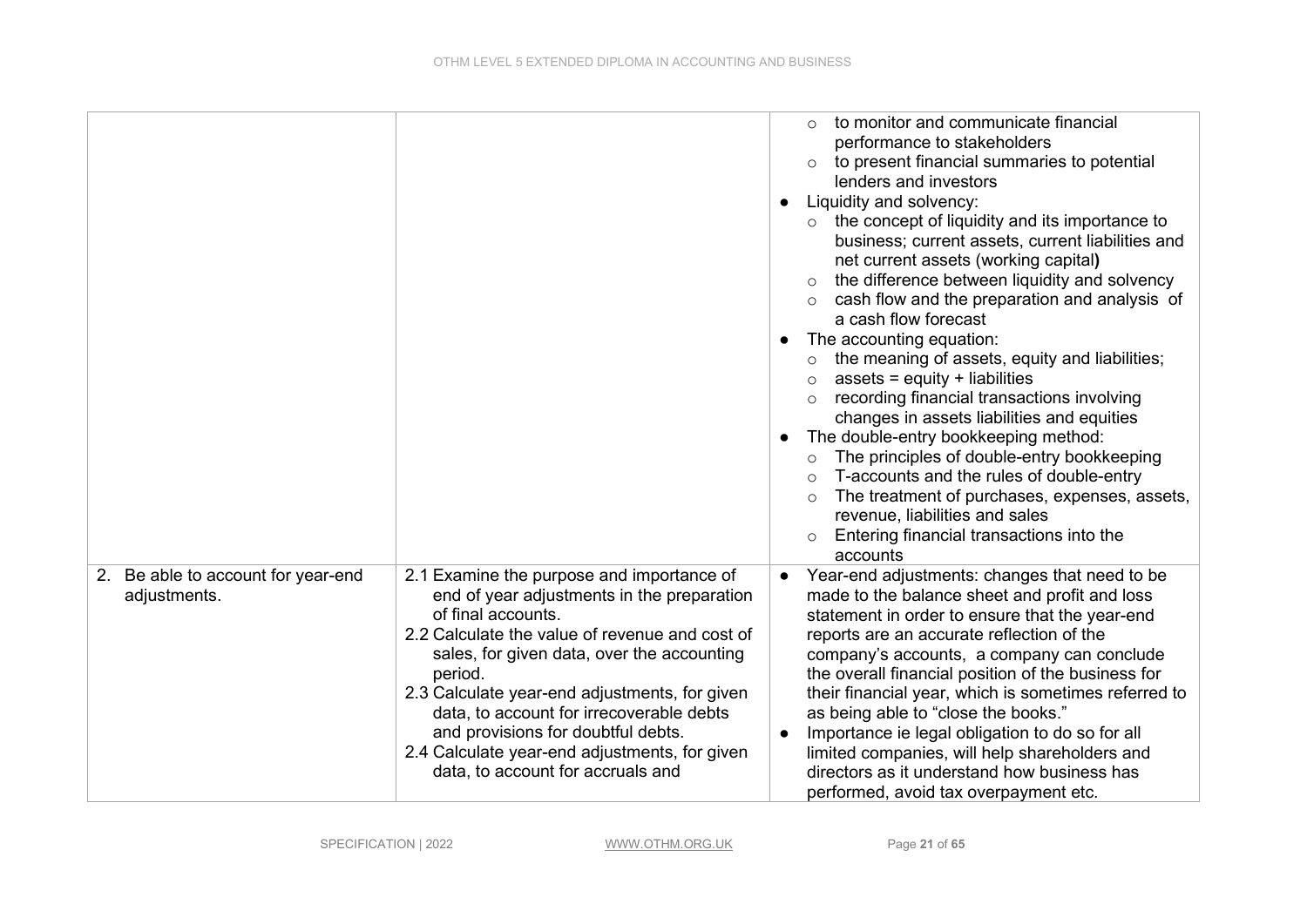|                                                                                                  | prepayments when preparing the financial<br>statements.<br>2.5 Calculate the cost of depreciation from<br>different methods of depreciation for given<br>data.                                                                                                                                                                                                                   | Calculate the value of sales revenue and cost of<br>$\bullet$<br>sales:<br>Revenue: taking into the value of account sales<br>$\bullet$<br>returns<br>Cost of sales:: opening and closing inventory,<br>returns out and carriage inwards<br>Irrecoverable and doubtful debts: writing off<br>irrecoverable debts; provision for doubtful debts<br>based on aged trade receivables (debtors)<br>schedule.<br>Accruals and prepayments: identifying items<br>giving rise to prepayments and accruals e.g. utility<br>bills, rents, wages, insurance, professional fees.<br>Depreciation is a way for businesses to allocate<br>the cost of fixed assets, including buildings,<br>equipment, machinery, and furniture, to the years<br>the business will use the assets.                                                                                                              |
|--------------------------------------------------------------------------------------------------|----------------------------------------------------------------------------------------------------------------------------------------------------------------------------------------------------------------------------------------------------------------------------------------------------------------------------------------------------------------------------------|------------------------------------------------------------------------------------------------------------------------------------------------------------------------------------------------------------------------------------------------------------------------------------------------------------------------------------------------------------------------------------------------------------------------------------------------------------------------------------------------------------------------------------------------------------------------------------------------------------------------------------------------------------------------------------------------------------------------------------------------------------------------------------------------------------------------------------------------------------------------------------|
| 3. Be able to prepare financial<br>reporting statements for different<br>types of organisations. | 3.1 Explain the purpose of preparing final<br>accounts for sole traders and partnerships.<br>3.2 Prepare final accounts, including relevant<br>adjustments, for a specific sole trader<br>business.<br>3.3 Prepare final accounts, including relevant<br>adjustments, for a specific partnership<br>business.<br>3.4 Analyse the financial statements of a<br>selected business. | Purpose of preparing accounts: for tax purpose, to<br>$\bullet$<br>ascertain profit, to secure external finance, to<br>report to investors, to monitor and assess the<br>performance of the business, to determine the<br>financial viability of the business, to identify<br>potential issues which may need to be addressed.<br>to inform future business plans<br>The conceptual accounting framework: principles<br>underlying the conceptual accounting framework:<br>trust in the information provided; easy to<br>understand; provides the right information; ability<br>to compare one business to another accounting<br>concepts: business entity; going concern;<br>accruals; duality; consistency; realisation;<br>prudence; materiality<br>Application of relevant accounting standards, for<br>$\bullet$<br>example, IASs and IFRSs.<br>Prepare financial statements: |

SPECIFICATION | 2022 MWW.OTHM.ORG.UK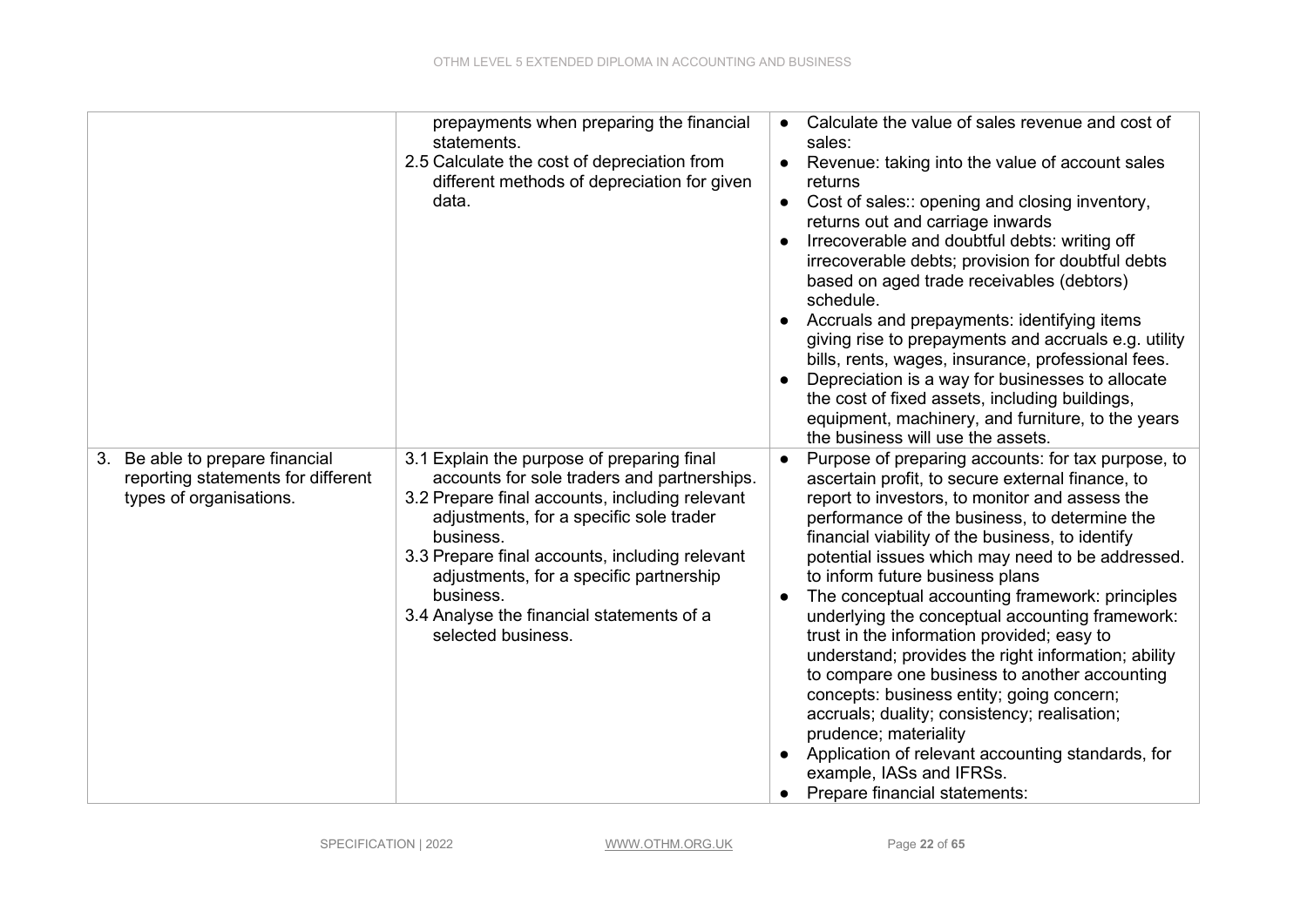|                                                                                                                                        |                                                                                                                                                                                                                                                                                                                                                                                           | $\circ$<br>$\circ$<br>$\circ$<br>$\circ$ | <b>Preparation of Financial Statements</b><br>to include revenue/sales; sales returns;<br>purchases; purchase returns; carriage on<br>purchases; opening and closing inventory;<br>adjustment for drawings of goods, cost of sales;<br>gross profit.<br>Year-end<br>adjustments:<br>depreciation<br>prepayments and accruals; irrecoverable debts<br>provision for doubtful debts / aged trade<br>receivables (debtors) schedule.<br>Statement of Profit or loss (Income statement)<br><b>Statement of Financial Position</b>                                                                                                                                                                                                                                                                                                                                                                                                                                                                             |
|----------------------------------------------------------------------------------------------------------------------------------------|-------------------------------------------------------------------------------------------------------------------------------------------------------------------------------------------------------------------------------------------------------------------------------------------------------------------------------------------------------------------------------------------|------------------------------------------|-----------------------------------------------------------------------------------------------------------------------------------------------------------------------------------------------------------------------------------------------------------------------------------------------------------------------------------------------------------------------------------------------------------------------------------------------------------------------------------------------------------------------------------------------------------------------------------------------------------------------------------------------------------------------------------------------------------------------------------------------------------------------------------------------------------------------------------------------------------------------------------------------------------------------------------------------------------------------------------------------------------|
| 4. Understand how professional<br>characteristics and ethical<br>principles are applied and<br>regulated in an accountancy<br>context. | 4.1 Explain the professional characteristics<br>and ethical principles exhibited by an<br>accountant.<br>4.2 Evaluate the impact of a breach of ethics<br>on accountants and business<br>organisations.<br>4.3 Explain the role of regulatory bodies for<br>accountancy in a specific country.<br>4.4 Identify the requirements for external audit<br>and the basic processes undertaken. | $\bullet$<br>$\circ$<br>$\circ$          | Key principles:<br>professional characteristics (autonomy,<br>accountability, ethical behaviour, specialised<br>knowledge, adheres to codes of professional<br>conduct, licenced to practice, represented<br>by/membership of professional bodies);<br>practices accountants should comply with to<br>ensure ethical standards of behaviour are met;<br>application of an ethical code; whistleblowing;<br>principles-based approaches v rules-based<br>approaches to ethics.<br>Impact of breach of ethical principles: impact on<br>accountants and businesses; legal implications ie<br>money laundering, false accounting etc; (including<br>fines, imprisonment); difficulties in monitoring and<br>identifying; damage to reputation; implications for<br>professional body membership, whistleblowing,<br>conflicts of interest<br>Role of regulatory bodies and professional<br>associations:<br>The role of the International Accounting Standards<br>Board (IASB); the purpose of International |

SPECIFICATION | 2022 WWW.OTHM.ORG.UK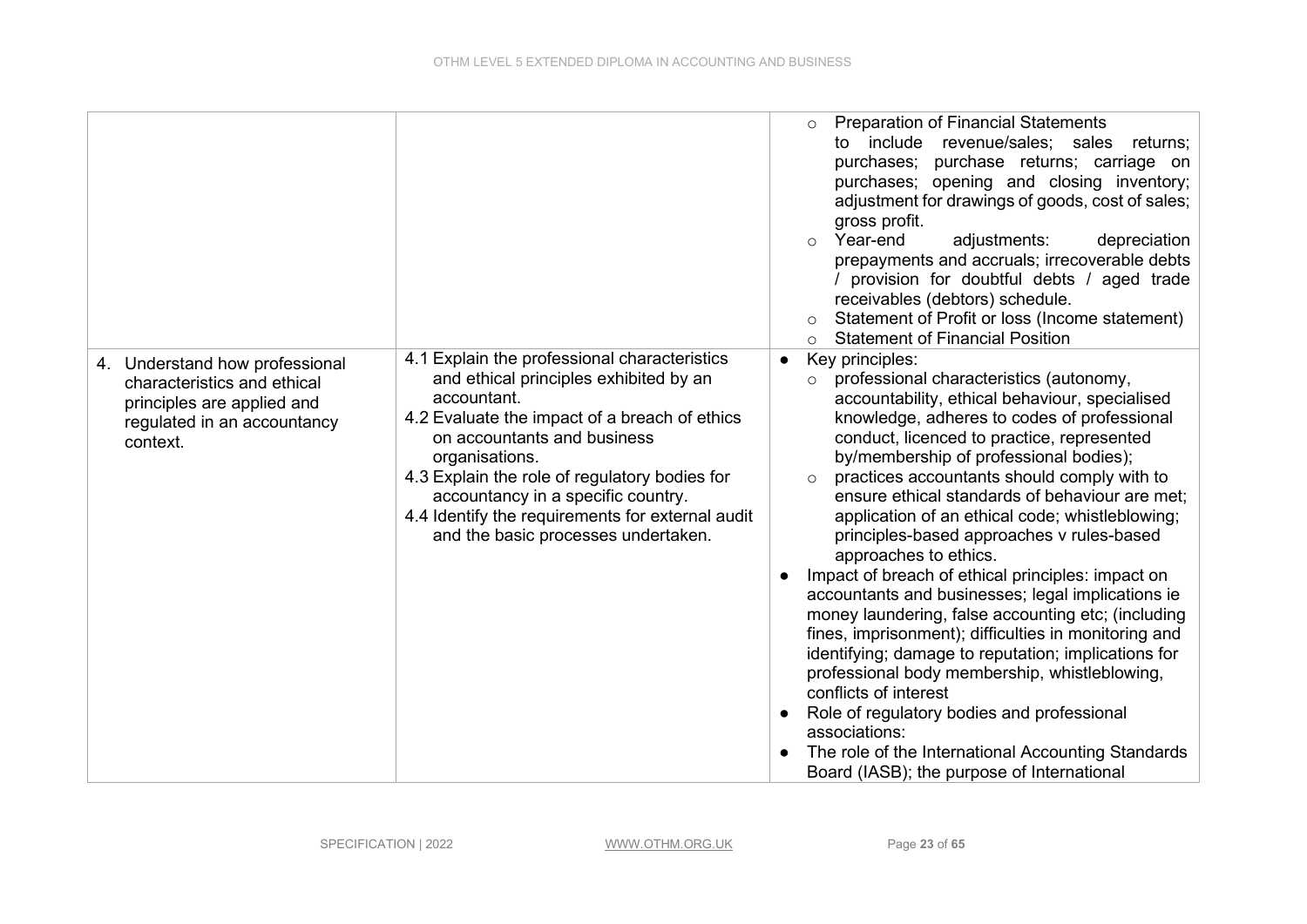| accounting standards (IAS) and their relationship<br>to the conceptual accounting framework<br>The role of domestic (own country) regulatory<br>bodies and their influence on accounting practice;<br>data protection and money laundering regulations;<br>impact on accountants of breaching regulations<br>Professional associations: standard setting;<br>reasons standards are required; examinations,<br>licence to practice, domestic (own country) and<br>international accounting standards; monitoring and<br>enforcement<br>External audits: "full assurance" to investors and<br>financial market participants that a company's<br>accounting records are "fair," complete and in<br>adherence with generally accepted accounting<br>principles, industry standards and regulatory<br>requirements.<br>The relationship between the Board of Directors, |
|--------------------------------------------------------------------------------------------------------------------------------------------------------------------------------------------------------------------------------------------------------------------------------------------------------------------------------------------------------------------------------------------------------------------------------------------------------------------------------------------------------------------------------------------------------------------------------------------------------------------------------------------------------------------------------------------------------------------------------------------------------------------------------------------------------------------------------------------------------------------|
| external auditors and shareholders in a public<br>limited company.                                                                                                                                                                                                                                                                                                                                                                                                                                                                                                                                                                                                                                                                                                                                                                                                 |

To achieve a 'pass' for this unit, learners must provide evidence to demonstrate that they have fulfilled all the learning outcomes and meet the standards specified by all assessment criteria.

| Learning Outcomes to be met | Assessment Criteria to be covered $\Box$ | Assessment type                                     | Word count (approx. length) |
|-----------------------------|------------------------------------------|-----------------------------------------------------|-----------------------------|
| All 1 to 4                  | All ACs under LO 1 to 4                  | Coursework / Preparation of Financial<br>Statements | 3000 words                  |

### **Indicative Reading List**

Wood, F Sangster, A (2004) *Business Accounting*; Volume 2 (10<sup>th</sup> edition), FT Prentice Hall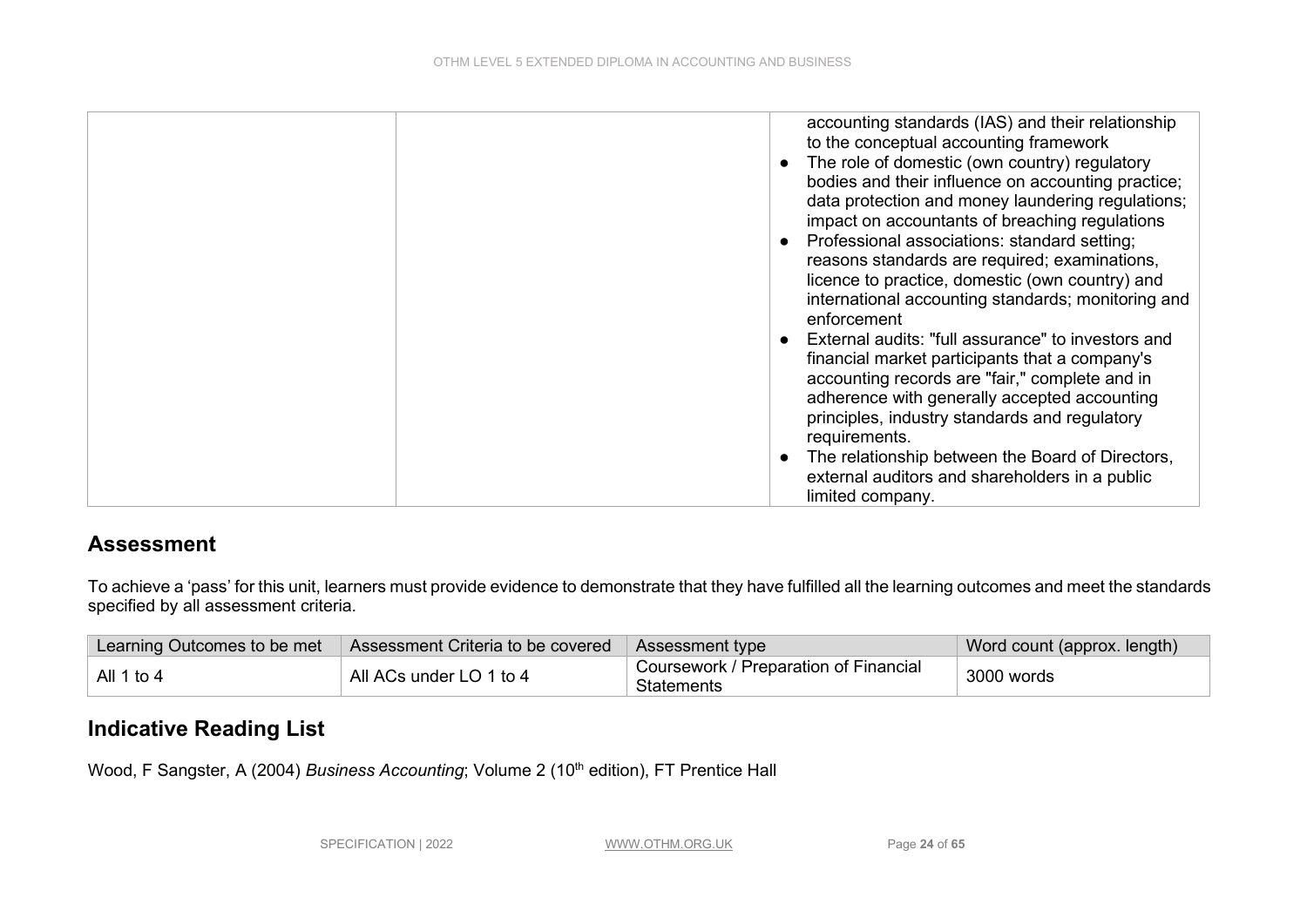Atrill P & McLaney E (2007) *Accounting & Finance for Non-specialists*; 6<sup>th</sup> edition. Financial Times/ Prentice Hall.

Atrill P & McLaney E (2021) *Financial Accounting for Decision-Makers* 10<sup>th</sup> Edition (Pearson)

Drury, J. C. (2007) Management and Cost Accounting; 7<sup>th</sup> edition, Chapman and Hall.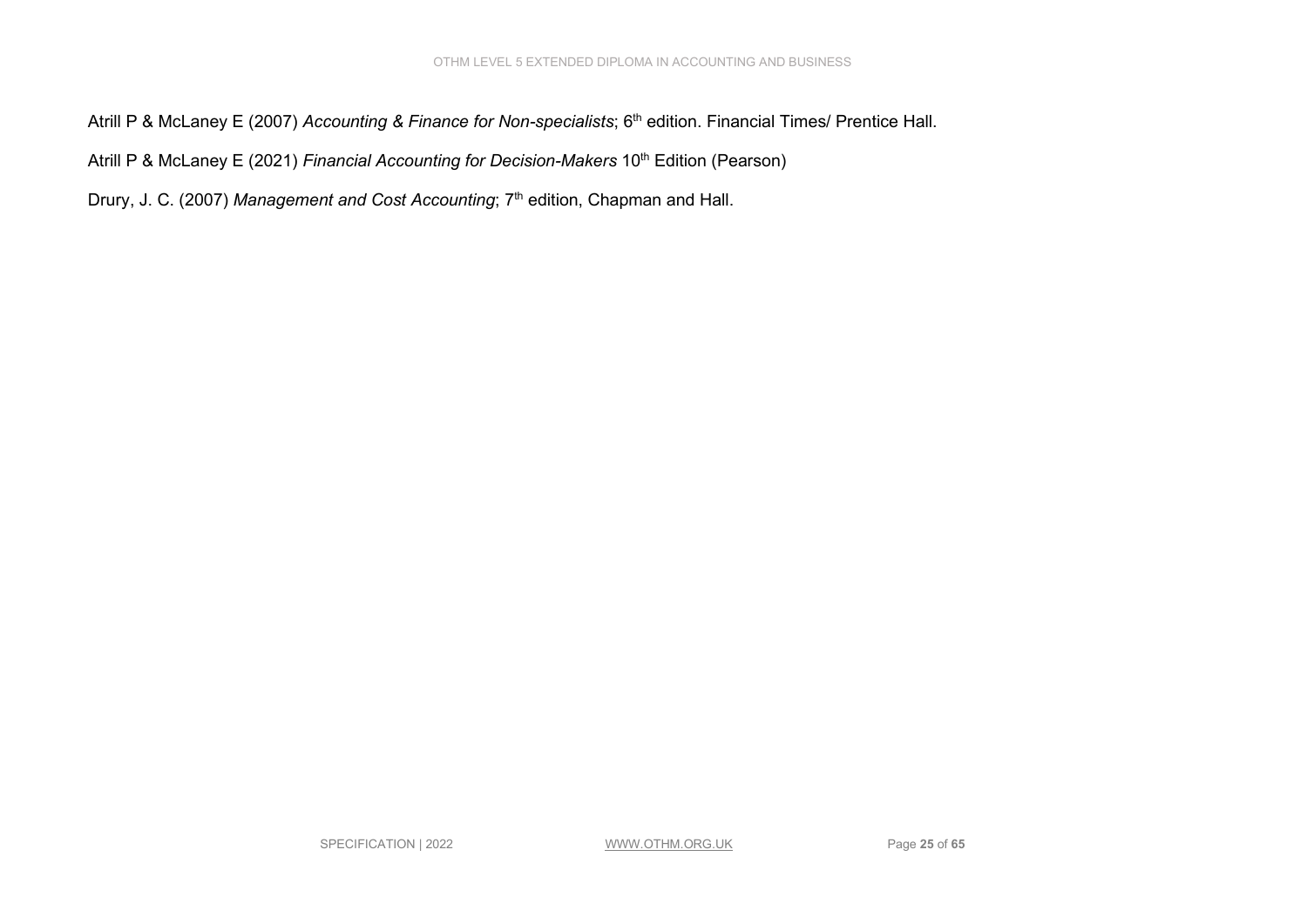## **QUANTITATIVE METHODS IN A BUSINESS CONTEXT**

| Unit Reference Number                 | M/650/1911                                 |
|---------------------------------------|--------------------------------------------|
| Unit Title                            | Quantitative Methods in a Business Context |
| Unit Level                            |                                            |
| <b>Number of Credits</b>              | 20                                         |
| <b>Total Qualification Time (TQT)</b> | 200 hours                                  |
| <b>Guided Learning Hours (GLH)</b>    | 100 hours                                  |
| Mandatory / Optional                  | Mandatory                                  |
| Sector Subject Area (SSA)             | 15.1 Accounting and finance                |
| Unit Grading Type                     | Pass / Fail                                |

#### **Unit Aims**

<span id="page-25-0"></span>This unit is designed to develop skills in using quantitative methods, including how to present and use business and management data to inform business decisions. By developing quantitative skills at this level, you will be able to apply business concepts in areas such accounting, finance, and human resource management. Quantitative data is often employed to assist with business decisions, for example, calculating sales volume to recover costs, determining the price of a new product, or measuring the performance of the business etc.

| Learning Outcome -<br>The learner will:                       | Assessment Criteria -<br>The learner can:                                                                                   | Indicative contents                                                                                                                                                                                                                                                                                                                                                                                                                |
|---------------------------------------------------------------|-----------------------------------------------------------------------------------------------------------------------------|------------------------------------------------------------------------------------------------------------------------------------------------------------------------------------------------------------------------------------------------------------------------------------------------------------------------------------------------------------------------------------------------------------------------------------|
| Be able to use numerical<br>techniques in a business context. | 1.1 Apply numerical techniques in a business<br>context.<br>1.2 Perform calculations to inform business<br>decision making. | Data analysis in business : to determine trends;<br>identify the relationship between variables<br>including price and demand; analyse costs,<br>forecast future performance, analyse consumer<br>behaviour, measure the impact of management<br>actions, analyse business performance against<br>targets and business competitors<br>Numerical techniques: application of the rules<br>of numeracy in a business context to whole |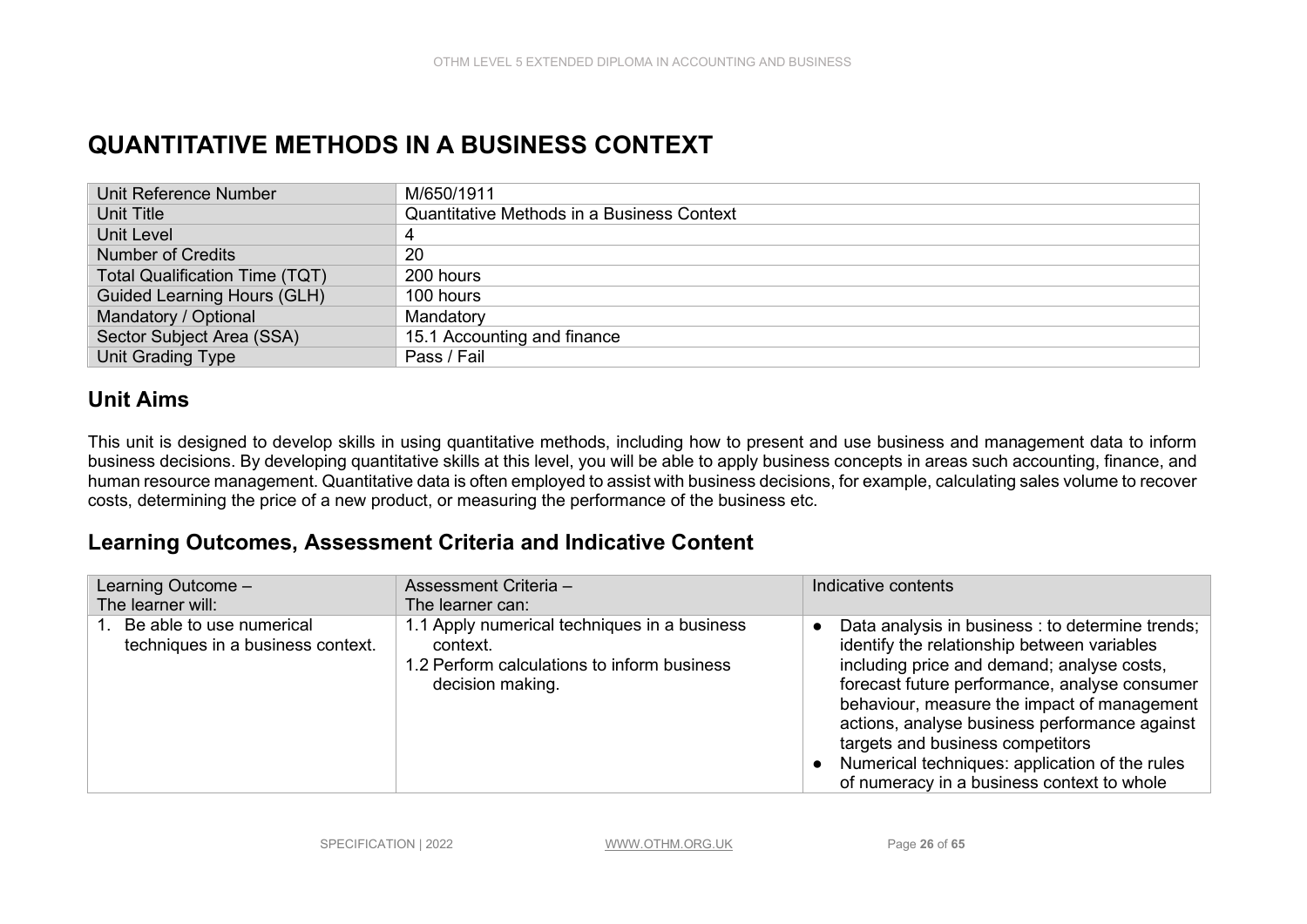|    |                                                                                                 |                                                                                                                                                                                                                                           | numbers, fractions and decimals; calculation of<br>measures of central tendency (mean, median<br>and mode) measures of dispersion (range,<br>quartile range, standard deviation) positive and<br>negative correlation between two variables,<br>estimating and forecasting; percentages;<br>approximating data using rounding; significant<br>figures; interpret data including index numbers<br>over a specific time period, transpose and<br>evaluate formulae; simple financial transactions<br>involving purchases, wages, taxation,<br>discounts; simple and compound interest;<br>straight-line and reducing balance depreciation;<br>calculations involving foreign currency involving<br>changes in exchange rates (conversion,<br>transaction and commission costs) |
|----|-------------------------------------------------------------------------------------------------|-------------------------------------------------------------------------------------------------------------------------------------------------------------------------------------------------------------------------------------------|------------------------------------------------------------------------------------------------------------------------------------------------------------------------------------------------------------------------------------------------------------------------------------------------------------------------------------------------------------------------------------------------------------------------------------------------------------------------------------------------------------------------------------------------------------------------------------------------------------------------------------------------------------------------------------------------------------------------------------------------------------------------------|
|    | 2. Be able to construct and use<br>graphs, charts and diagrams for<br>informed decision making. | 2.1 Draw charts and diagrams derived from tabular<br>accounting data.<br>2.2 Plot graphs, applying the general rules and<br>principles of graphical construction.<br>2.3 Interpret mathematical graphs of accounting<br>data.             | Draw charts and diagrams: Methods of data<br>presentation; charts and diagrams derived from<br>tabular data.<br>Plot graphs: mathematical graphs; graphing<br>quadratic, identifying dependent/independent<br>variables.<br>Interpret graphs: interpretation of graphical data<br>in business; identifying misrepresentations of<br>graphical data; use graphical information to<br>support decision making.                                                                                                                                                                                                                                                                                                                                                                 |
| 3. | Understand how business and<br>management data is used to<br>inform business decision making.   | 3.1 Compare different types of business and<br>management data.<br>3.2 Represent and interpret business and<br>management data.<br>3.3 Identify appropriate methods for communicating<br>business and management data to<br>stakeholders. | Different types of data and management<br>information:<br>quantitative and qualitative data;<br>$\circ$<br>discrete and continuous data<br>$\circ$<br>cumulative data<br>$\Omega$<br>grouped and ungrouped data.<br>$\circ$<br>raw data and the notion of management<br>$\Omega$<br>information as processed data used in<br>decision-making                                                                                                                                                                                                                                                                                                                                                                                                                                 |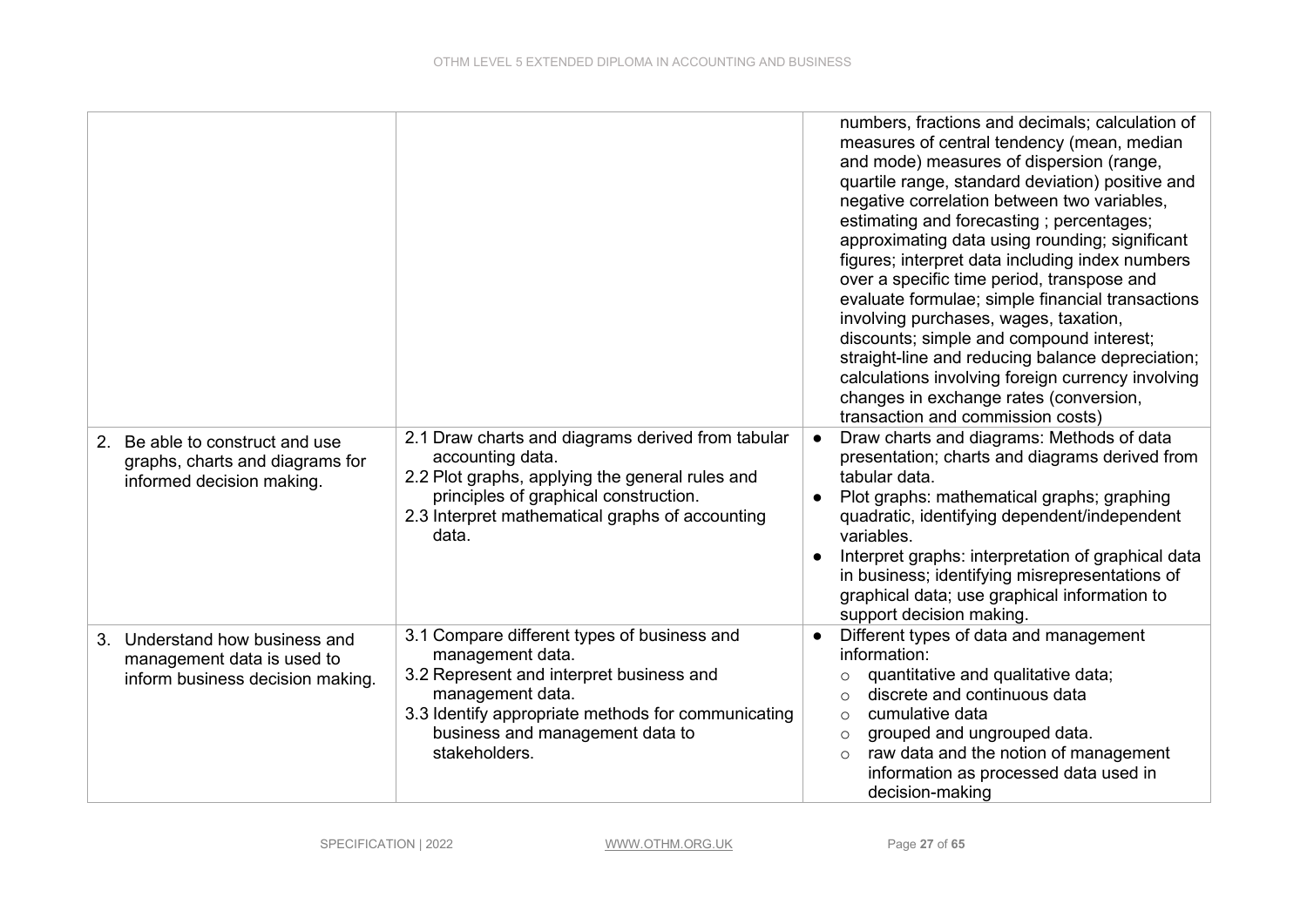|  | Analyse business data: analyse business data<br>to identify trends and relationships between<br>business variables including costs, revenue |
|--|---------------------------------------------------------------------------------------------------------------------------------------------|
|  | and profits                                                                                                                                 |
|  | Use outcome numerical analysis to inform<br>$\bullet$                                                                                       |
|  | business decisions: including decisions relating                                                                                            |
|  | to price, output, costs, performance, quality.                                                                                              |
|  | Determine and interpret statistics: measures of<br>$\bullet$                                                                                |
|  | central tendency (e.g. mean, mode and                                                                                                       |
|  | median) and their correct selection and                                                                                                     |
|  | application; calculation of averages for different                                                                                          |
|  | types of data/data sets; measures of                                                                                                        |
|  | dispersion; limitations of statistics; identifying                                                                                          |
|  | misuse of statistics.                                                                                                                       |
|  | Communicate the outcome of an analysis of<br>$\bullet$                                                                                      |
|  | management information to business                                                                                                          |
|  | stakeholders:                                                                                                                               |
|  | Internal stakeholders (including Directors,<br>$\bullet$                                                                                    |
|  | managers and the workforce)                                                                                                                 |
|  | External stakeholders (including potential                                                                                                  |
|  | investors, lenders and suppliers)                                                                                                           |
|  | Communication to take account of the needs of                                                                                               |
|  | different stakeholder groups.                                                                                                               |
|  | Different written report formats, e.g. formal or                                                                                            |
|  | informal, and their appropriateness for                                                                                                     |
|  | audience and content.                                                                                                                       |
|  | Different types of presentations including                                                                                                  |
|  | choice and use of appropriate software to                                                                                                   |
|  | include textual, graphical and pictorial<br>elements.                                                                                       |
|  | Use of handouts and summary sheets.<br>$\bullet$                                                                                            |
|  | Use of tables, graphs, charts, diagrams:<br>$\bullet$                                                                                       |
|  | Creation of pictograms, pie charts, bar charts,<br>$\bullet$                                                                                |
|  | frequency curves, histograms, line graphs,                                                                                                  |
|  | scattergrams.                                                                                                                               |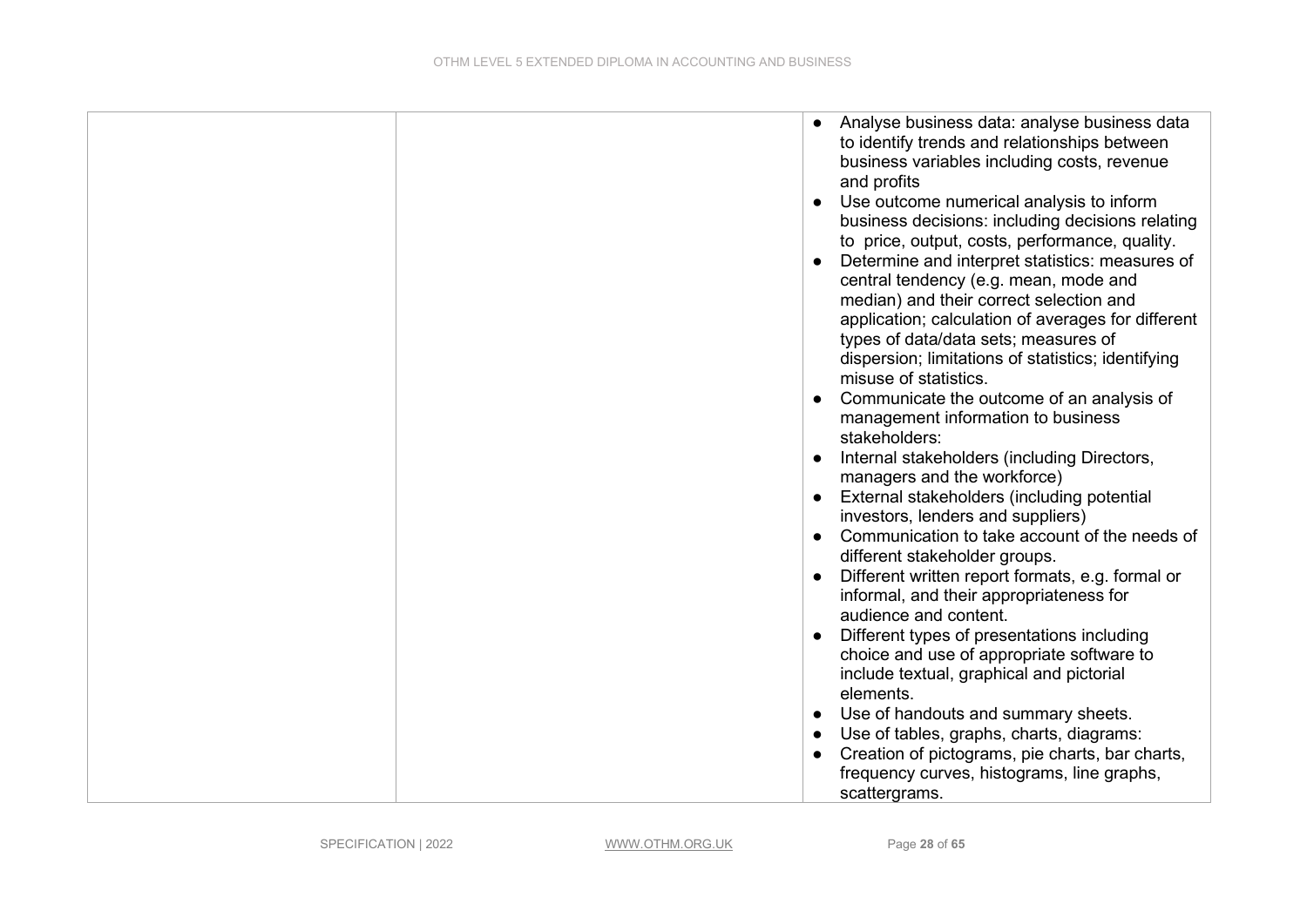|  | Making use of scattergrams or scatter (XY)<br>graphs and linear trend lines: extrapolation for<br>forecasting (reliability).<br>The use of tables to simplify and rationalise the<br>presentation of data to aid understanding of the<br>information within that data. |
|--|------------------------------------------------------------------------------------------------------------------------------------------------------------------------------------------------------------------------------------------------------------------------|
|  | The use of appropriate formats, e.g. one-way                                                                                                                                                                                                                           |
|  | tables, two-way tables.                                                                                                                                                                                                                                                |

To achieve a 'pass' for this unit, learners must provide evidence to demonstrate that they have fulfilled all the learning outcomes and meet the standards specified by all assessment criteria.

| Learning Outcomes to be met | Assessment Criteria to be covered   Assessment type |            | Word count (approx. length) |
|-----------------------------|-----------------------------------------------------|------------|-----------------------------|
| All 1 to 3                  | All ACs under LO 1 to 3                             | Coursework | 3000 words                  |

### **Indicative Reading List**

Dewhurst, F. (2006). *Quantitative methods for Business and Management*; (2nd edition). McGraw-Hill Education

McGraw-Hill Morris, C., (2012). *Quantitative Approaches in Business Studies*. 8th Ed., Prentice Hall

Anderson D. et al (2019). *Essentials of Statistics for Business and Economics* 9<sup>th</sup> Edition, South-Western College Publisher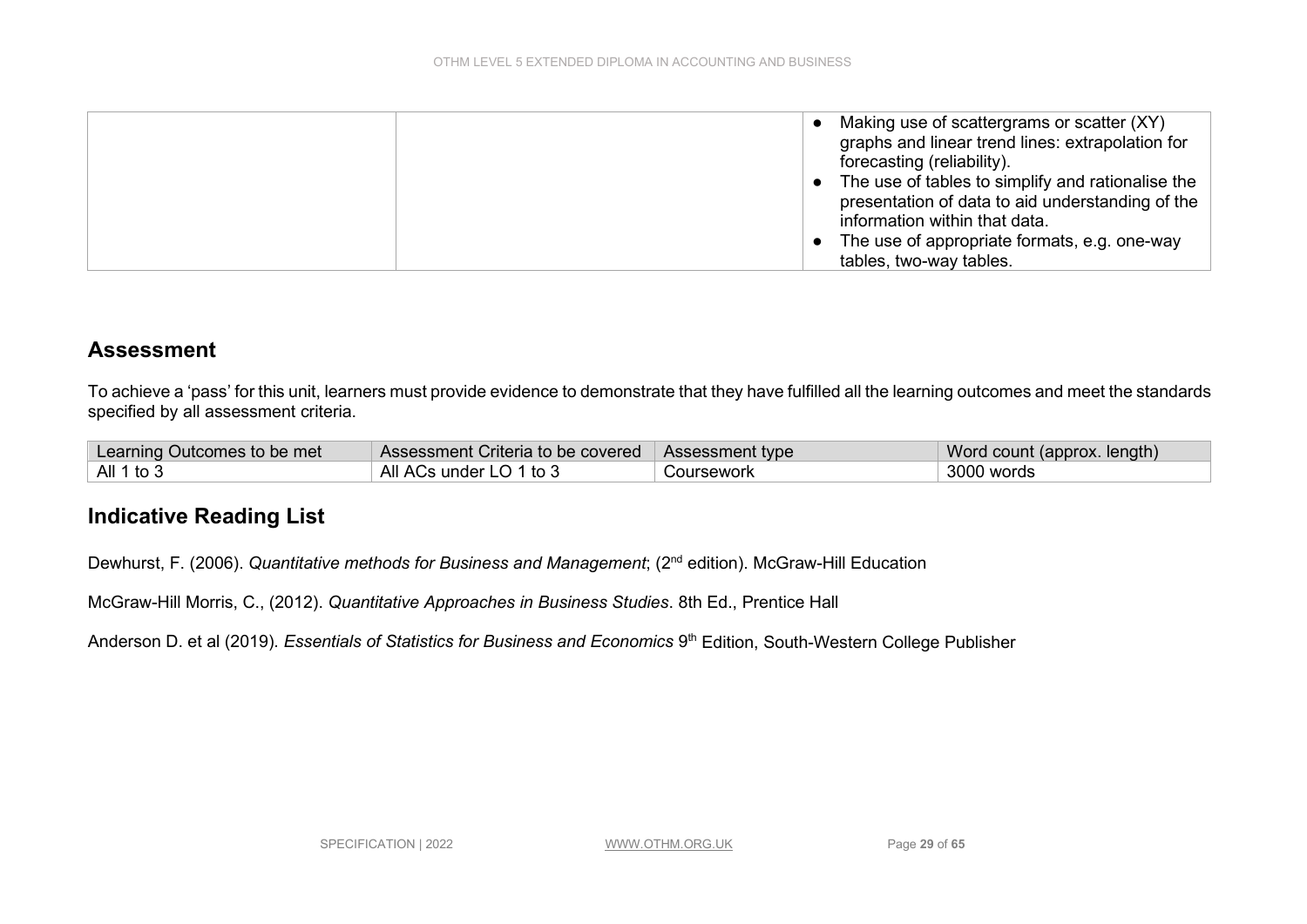## **MANAGEMENT ACCOUNTING**

| Unit Reference Number                 | Y/650/1914                   |
|---------------------------------------|------------------------------|
| Unit Title                            | <b>Management Accounting</b> |
| <b>Unit Level</b>                     |                              |
| <b>Number of Credits</b>              | 20                           |
| <b>Total Qualification Time (TQT)</b> | 200 hours                    |
| <b>Guided Learning Hours (GLH)</b>    | 100 hours                    |
| Mandatory / Optional                  | Mandatory                    |
| Sector Subject Area (SSA)             | 15.1 Accounting and finance  |
| Unit Grading Type                     | Pass / Fail                  |

#### **Unit Aims**

The aim of the unit is for learners to develop their skills in management accounting, including preparation of budgets, costing, capital expenditure appraisal, and to apply these skills to a real world case or case study.

<span id="page-29-0"></span>

| Learning Outcome -                                                      | Assessment Criteria -                                                                                                                                                                                                                                                                                                                                                                                                                               | Indicative content                                                                                                                                                                                                                                                                                                                                                                                                                                                                            |
|-------------------------------------------------------------------------|-----------------------------------------------------------------------------------------------------------------------------------------------------------------------------------------------------------------------------------------------------------------------------------------------------------------------------------------------------------------------------------------------------------------------------------------------------|-----------------------------------------------------------------------------------------------------------------------------------------------------------------------------------------------------------------------------------------------------------------------------------------------------------------------------------------------------------------------------------------------------------------------------------------------------------------------------------------------|
| The learner will:                                                       | The learner can:                                                                                                                                                                                                                                                                                                                                                                                                                                    |                                                                                                                                                                                                                                                                                                                                                                                                                                                                                               |
| 1. Understand the functions of<br>management accounting in<br>business. | 1.1 Define management accounting,<br>1.2 Explain requirements for various management<br>accounting systems used in business.<br>1.3 Explain the function of cost accounting in<br>business accounting.<br>1.4 Explain the relationship between cost<br>accounting and management accounting.<br>1.5 Explain how cost accounting, management<br>account and financial accounting are<br>coordinated to aid effective decision-making in<br>business. | Management accounting: analyses the data on<br>costs produced by the cost accounting<br>function; produce management information for<br>decision-makers relating to budget-setting and<br>monitoring, cash flow forecasting, finance<br>costs of borrowing, inventory management<br>costs, capital project appraisal and investment<br>appraisal to determine costs and returns over<br>time; costing and pricing decisions to<br>determine the break-even point and the margin<br>of safety. |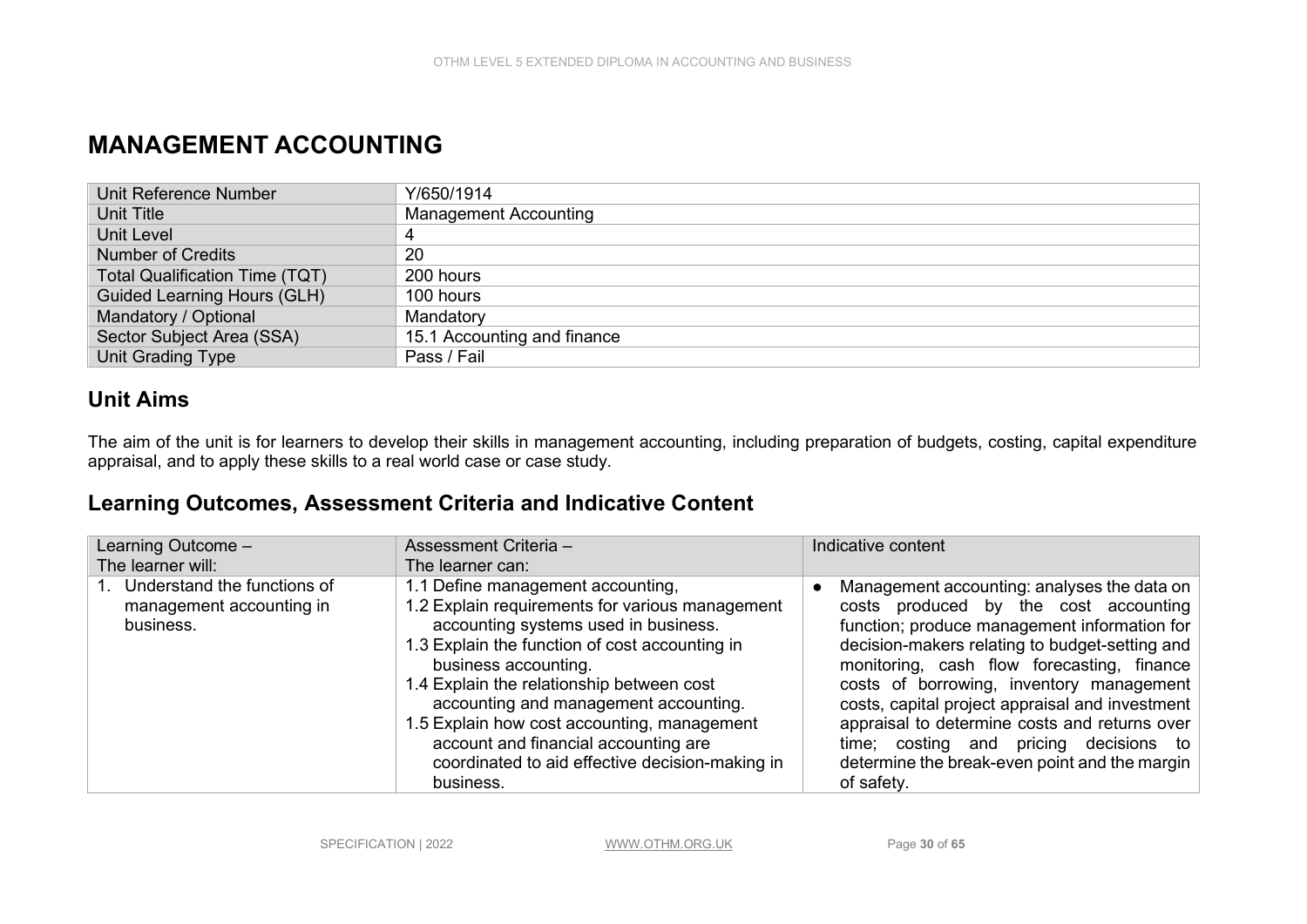|  | Different types of management accounting          |
|--|---------------------------------------------------|
|  | systems: Cost-accounting systems, inventory       |
|  | management systems, job-costing systems           |
|  | and price-optimising systems. Benefits of         |
|  | different types of systems.                       |
|  | Cost accounting<br>$\bullet$                      |
|  | Why decision-makers need information on           |
|  | business costs                                    |
|  | Classification and calculation of business        |
|  | costs (fixed costs, variable costs, overhead      |
|  | costs, , semi-variable costs, step costs, direct  |
|  | costs, indirect costs, average costs, total       |
|  | costs)                                            |
|  | Calculate costs from source documentation         |
|  | including purchase requisition forms,             |
|  | purchase order, delivery note, goods received     |
|  | note, supplier's invoice, stores requisition      |
|  | The need for cost control and the identification  |
|  | of cost centres, cost codes and budgets           |
|  | create a simple cost coding system (6 digit)      |
|  | Differences between management account            |
|  | and financial accounting:                         |
|  | nature of reports produced<br>stakeholders served |
|  | $\circ$<br>level of detail;                       |
|  | $\circ$<br>regulations<br>$\circ$                 |
|  | reporting intervals<br>$\circ$                    |
|  | time orientation<br>$\circ$                       |
|  | range and quality of information                  |
|  | The relationship between cost accounting,         |
|  | financial<br>management<br>accounting<br>and      |
|  | accounting:                                       |
|  | Differences between management account            |
|  | and financial accounting: including nature of     |
|  | reports produced; stakeholders served; level of   |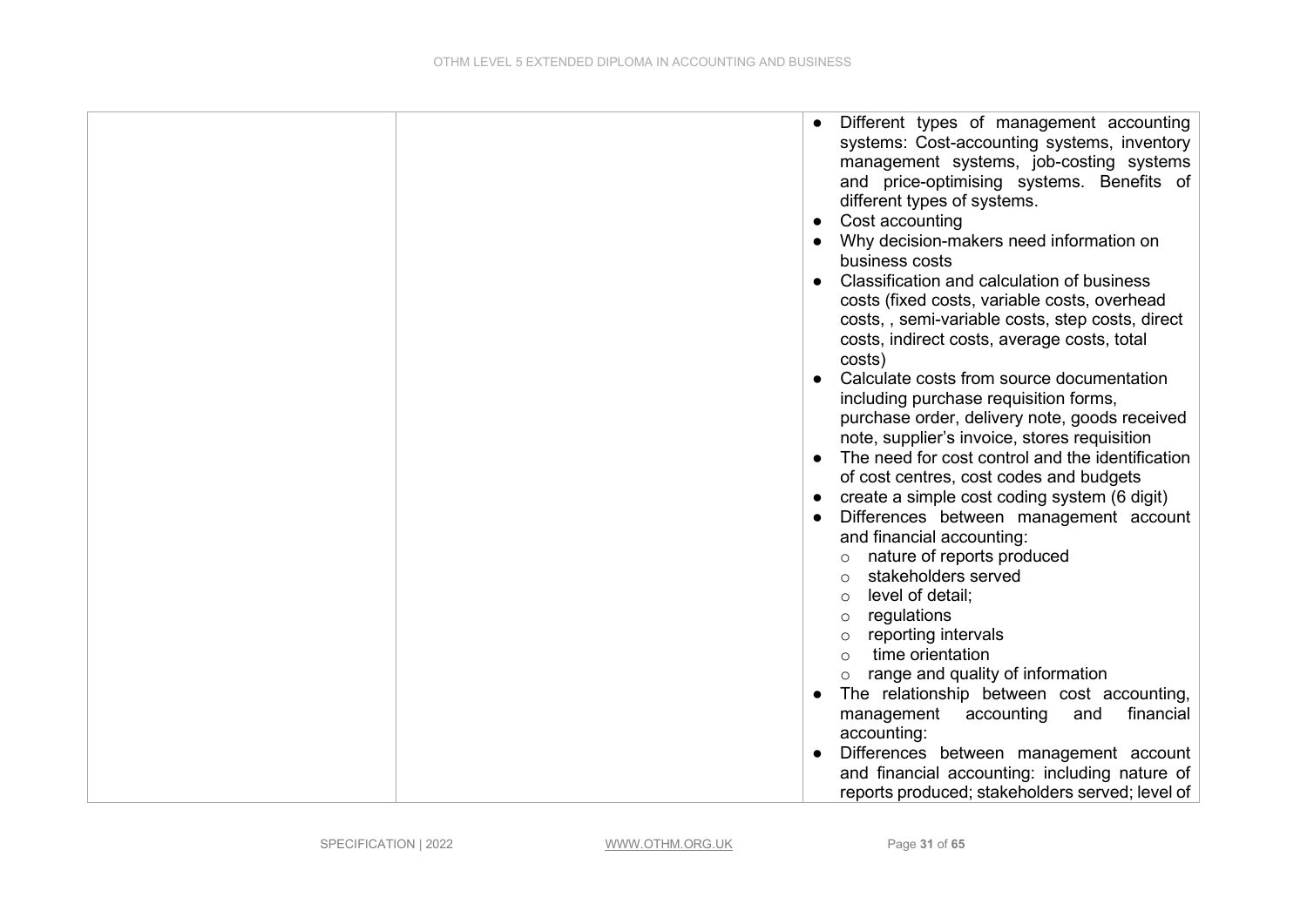|                                                                                                           |                                                                                                                                                                                                                                                                                                                                                    | detail; regulations; reporting intervals; time<br>orientation; range and quality of information<br>Long-term strategic planning: information<br>provided by the accounting functions to<br>decision-makers and strategic managers to<br>determine strategic objectives<br>Operational plans: enable targets to be set at a<br>departmental(functional level)<br>Tactical decision-making: identify potential<br>immediate challenges relating to cost control<br>and budgets; contribution of tactical decisions<br>to changes in the external environment                                                                                                                                                                                                                                                             |
|-----------------------------------------------------------------------------------------------------------|----------------------------------------------------------------------------------------------------------------------------------------------------------------------------------------------------------------------------------------------------------------------------------------------------------------------------------------------------|------------------------------------------------------------------------------------------------------------------------------------------------------------------------------------------------------------------------------------------------------------------------------------------------------------------------------------------------------------------------------------------------------------------------------------------------------------------------------------------------------------------------------------------------------------------------------------------------------------------------------------------------------------------------------------------------------------------------------------------------------------------------------------------------------------------------|
| 2. Know the importance of<br>budgeting, working capital<br>management and accounting for<br>depreciation. | 2.1 Explain the contribution of budgeting-setting<br>and monitoring to business performance.<br>2.2 Explain the advantages and disadvantages of<br>different types of budget-setting.<br>2.3 Explain how to apply the techniques for<br>managing working capital management.<br>2.4 Explain the methods used to depreciate non-<br>current assets. | Budget-setting and monitoring:<br>the purpose of budgeting<br>$\circ$<br>budget-setting, business planning and<br>$\circ$<br>resource allocation to support business<br>objectives<br>types of budgets:<br>$\circ$<br>advantages and disadvantages of different<br>types of different types of budgets<br>incremental, zero-based, fled budgets<br>budget-monitoring as management tool<br>Working capital management:<br>the importance of liquidity in a business<br>$\circ$<br>the difference between liquidity and<br>$\circ$<br>solvency<br>calculate net current assets (current<br>assets – current liabilities)<br>calculate and interpret liquidity ratios<br>$\circ$<br>(current ratio; acid test ratio)<br>prepare a cash flow forecast from given<br>data and analyse the implications for the<br>business |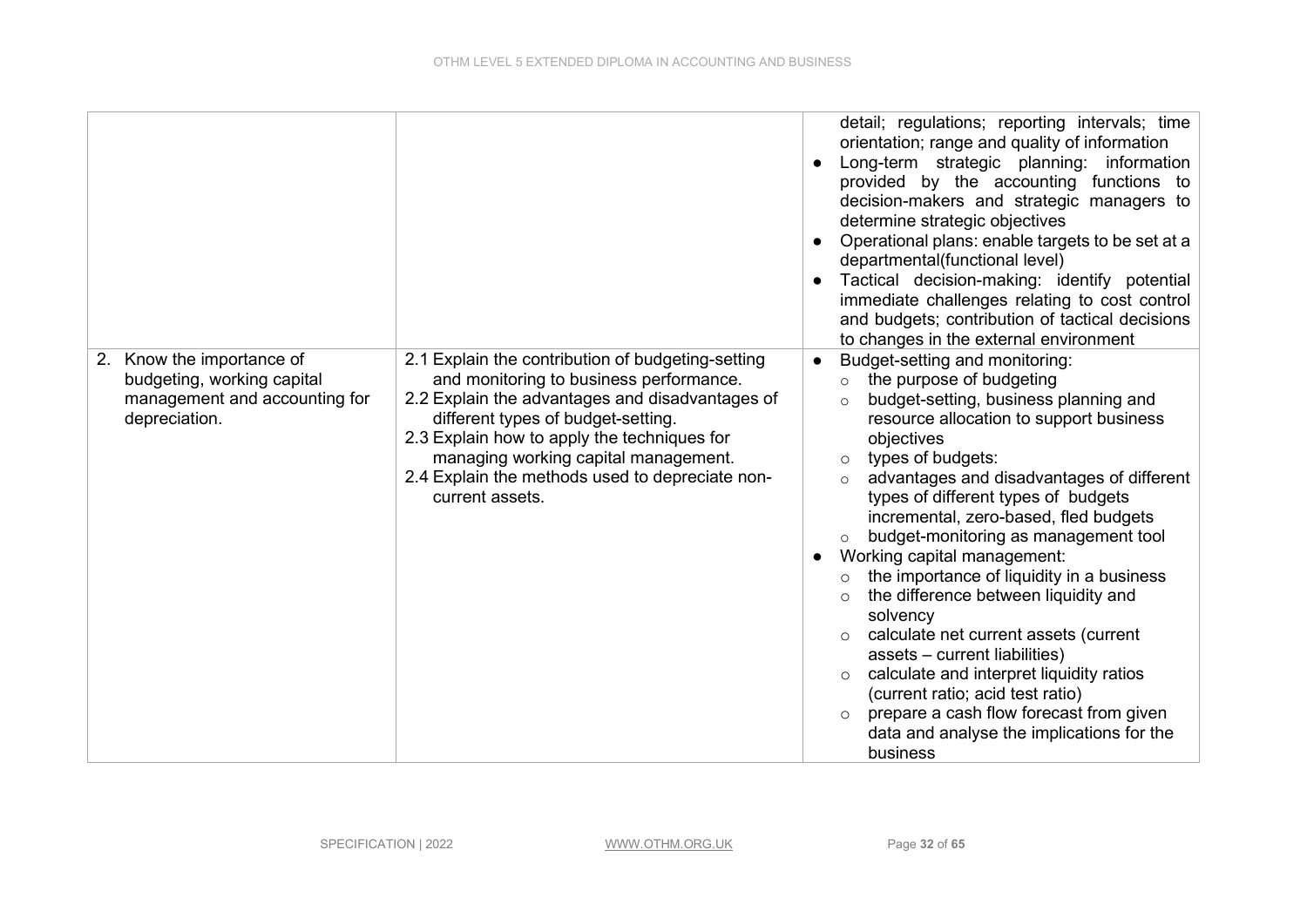|                                                                    |                                                                                                                                                                                                                                              | calculations of depreciation using the<br>$\circ$<br>straight-line and reducing balance<br>methods                                                                                                                                                                                                                                                                                                                                                                                                                                                                                                                                                                                                                                                                      |
|--------------------------------------------------------------------|----------------------------------------------------------------------------------------------------------------------------------------------------------------------------------------------------------------------------------------------|-------------------------------------------------------------------------------------------------------------------------------------------------------------------------------------------------------------------------------------------------------------------------------------------------------------------------------------------------------------------------------------------------------------------------------------------------------------------------------------------------------------------------------------------------------------------------------------------------------------------------------------------------------------------------------------------------------------------------------------------------------------------------|
| 3. Be able to calculate standard<br>costs and budget variances.    | 3.1 Explain the purpose of standard costing for a<br>selected organisation.<br>3.2 Calculate standard costs for given data.<br>3.3 Calculate variances for given data.<br>3.4 Discuss the advantages and limitations of<br>standard costing. | The meaning of standard costing: types of<br>$\bullet$<br>standards (ideal and attainable)<br>Calculation of variances:<br>The difference between an adverse<br>$\Omega$<br>variance and a favourable variance<br>material variances (price and usage);<br>$\circ$<br>labour variances (rate and efficiency);<br>$\circ$<br>total fixed overhead variance; and<br>$\circ$<br>Advantages and limitations of standard<br>costing:<br>Advantages: for example better cost<br>$\circ$<br>control, information for control and<br>decision making, easier inventory<br>measurement, easier record keeping<br>Limitations: including determining variances<br>may be more difficult; exceptions may not be<br>reported; management by exception can lower<br>employee morale. |
| 4. Know how to apply break-even<br>analysis in different contexts. | 4.1 Explain how to calculate break-even analysis<br>using formula.<br>4.2 Explain how a business organisation can<br>apply cost, volume and profit analysis.<br>4.3 Explain the limitations of break-even analysis.                          | Break-even analysis<br>Construct a break-even chart from fixed<br>$\Omega$<br>costs, variable costs and revenue<br>Analyse in a graphical format the impact<br>$\circ$<br>on the break-even point of a change in<br>fixed costs variable costs price<br>Calculate the break-even point by formula<br>The margin of safety and its implications<br>$\circ$<br>for a business<br>Contribution<br>calculation of the contribution per unit<br>$\circ$<br>The use of break-even analysis:<br>$\bullet$<br>to determine the number of units which<br>$\Omega$<br>will cover costs;                                                                                                                                                                                           |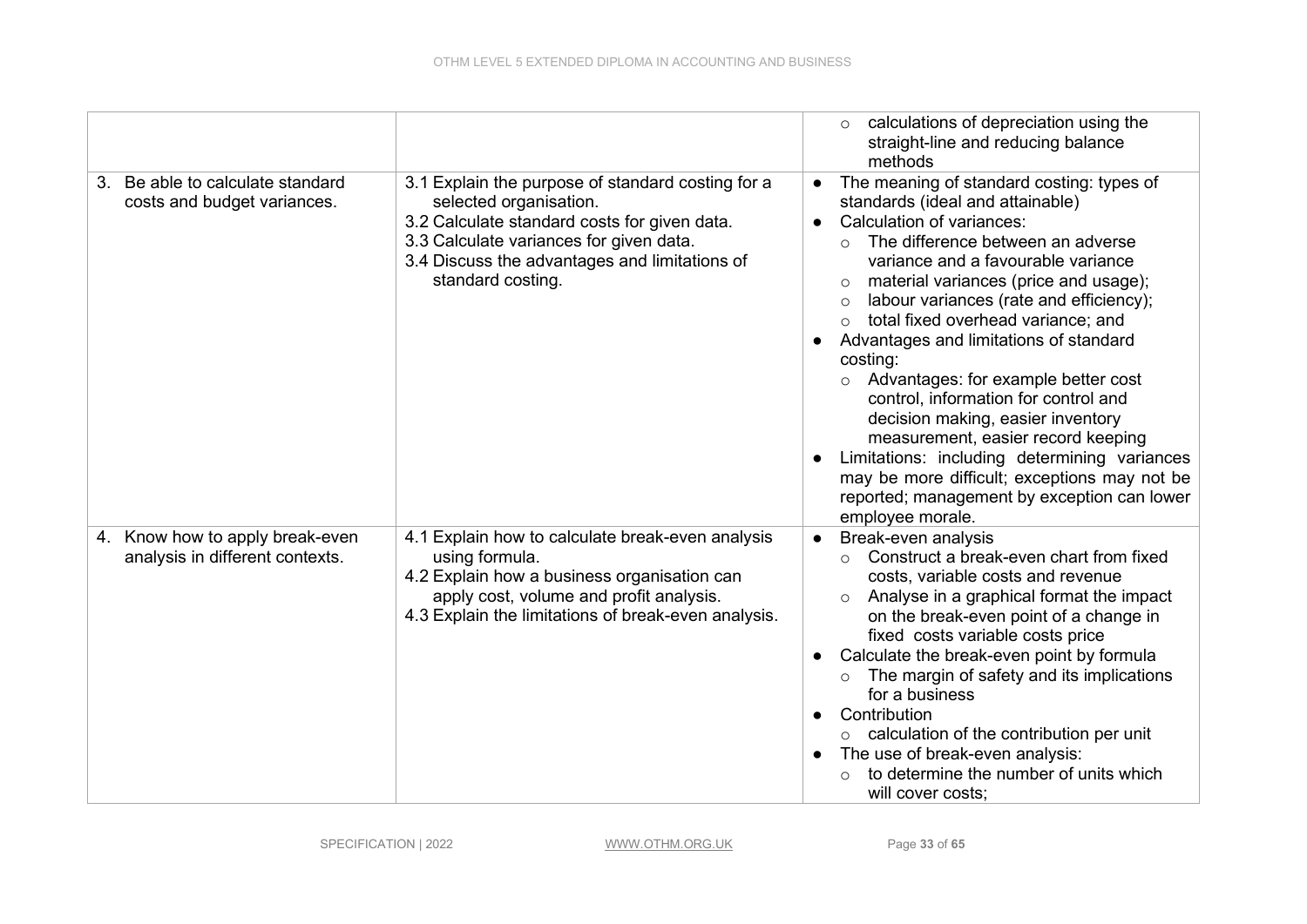| to avoid losses<br>$\circ$                         |
|----------------------------------------------------|
| $\circ$ to determine the margin of safety;         |
| $\circ$ to identify the impact of changes in costs |
| and price on the break-even point                  |
| $\circ$ to determine the relationship between      |
| costs, revenue and profit at different levels      |
| of output                                          |
| The limitations of break-even analysis:            |
| $\circ$ the assumption that the business will sell |
| all stock at the same price                        |
| variable costs could change regularly              |
| $\circ$ new entrants into the market may result in |
| price competition                                  |
| $\circ$ the cost-revenue-output relationship may   |
| not be linear.                                     |

To achieve a 'pass' for this unit, learners must provide evidence to demonstrate that they have fulfilled all the learning outcomes and meet the standards specified by all assessment criteria.

| Learning Outcomes to be met | Assessment Criteria to be covered   Assessment type |                                                            | Word count (approx. length) |
|-----------------------------|-----------------------------------------------------|------------------------------------------------------------|-----------------------------|
| All 1 to 4                  | All ACs under LO 1 to 4                             | Coursework / Preparation of Financial<br><b>Statements</b> | 3000 words                  |

## **Indicative Reading List**

Drury, JC. (2007) Management and Cost Accounting; 7<sup>th</sup> edition, Chapman and Hall.

Horngren C.T. *Introduction to Management Accounting, 16th edition (Pearson)*

Izhar, R. Hontoir, J. *Accounting, Costing and Management*; 2<sup>nd</sup> rev. edition. Oxford University Press

Randall, H. (2005) *AS and A Level Accounting*, Cambridge University Press

SPECIFICATION | 2022 [WWW.OTHM.ORG.UK](http://www.othm.org.uk/) Page 34 of 65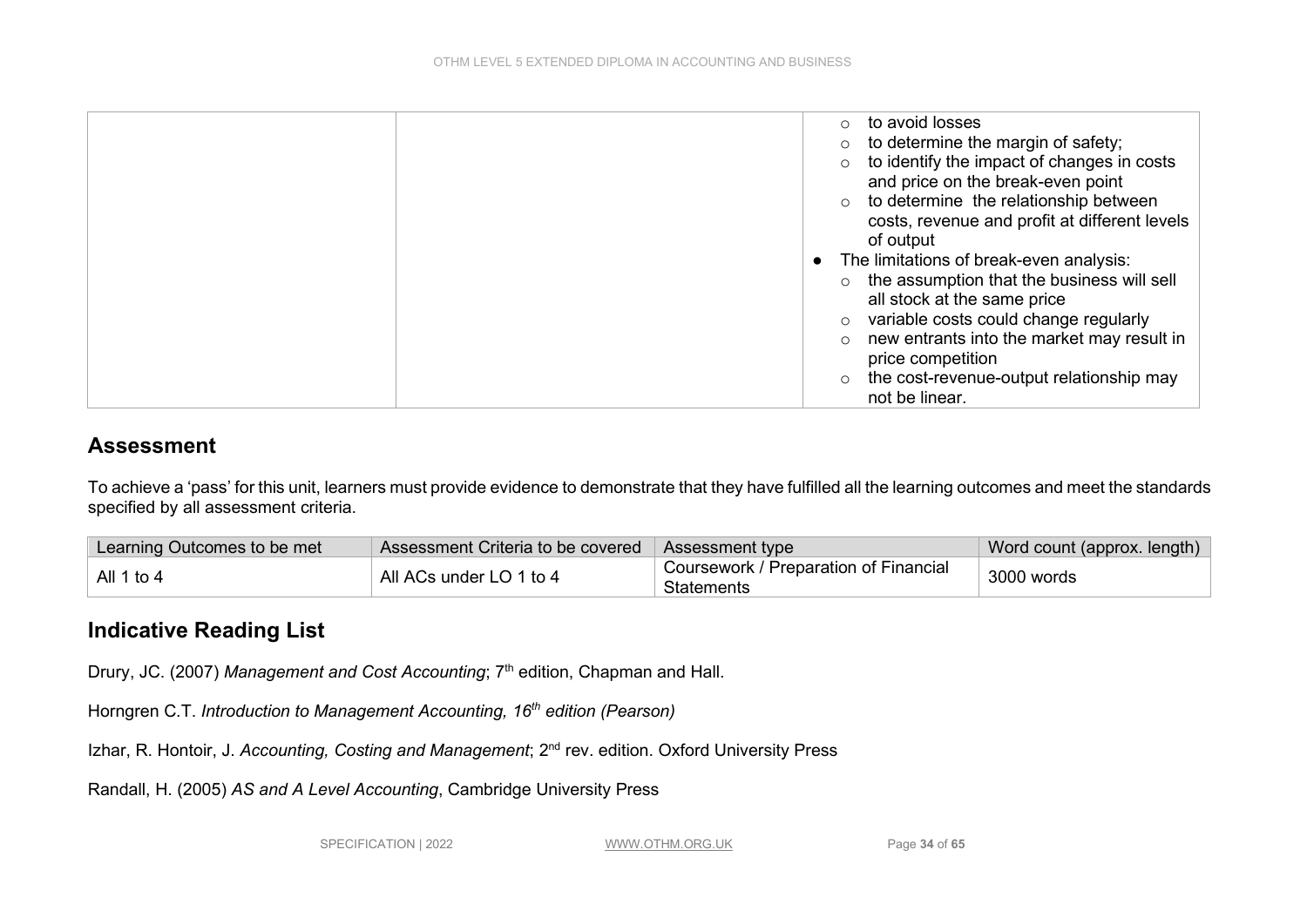OTHM LEVEL 5 EXTENDED DIPLOMA IN ACCOUNTING AND BUSINESS

SPECIFICATION | 2022 WWW.OTHM.ORG.UK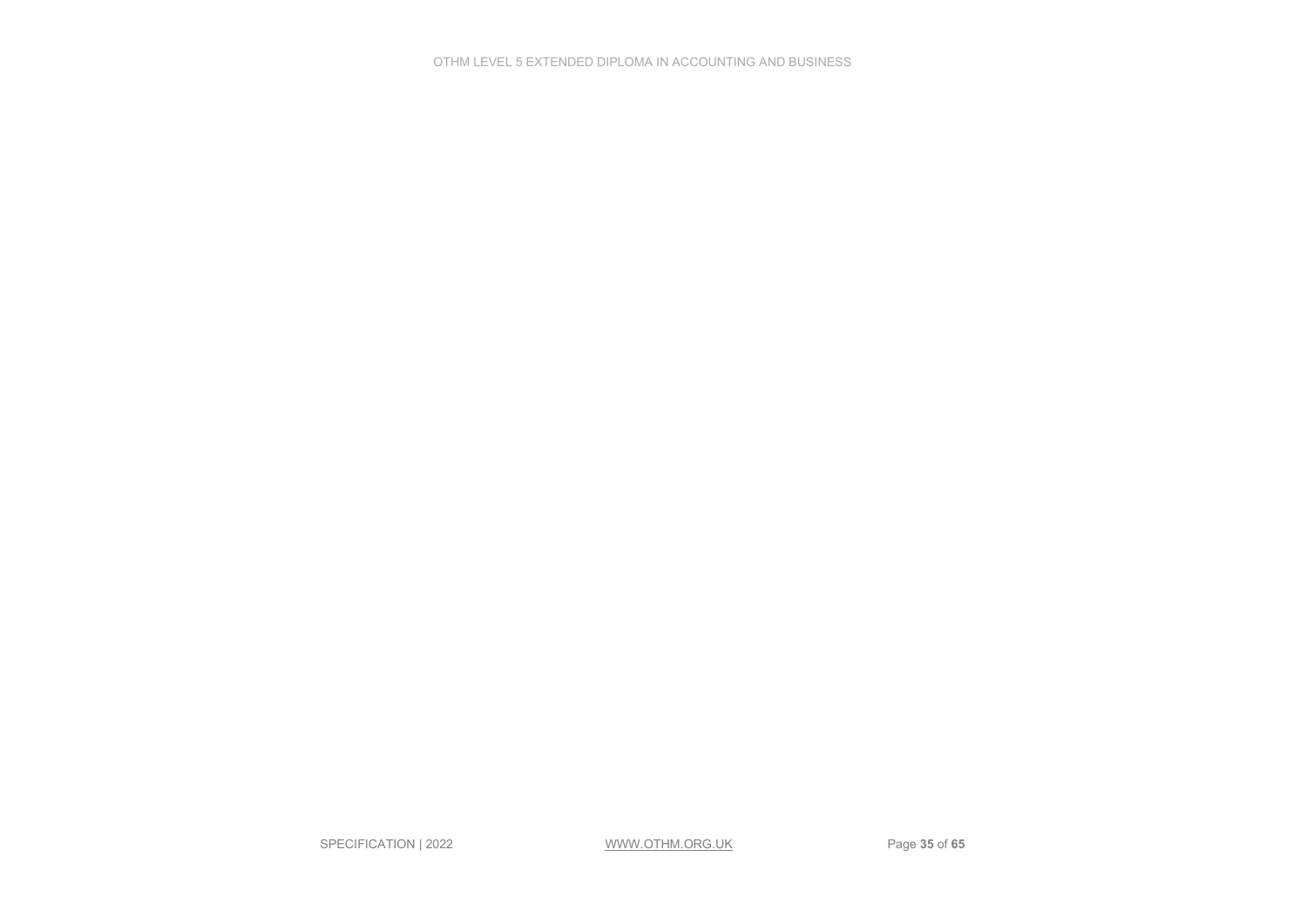## **LEADING AND MANAGING TEAMS**

| Unit Reference Number                 | T/650/1148                 |
|---------------------------------------|----------------------------|
| Unit Title                            | Leading and Managing Teams |
| <b>Unit Level</b>                     |                            |
| <b>Number of Credits</b>              | 20                         |
| <b>Total Qualification Time (TQT)</b> | 200 hours                  |
| <b>Guided Learning Hours (GLH)</b>    | 100 hours                  |
| Mandatory / Optional                  | Mandatory                  |
| Sector Subject Area (SSA)             | 15.3 Business Management   |
| Unit Grading Type                     | Pass / Fail                |

#### **Unit Aims**

Having hard management and soft leadership skills is often stated by employers as being key to the success of a business but few people have sufficient quantities of both to make a significant impact on business operations and strategy. The aim of this unit, therefore, is to support a learner's understanding of leadership as a role and management as a function so that they are able to develop the knowledge, skills and traits to make a meaningful contribution to a business's success.

<span id="page-35-0"></span>

| Learning Outcome -<br>The learner will:  | Assessment Criteria -<br>The learner can:                                                                                               | <b>Indicative Content</b>                                                                                                                                                                                                                                                                                                               |
|------------------------------------------|-----------------------------------------------------------------------------------------------------------------------------------------|-----------------------------------------------------------------------------------------------------------------------------------------------------------------------------------------------------------------------------------------------------------------------------------------------------------------------------------------|
| Know about leadership and<br>management. | 1.1 Differentiate between leadership and<br>management.<br>1.2 Explain key leadership theories.<br>1.3 Explain key management theories. | Soft leadership (inspiration, motivation)<br>$\bullet$<br>Hard management (policymaking, planning)<br>Difference between leader and manager<br><b>Leadership Theories</b><br>Trait theory<br>Behaviour theories,<br>$\bullet$<br>Autocratic style, Democratic style, Laissez-faire<br>style<br>Situational theory<br>Contingency theory |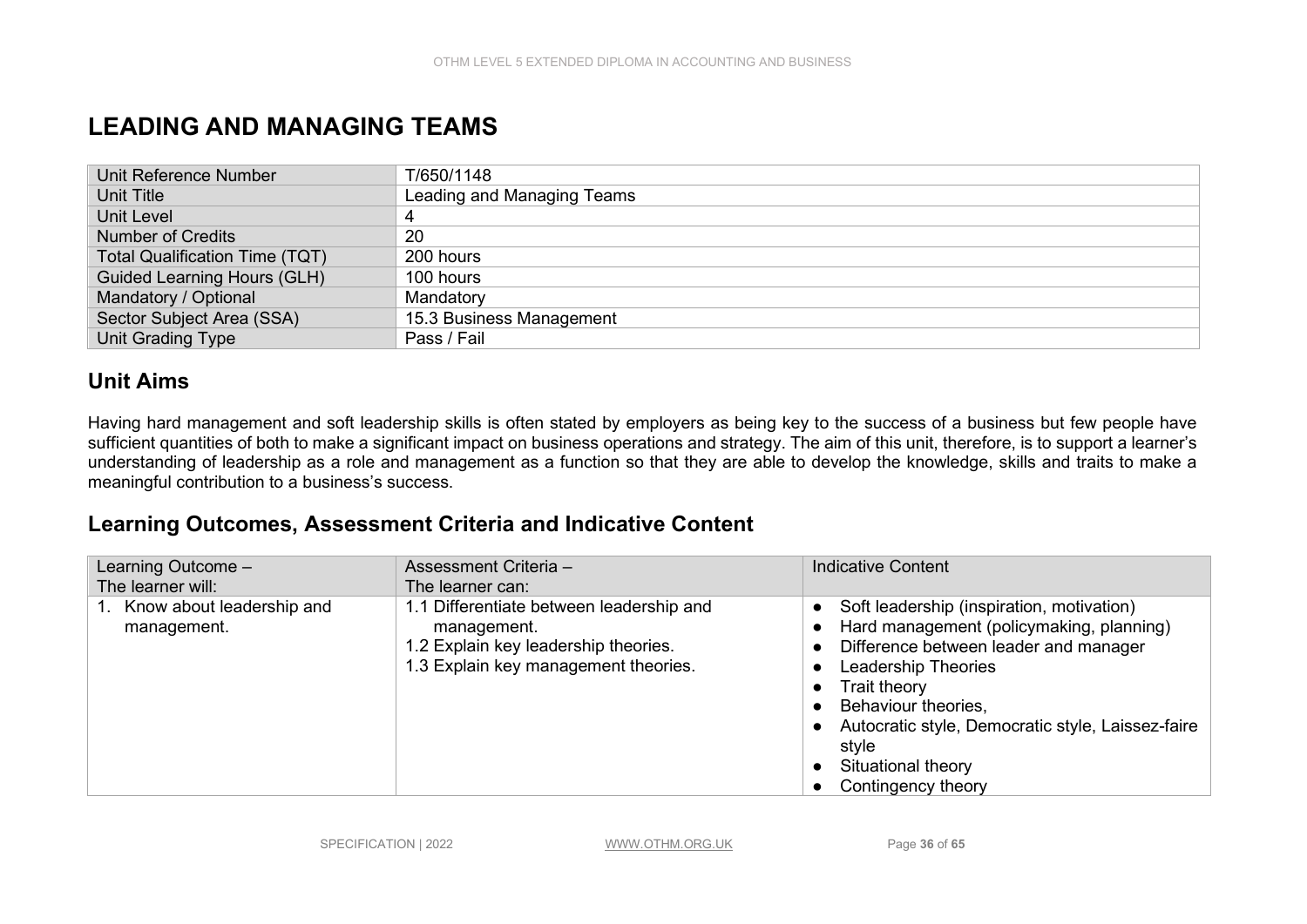|                                                                  |                                                                                                                                                                                                                                                                                                                                                                                                                                      | Transactional vs transformational<br>Leadership management schools/approaches<br>Scientific management<br>$\bullet$<br>Bureaucratic management<br>Human relations<br>Systems management<br><b>Situational theories</b>                                                                                                                                                                                                                                                                                                                                                                                                                                                                                                                                            |
|------------------------------------------------------------------|--------------------------------------------------------------------------------------------------------------------------------------------------------------------------------------------------------------------------------------------------------------------------------------------------------------------------------------------------------------------------------------------------------------------------------------|-------------------------------------------------------------------------------------------------------------------------------------------------------------------------------------------------------------------------------------------------------------------------------------------------------------------------------------------------------------------------------------------------------------------------------------------------------------------------------------------------------------------------------------------------------------------------------------------------------------------------------------------------------------------------------------------------------------------------------------------------------------------|
| 2. Know how teams are developed.                                 | 2.1 Explain what is meant by the term 'team<br>development.'<br>2.2 Explain what is meant by the term 'high<br>performance team.'<br>2.3 Compare different team development models.                                                                                                                                                                                                                                                  | Aligned goals<br>Mutual trust and respect<br>Collaboration<br>Effective communication<br>Tuckman's model of team stages: forming,<br>storming, norming, performing.<br>Adair's task, team, individual framework<br>$\bullet$<br>McGregor's X/Y theory: authoritarian (Theory<br>X) and participative (Theory Y)                                                                                                                                                                                                                                                                                                                                                                                                                                                   |
| 3. Understand how to improve<br>individual and team performance. | 3.1 Explain techniques used to improve individual<br>and team performance.<br>3.2 Explain the importance to an individual of<br>improving own performance.<br>3.3 Explain the importance to a business of<br>effective individual and team performance.<br>3.4 Discuss the role of motivation theories in<br>improving individual and team performance.<br>3.5 Explain the contemporary challenges of leading<br>and managing staff. | SMART: Specific, Measurable, Achievable,<br>$\bullet$<br>Realistic, and Timebound goals<br>Training and development<br>Appraisals<br>$\bullet$<br>Coaching and mentoring<br>Develop own skills<br>Enhanced promotion opportunities<br>Increased productivity<br>$\bullet$<br>Increased quality<br>Maslow's hierarchy of needs: physiological,<br>safety, social, esteem and self-actualisation<br>Herzberg's 2 factor theory: Motivating factors;<br>causes employees to work harder. Hygiene<br>factors: absence of hygiene factors will cause<br>employees to work less hard.<br>Vroom's expectancy theory: employee's<br>motivation is an outcome of how much an<br>individual wants a reward (Valence), the<br>assessment that the likelihood that the effort |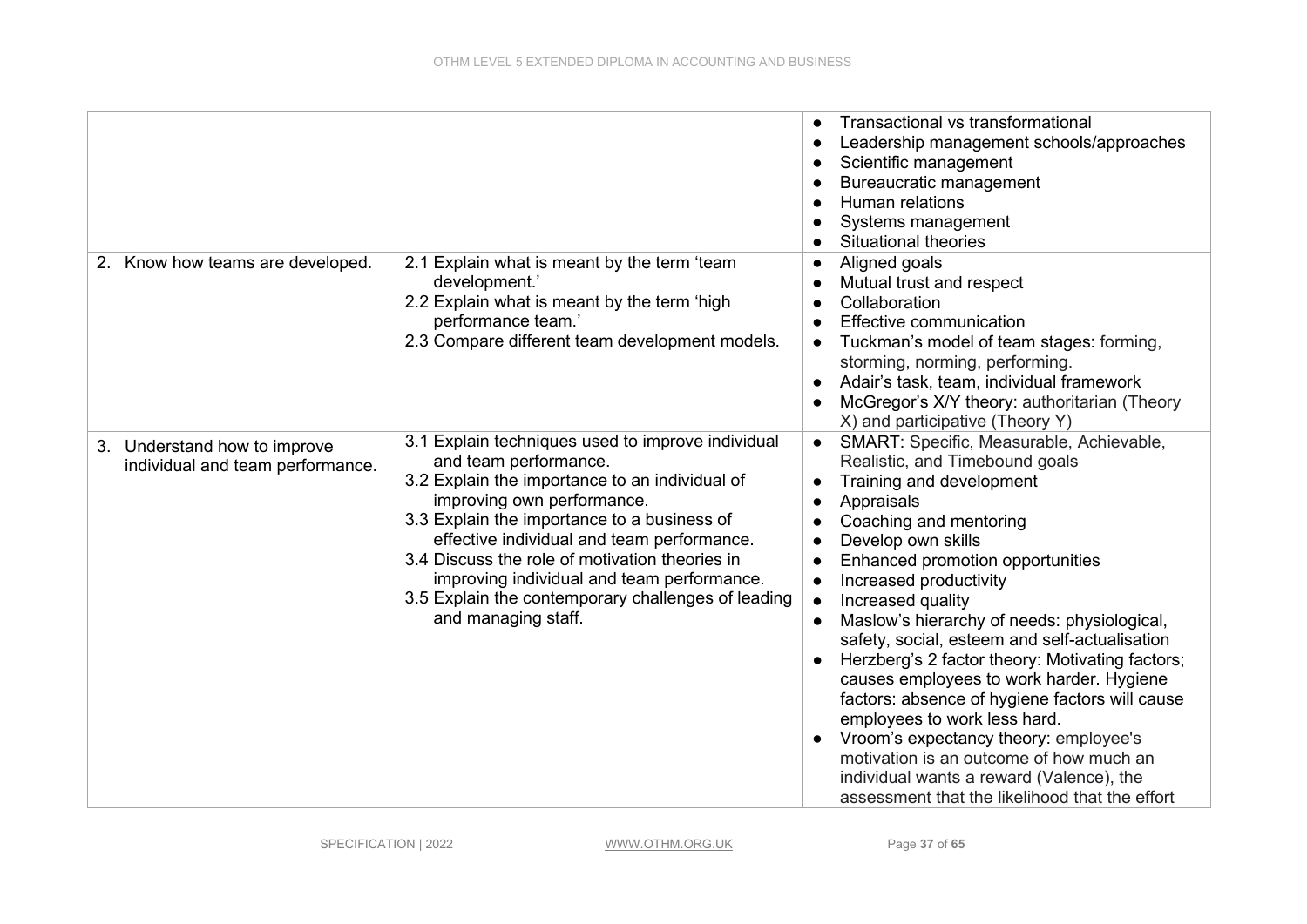|                                                                                   |                                                                                                                                                                                              | will lead to expected performance<br>(Expectancy) and the belief that the<br>performance will lead to reward<br>(Instrumentality).<br>Contemporary challenges including:<br>Diversity and inclusion<br>Regulations and legislation<br>Impact of new technology<br>Need for flexibility in job roles<br>Dealing with the implications of societal<br>changes and trends<br>Workforce expectations<br>$\circ$ |
|-----------------------------------------------------------------------------------|----------------------------------------------------------------------------------------------------------------------------------------------------------------------------------------------|-------------------------------------------------------------------------------------------------------------------------------------------------------------------------------------------------------------------------------------------------------------------------------------------------------------------------------------------------------------------------------------------------------------|
| 4. Be able to determine own capacity<br>to be an effective leader and<br>manager. | 4.1 Apply techniques to determine own capacity to<br>be an effective leader and manager.<br>4.2 Assess own ability to improve knowledge and<br>skills to be an effective leader and manager. | <b>Personal SWOT</b><br>$\bullet$<br>Leadership/management assessments<br>$\bullet$<br>Myers Briggs Type Indicator (MBTI)<br>$\bullet$<br>Emotional intelligence assessment<br>$\bullet$<br>Reflective journals<br>Reflective statements                                                                                                                                                                    |

To achieve a 'pass' for this unit, learners must provide evidence to demonstrate that they have fulfilled all the learning outcomes and meet the standards specified by all assessment criteria.

| Learning Outcomes to be met | Assessment Criteria to be covered   Assessment type |            | Word count (approx. length) |
|-----------------------------|-----------------------------------------------------|------------|-----------------------------|
| All 1 to 4                  | All ACs under LO 1 to 4                             | Coursework | 3000 words                  |

### **Indicative Reading List**

Adair, J. (2018) *Develop Your Leadership Skills: Fast, Effective Ways to Become a Leader People Want to Follow*, Kogan Page, London

Kelly, P. and Cole, G. (2020) *Management: Theory and Practice* 9th edition. Cengage, Boston

SPECIFICATION | 2022 [WWW.OTHM.ORG.UK](http://www.othm.org.uk/) Page 38 of 65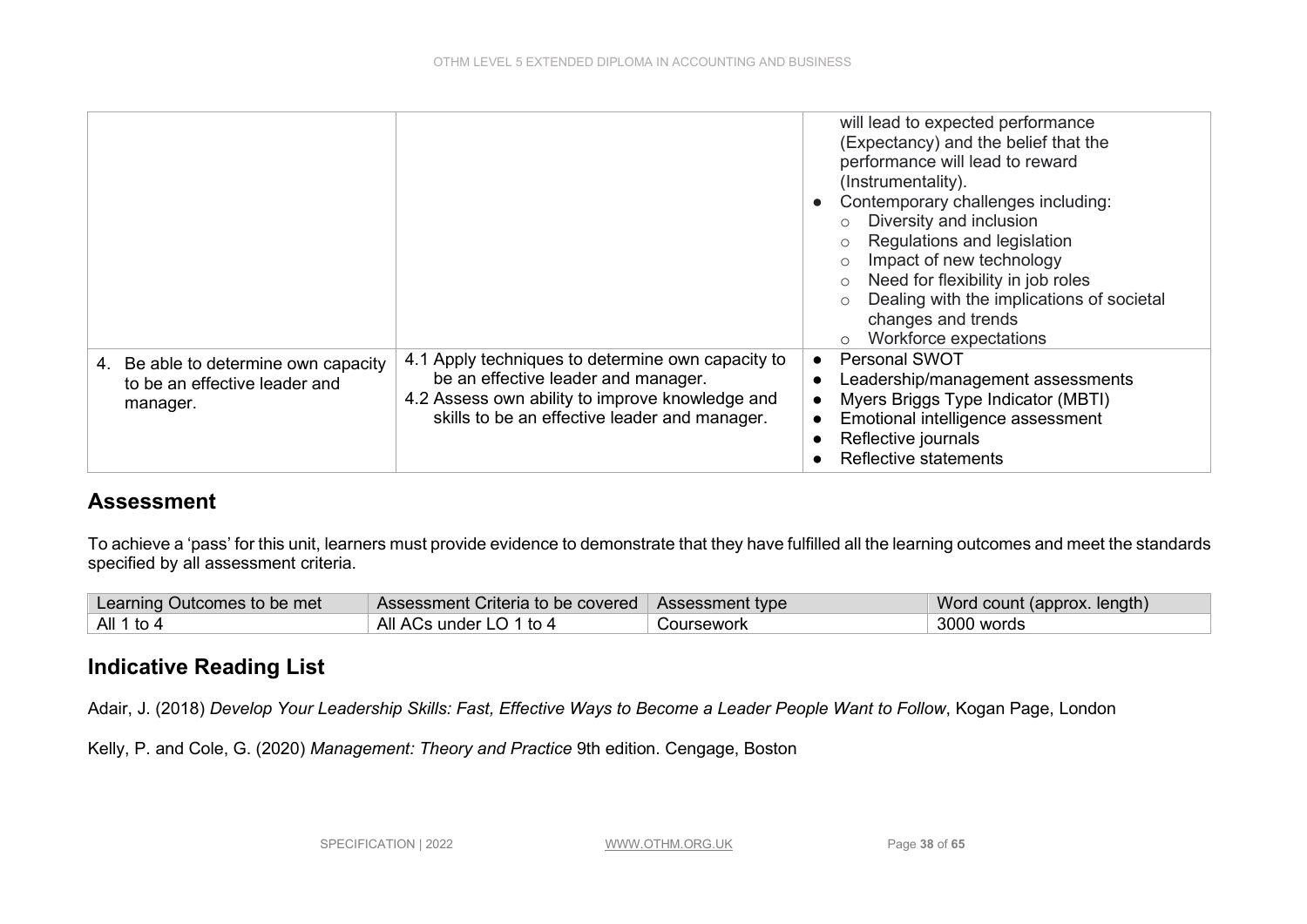## **Additional Resources**

Journal of Leadership & Organisational Studies

Journal of Management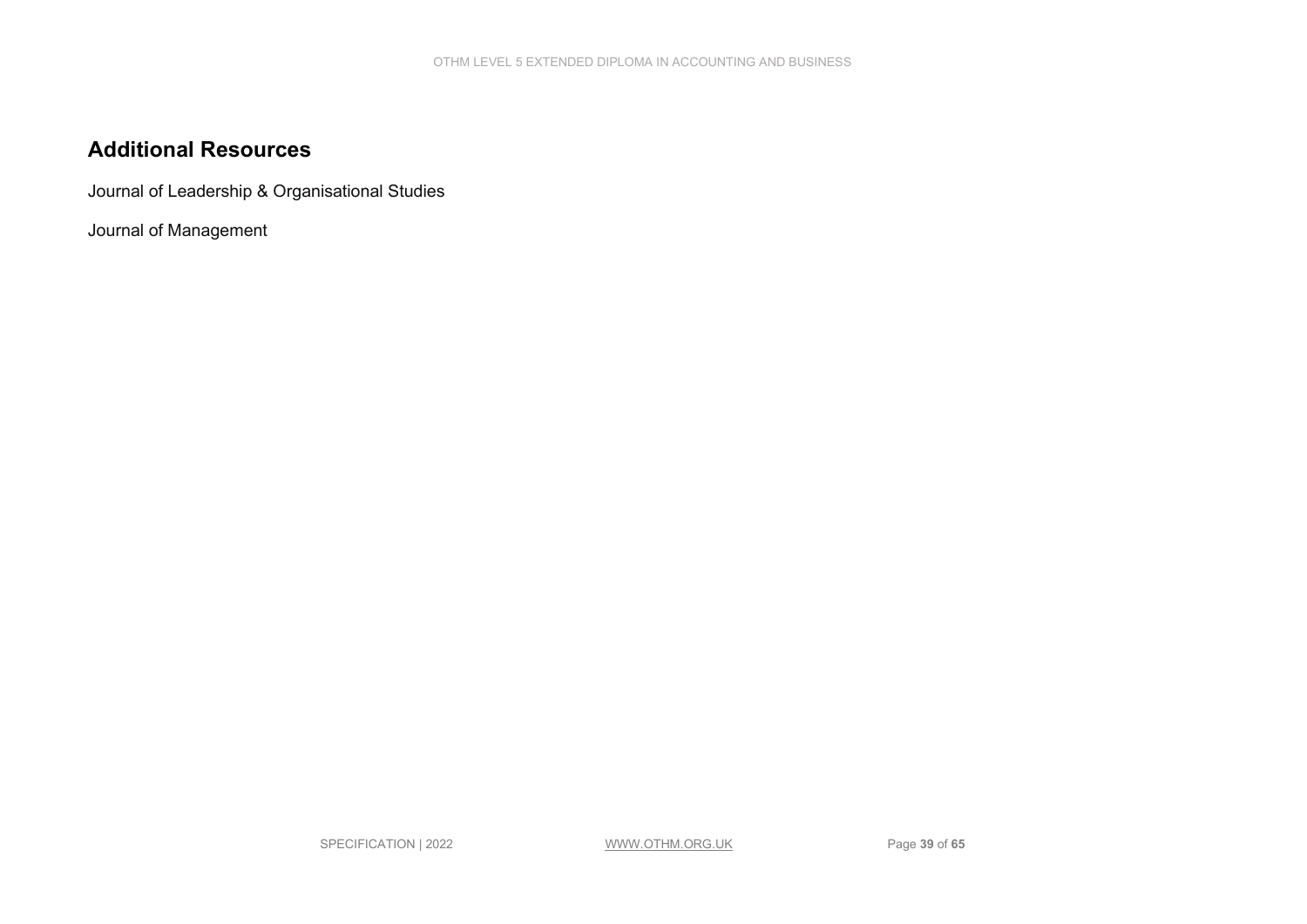# <span id="page-39-0"></span>**LEVEL 5 UNIT SPECIFICATIONS**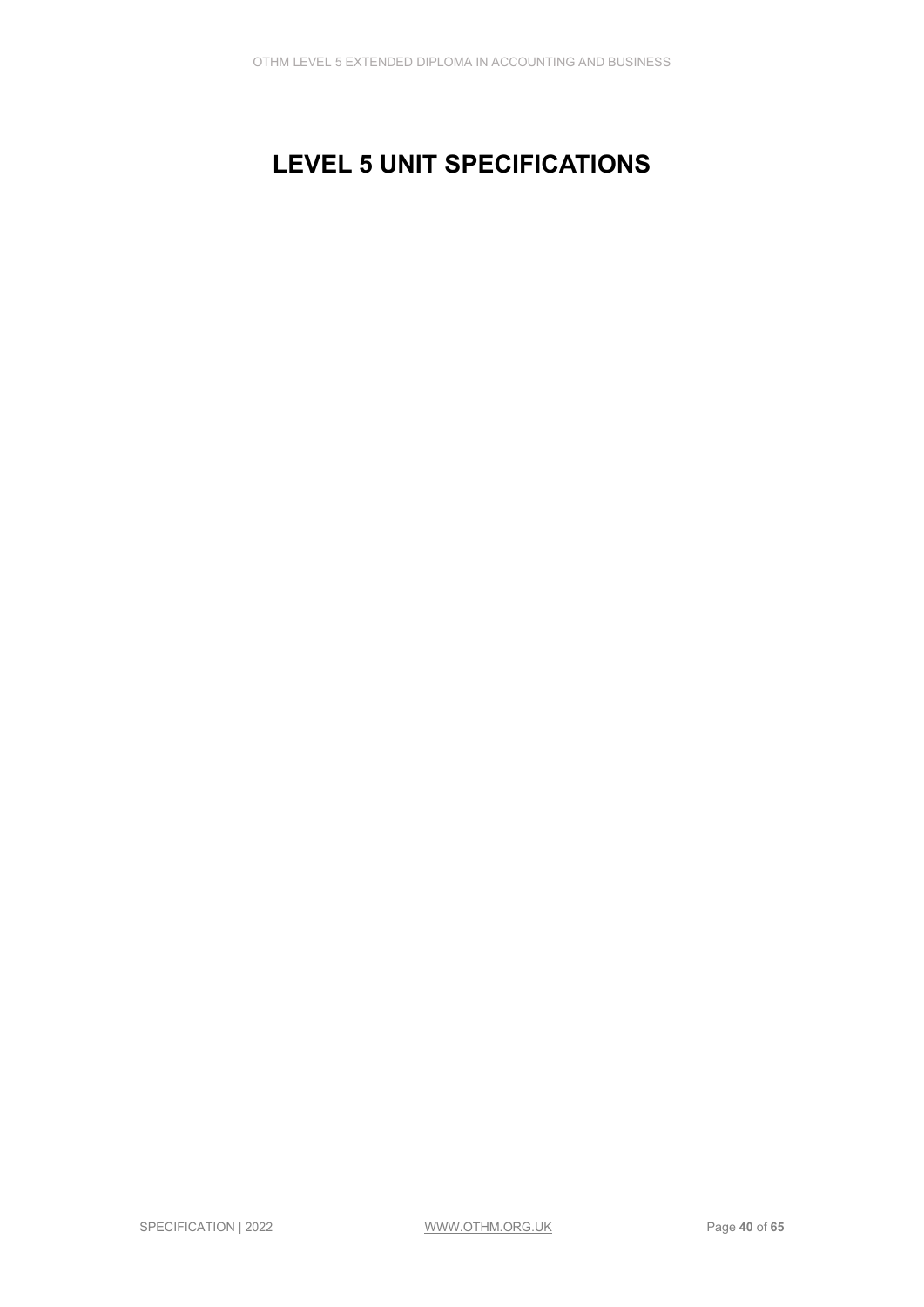## **PRINCIPLES AND CONCEPTS OF BUSINESS STRATEGY**

| Unit Reference Number                 | A/650/2356                                   |
|---------------------------------------|----------------------------------------------|
| Unit Title                            | Principles and Concepts of Business Strategy |
| <b>Unit Level</b>                     | C                                            |
| <b>Number of Credits</b>              | 20                                           |
| <b>Total Qualification Time (TQT)</b> | 200 hours                                    |
| <b>Guided Learning Hours (GLH)</b>    | 100 hours                                    |
| Mandatory / Optional                  | Mandatory                                    |
| Sector Subject Area (SSA)             | 15.3 Business Management                     |
| Unit Grading Type                     | Pass / Fail                                  |

#### **Unit Aims**

Simply put, strategy is about putting a business in the best place possible to gain competitive advantage in its target market. However, to achieve competitive advantage requires research, analysis, interpretation and strategic decision making. The aim of this unit is to develop learner's knowledge and skills so they are in a strong position to contribute to an organisation's strategy development and implementation.

<span id="page-40-0"></span>

| Learning Outcome -<br>The learner will:            | Assessment Criteria -<br>The learner can:                                                                                                                                                                            | <b>Indicative Content</b>                                                                                                                                                |
|----------------------------------------------------|----------------------------------------------------------------------------------------------------------------------------------------------------------------------------------------------------------------------|--------------------------------------------------------------------------------------------------------------------------------------------------------------------------|
| Understand the principles of<br>business strategy. | 1.1 Explain what is meant by the term 'business<br>strategy.'<br>1.2 Compare different levels of business strategy.<br>1.3 Compare elements of a strategic framework.<br>1.4 Explain strategy development processes. | Strategy:<br>$\bullet$<br>Operational strategy<br><b>Tactical strategy</b><br>Corporate strategy<br>Elements:<br>Vision<br>Mission<br>Objectives<br>Strategy<br>Approach |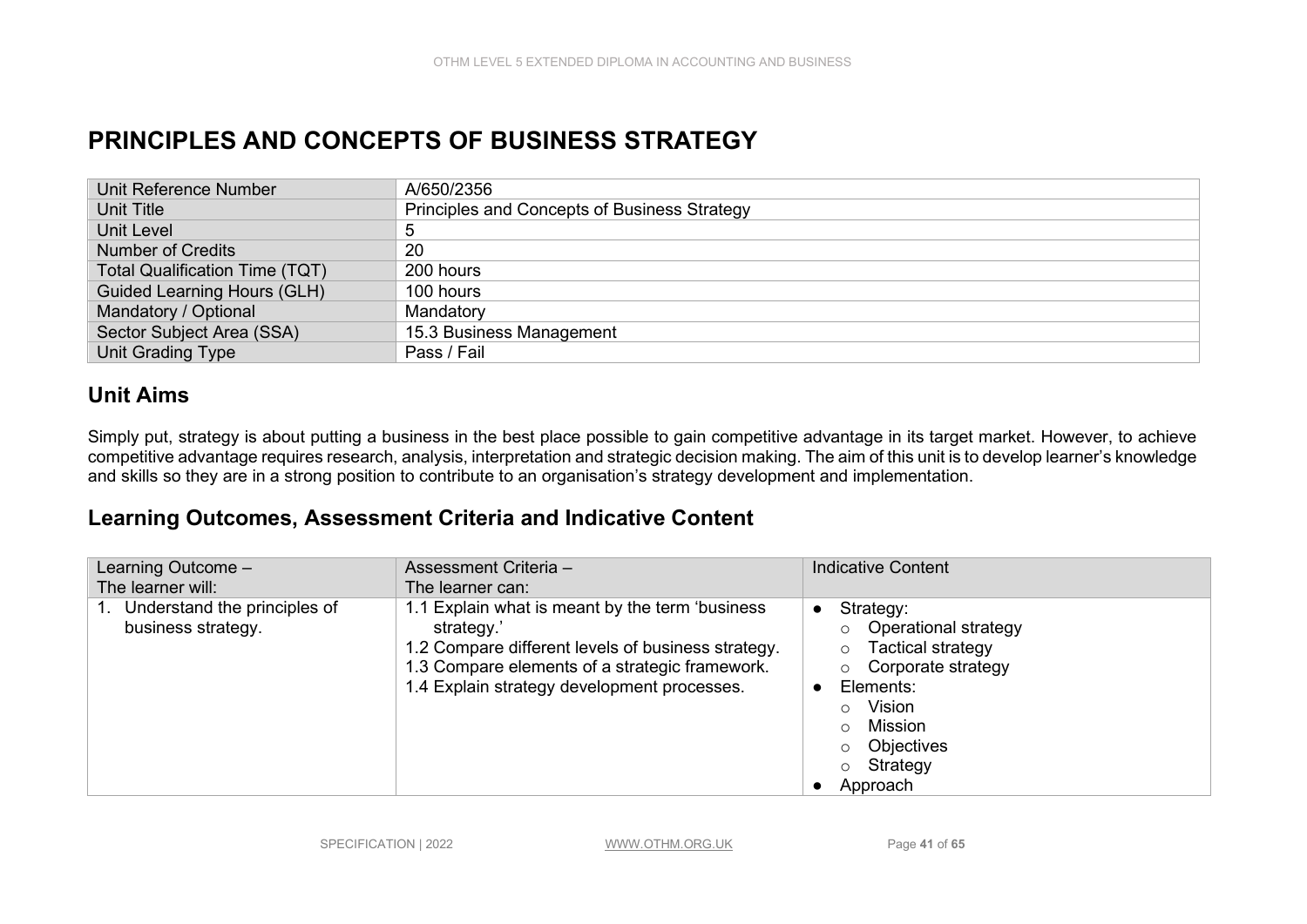| 2. | Understand key business strategy<br>theories and concepts. | 2.1 Differentiate between different types of<br>business strategies.<br>2.2 Compare the elements of a strategic<br>management process.<br>2.3 Discuss key organisational theories which<br>impact business strategy.  | Tactics<br>$\bullet$<br>Deliberate strategies<br><b>Emergent strategies</b><br>Types:<br>$\bullet$<br><b>Growth strategies</b><br>Diversification strategies<br>Cost leadership strategies<br>O<br>Hybrid strategies<br>$\circ$<br>Planning – execution and monitoring – review<br>$\bullet$<br>and adjust<br>Scientific management<br>Bureaucratic management<br>Human relations<br>Systems management |
|----|------------------------------------------------------------|-----------------------------------------------------------------------------------------------------------------------------------------------------------------------------------------------------------------------|---------------------------------------------------------------------------------------------------------------------------------------------------------------------------------------------------------------------------------------------------------------------------------------------------------------------------------------------------------------------------------------------------------|
| 3. | Understand a business's strategic<br>options.              | 3.1 Explain what is meant by the term 'strategic<br>option.'<br>3.2 Compare different strategic options available to<br>a business.<br>3.3 Recommend a relevant strategic option which a<br>business could implement. | Joint ventures<br>$\bullet$<br>Market penetration<br>Vertical/horizontal integration<br>$\bullet$<br>Internationalisation<br>$\bullet$<br>Merger/acquisition<br>$\bullet$<br><b>Diversification</b><br>$\bullet$                                                                                                                                                                                        |

To achieve a 'pass' for this unit, learners must provide evidence to demonstrate that they have fulfilled all the learning outcomes and meet the standards specified by all assessment criteria.

| Learning Outcomes to be met | Assessment Criteria to be covered   Assessment type |            | Word count (approx. length) |
|-----------------------------|-----------------------------------------------------|------------|-----------------------------|
| All 1 to 3                  | All ACs under LO 1 to 3                             | Coursework | 3000 words                  |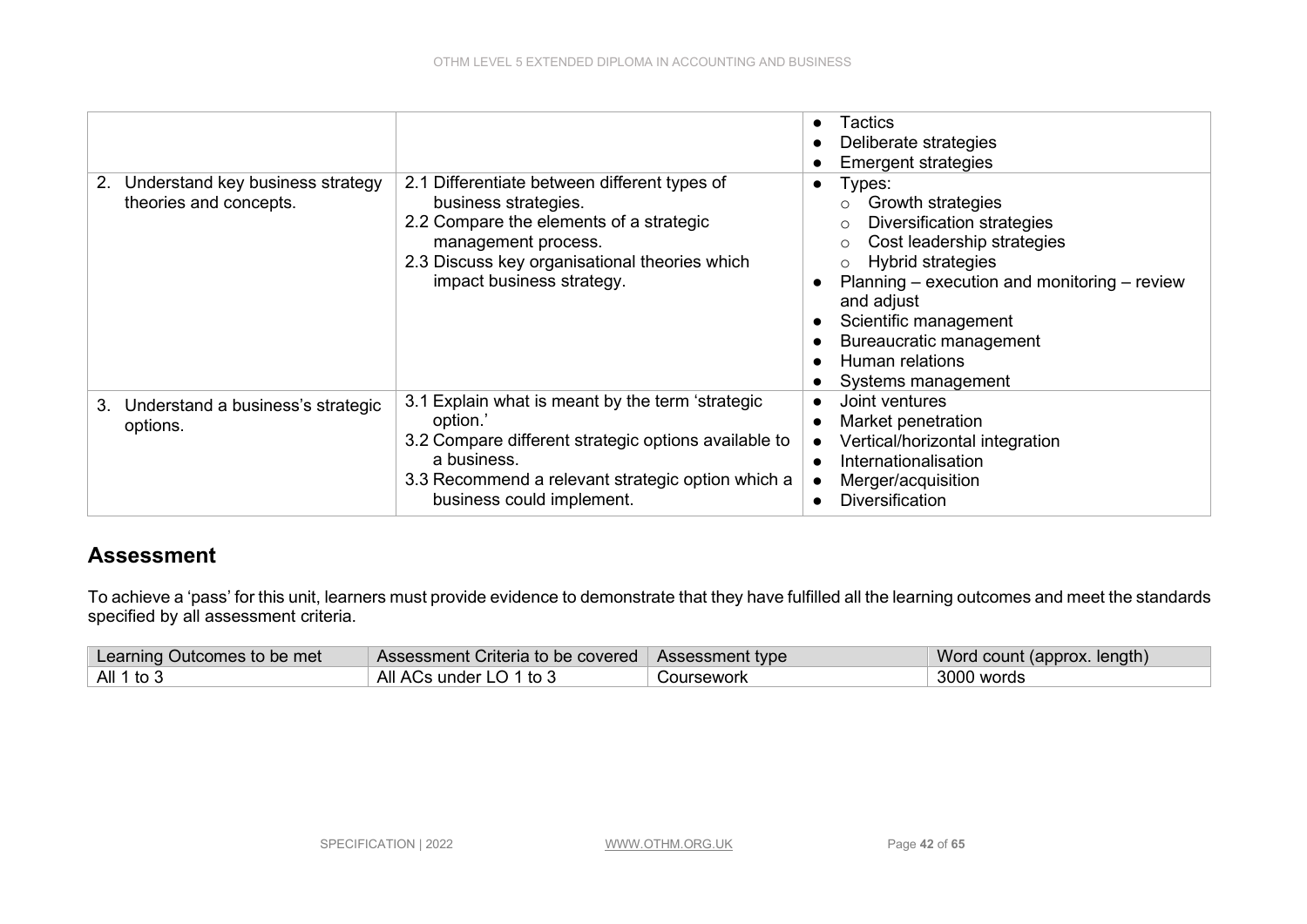### **Indicative Reading List**

Johnson, G. et al (2019) *Exploring Strategy* 12<sup>th</sup> edition, Pearson, Harlow

Whittington, R. et al (2020) *Fundamentals of Strategy* 10<sup>th</sup> edition, Pearson, Harlow

#### **Additional Resources**

Journal of Business Strategy

[Management Help](https://managementhelp.org/)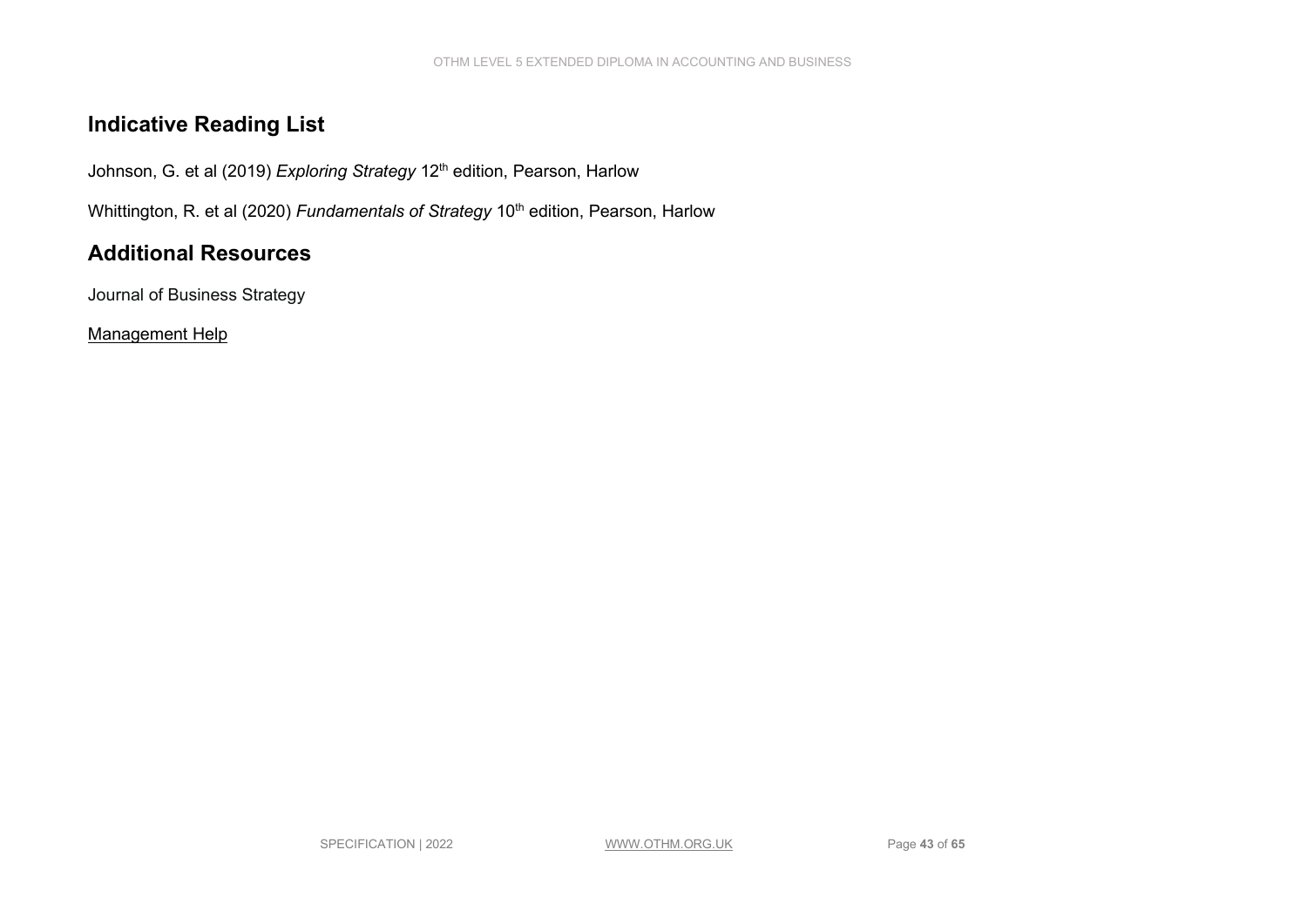## **FINANCIAL MANAGEMENT**

| Unit Reference Number                 | F/650/1917                  |
|---------------------------------------|-----------------------------|
| Unit Title                            | <b>Financial Management</b> |
| <b>Unit Level</b>                     | ა                           |
| <b>Number of Credits</b>              | 20                          |
| <b>Total Qualification Time (TQT)</b> | 200 hours                   |
| <b>Guided Learning Hours (GLH)</b>    | 100 hours                   |
| Mandatory / Optional                  | Mandatory                   |
| Sector Subject Area (SSA)             | 15.1 Accounting and finance |
| Unit Grading Type                     | Pass / Fail                 |

#### **Unit Aims**

The aim of this unit is to provide learners with knowledge of key financial theories and working capital management, and the skills to review techniques for managing an organisation's global financial risk.

<span id="page-43-0"></span>

| Learning Outcome -<br>The learner will:              | Assessment Criteria -<br>The learner can:                                                                                                                                                                                                      | Indicative content                                                                                                                                                                                                                                                                                                                                                                                                                                      |
|------------------------------------------------------|------------------------------------------------------------------------------------------------------------------------------------------------------------------------------------------------------------------------------------------------|---------------------------------------------------------------------------------------------------------------------------------------------------------------------------------------------------------------------------------------------------------------------------------------------------------------------------------------------------------------------------------------------------------------------------------------------------------|
| Understand the functions of<br>financial management. | 1.1 Explain the scope and control of financial<br>management and control in business.<br>1.2 Explain the objectives of financial<br>management in business.<br>1.3 Explain the operational functions of financial<br>management in a business. | Financial management scope and control:<br>$\bullet$<br>Investment decisions in non-current<br>$\Omega$<br>assets and net current assets (working<br>capital)<br>Financial decisions: raising finance<br>$\circ$<br>Profit distribution decisions:<br>retained<br>profit; distributed profit; dividend payable<br>decisions<br>Objectives:<br>$\bullet$<br>Secure supply of funds to the business<br>$\circ$<br>Ensure adequate returns to shareholders |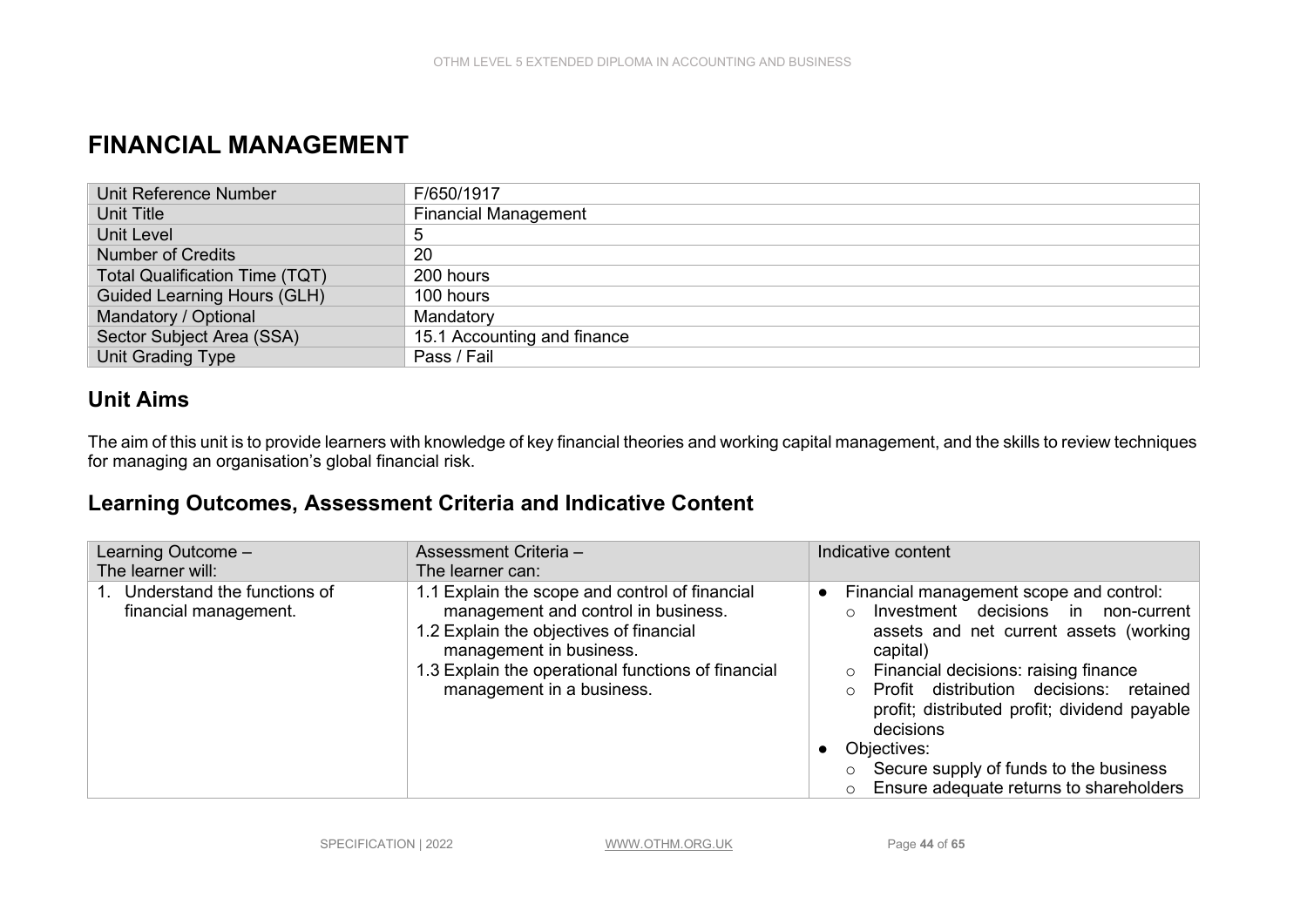|                                              |                                                                                                                                                                                                                                                                                  | Obtain optimum return on funds invested<br>taking into account risks and business<br>needs<br>Determine the capital structure of the<br>business<br>Functions:<br>The investment of business resources<br>$\circ$<br>(treasury management)<br>Estimate capital requirements<br>Source business finance<br>$\circ$<br>Money management (working capital<br>$\circ$<br>management and cash flow)<br><b>Financial control</b><br>$\bullet$                                                                                                                                                                                                                                                                                                                                                                                                                                                                                                                                                                                                |
|----------------------------------------------|----------------------------------------------------------------------------------------------------------------------------------------------------------------------------------------------------------------------------------------------------------------------------------|----------------------------------------------------------------------------------------------------------------------------------------------------------------------------------------------------------------------------------------------------------------------------------------------------------------------------------------------------------------------------------------------------------------------------------------------------------------------------------------------------------------------------------------------------------------------------------------------------------------------------------------------------------------------------------------------------------------------------------------------------------------------------------------------------------------------------------------------------------------------------------------------------------------------------------------------------------------------------------------------------------------------------------------|
| 2. Understand working capital<br>management. | 2.1 Explain the nature, elements and importance<br>of working capital in a business.<br>2.2 Evaluate how a business assesses its working<br>capital requirements and funding strategies.<br>2.3 Analyse ways in which a business can<br>manage its working capital requirements. | Nature, elements and importance of working<br>capital: definition of working<br>capital;<br>characteristics of working capital; elements of<br>working capital; objectives of working capital<br>management (liquidity, profitability); conflict<br>between liquidity and profitability; role in<br>management;<br>importance<br>financial<br>for<br>different types of business organisations to<br>include (sole trader, partnership, private<br>limited company, public limited company, third<br>sector organisations).<br>Assessment of needs and funding strategies:<br>calculating working capital requirement:<br>working capital cycle; terms of trade;<br>investment in current assets; liquidity of<br>assets; funding strategies (permanence of<br>current assets; long and short term finance;<br>matching principle; attitude to risk.<br>Management of working capital: cash<br>operating cycle; use of ratios (current, quick,<br>inventory turnover, debtor turnover, sales<br>revenue to working capital); inventory |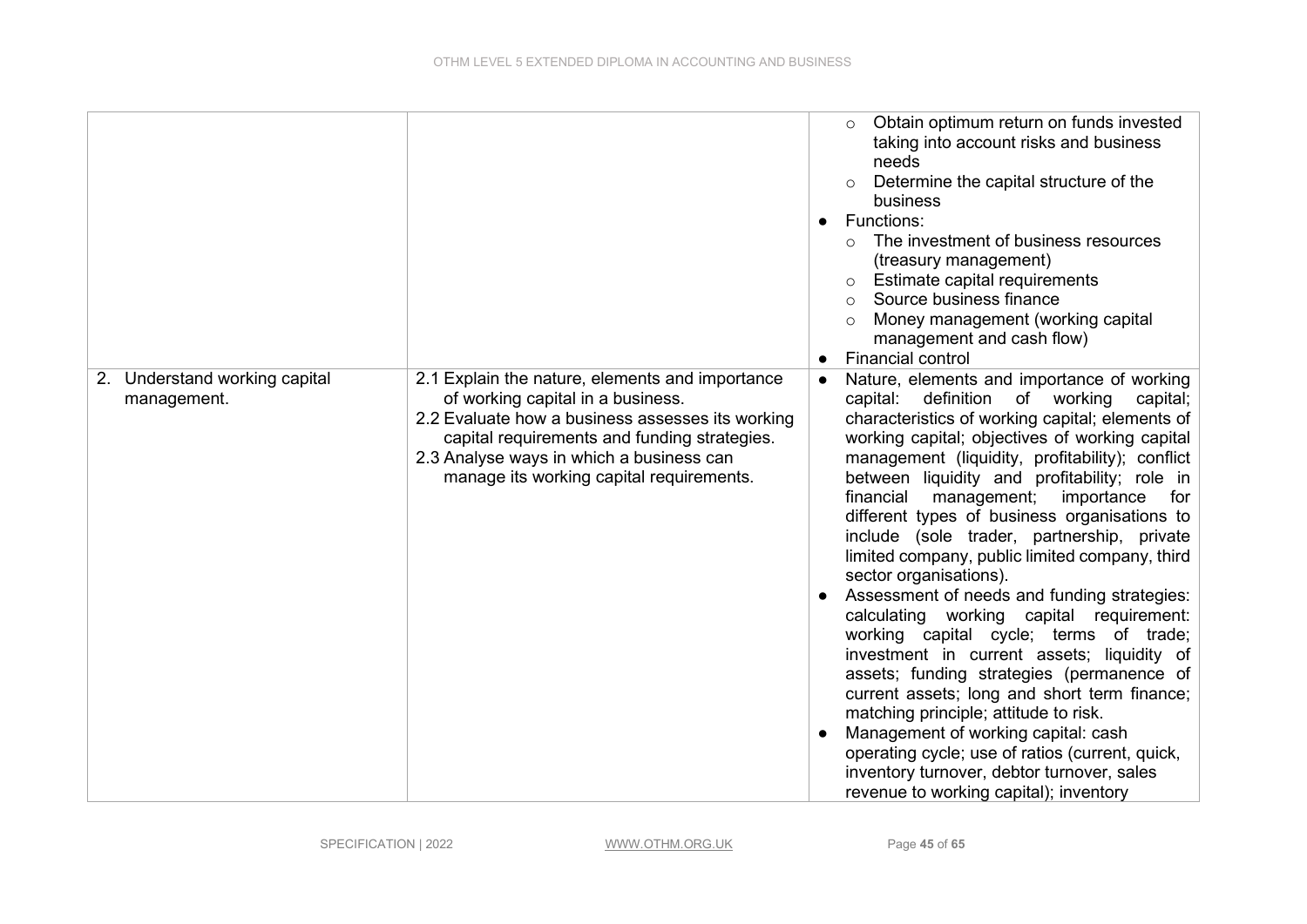|                                                           |                                                                                                                                                                                                                                                                                                             | management (e.g. economic order quantity,<br>just in time); managing accounts receivable<br>(establishing creditworthiness, collection of<br>debt; settlement incentives; factoring and<br>discounting); managing trade credit;<br>managing cash (cash flow forecasting, using<br>short term investment).                                                                                                                                                                                                                                                                                                                                                                                                                                                                                                                                                                                                                                                                                                                                                                   |
|-----------------------------------------------------------|-------------------------------------------------------------------------------------------------------------------------------------------------------------------------------------------------------------------------------------------------------------------------------------------------------------|-----------------------------------------------------------------------------------------------------------------------------------------------------------------------------------------------------------------------------------------------------------------------------------------------------------------------------------------------------------------------------------------------------------------------------------------------------------------------------------------------------------------------------------------------------------------------------------------------------------------------------------------------------------------------------------------------------------------------------------------------------------------------------------------------------------------------------------------------------------------------------------------------------------------------------------------------------------------------------------------------------------------------------------------------------------------------------|
| 3. Understand how capital is<br>structured in a business. | 3.1 Explain the factors that determine the capital<br>structure of a business.<br>3.2 Explain the factors which lead to the<br>undercapitalisation and overcapitalisation of a<br>business.<br>3.3 Explain the impact of undercapitalisation and<br>overcapitalisation on financial management<br>strategy. | Capital structure:<br>$\circ$ Types of<br>securities<br>(shares<br>and<br>debentures)<br>Gearing<br>$\circ$<br>Factors determining capital structure:<br>Features of equities (ordinary shares),<br>preference shares (cumulative preference<br>shares and participating preference shares),<br>debentures; the impact of these sources of<br>finance on the flexibility of control within the<br>business<br>Gearing ratio and its meaning<br>The need for finance from investors: the mix<br>of equities, preference shares and debentures<br>which will attract investors with different<br>approaches to risk<br>Capital market conditions: share<br>piece<br>valuations on the open market<br>Market share and sales turnover and sales<br>volume<br>Type and size of business (sole trader,<br>partnerships, private limited company, public<br>limited company, multinational corporation)<br>Capitalisation: the permanent investment in a<br>company, including equities, preference<br>shares and debentures, excluding long-term<br>loans<br>Overcapitalisation: |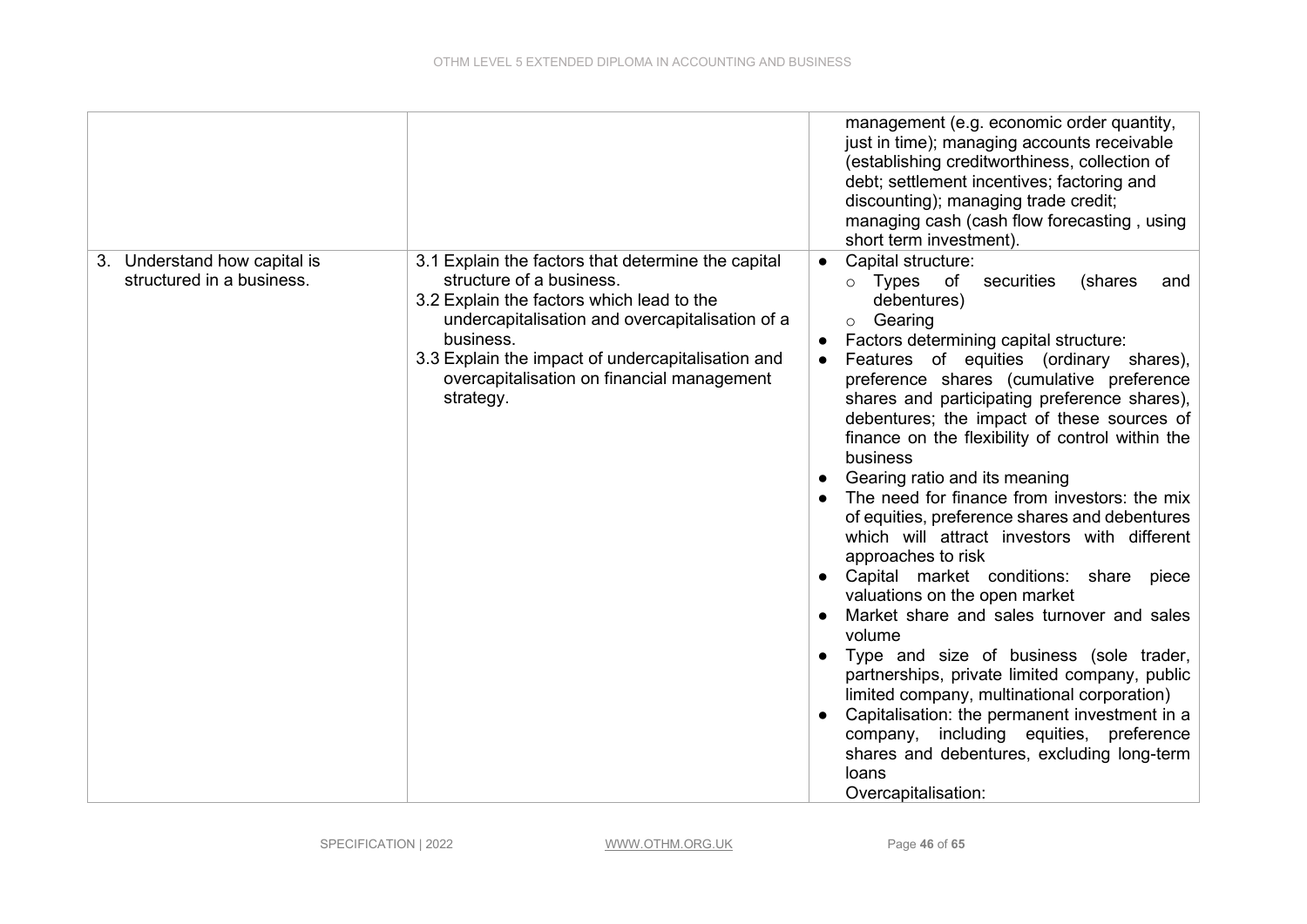|  | Features: profits are not sufficient to pay<br>interest on debentures or pay dividends to<br>shareholders<br>Reasons: high promotion costs when offering<br>shares for sales; purchase of assets at inflated<br>cost; inadequate provision for depreciation;<br>generous dividends at the expense of retained<br>profits; over-estimation of potential returns to<br>shareholders;<br>Undercapitalisation:<br>$\circ$ Features: high profits resulting in high<br>dividends; return on capital shows an<br>upward trend<br>Reasons: low promotion costs when<br>offering shares for sales; purchase of<br>assets at low cost; adequate provision for<br>depreciation; conservative dividends pay-<br>outs to shareholders in favour of retained |
|--|-------------------------------------------------------------------------------------------------------------------------------------------------------------------------------------------------------------------------------------------------------------------------------------------------------------------------------------------------------------------------------------------------------------------------------------------------------------------------------------------------------------------------------------------------------------------------------------------------------------------------------------------------------------------------------------------------------------------------------------------------|
|  | profits; effective corporate governance                                                                                                                                                                                                                                                                                                                                                                                                                                                                                                                                                                                                                                                                                                         |
|  | Financial management of overcapitalisation<br>and undercapitalisation:                                                                                                                                                                                                                                                                                                                                                                                                                                                                                                                                                                                                                                                                          |
|  | Impact on shareholders; the business and the<br>wider public                                                                                                                                                                                                                                                                                                                                                                                                                                                                                                                                                                                                                                                                                    |

To achieve a 'pass' for this unit, learners must provide evidence to demonstrate that they have fulfilled all the learning outcomes and meet the standards specified by all assessment criteria.

| Learning Outcomes to be met | Assessment Criteria to be covered   Assessment type |            | Word count (approx. length) |
|-----------------------------|-----------------------------------------------------|------------|-----------------------------|
| All 1 to 3                  | All ACs under LO 1 to 3                             | Coursework | 3000 words                  |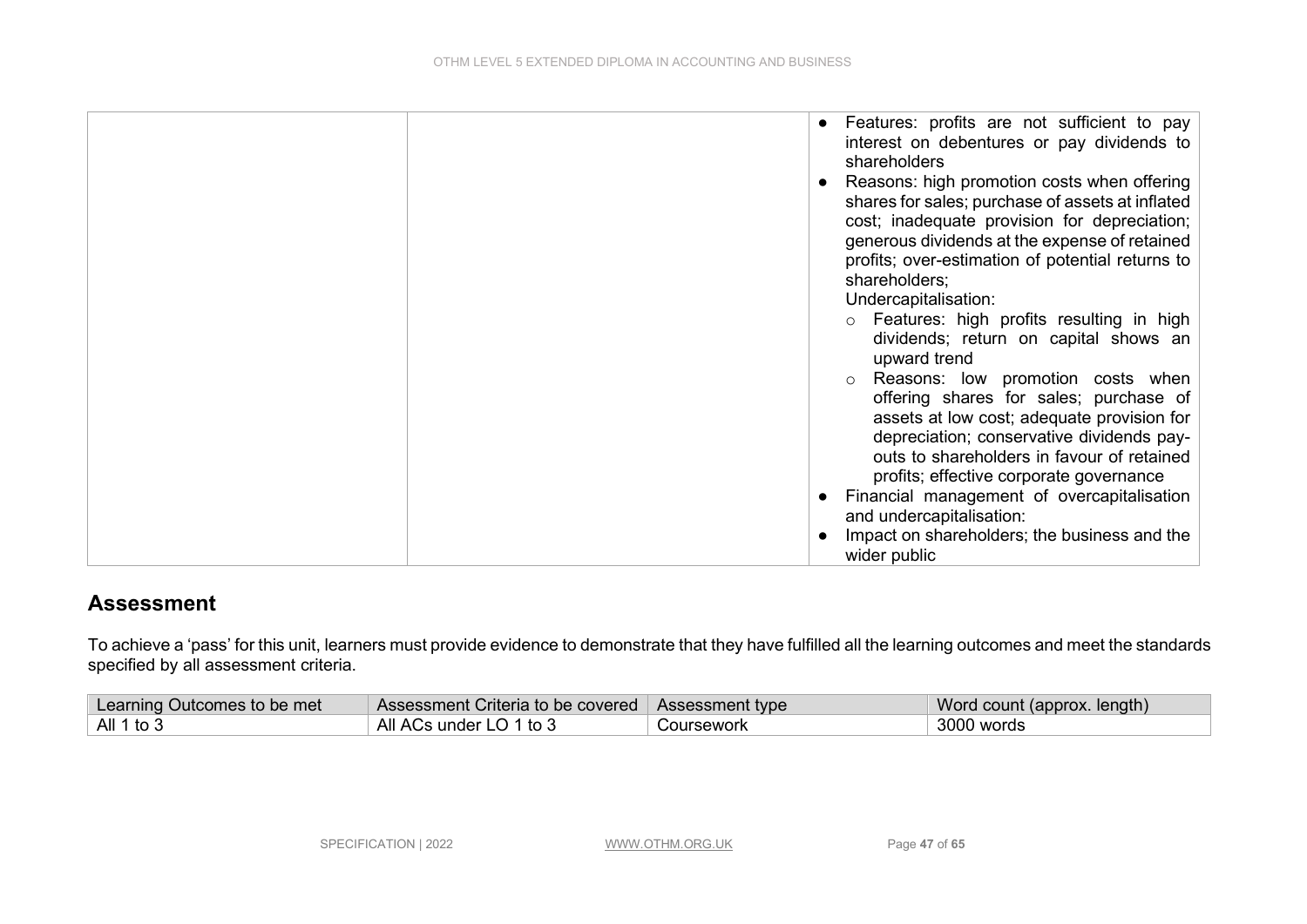### **Indicative Reading List**

Campbell R et al (2021) *Strategic Risk Management: Designing Portfolios and Managing Risk,* 1<sup>st</sup> edition (2021)

Graham, M. (2013) *Accounting for Non-accountants: A Manual for Managers and Learners*. 9<sup>th</sup> edition. Kogan Page: London

Hill, C. and Jones, G. (2012) *Strategic Management: An Integrated Approach*. 10<sup>th</sup> edition. USA: South-Western.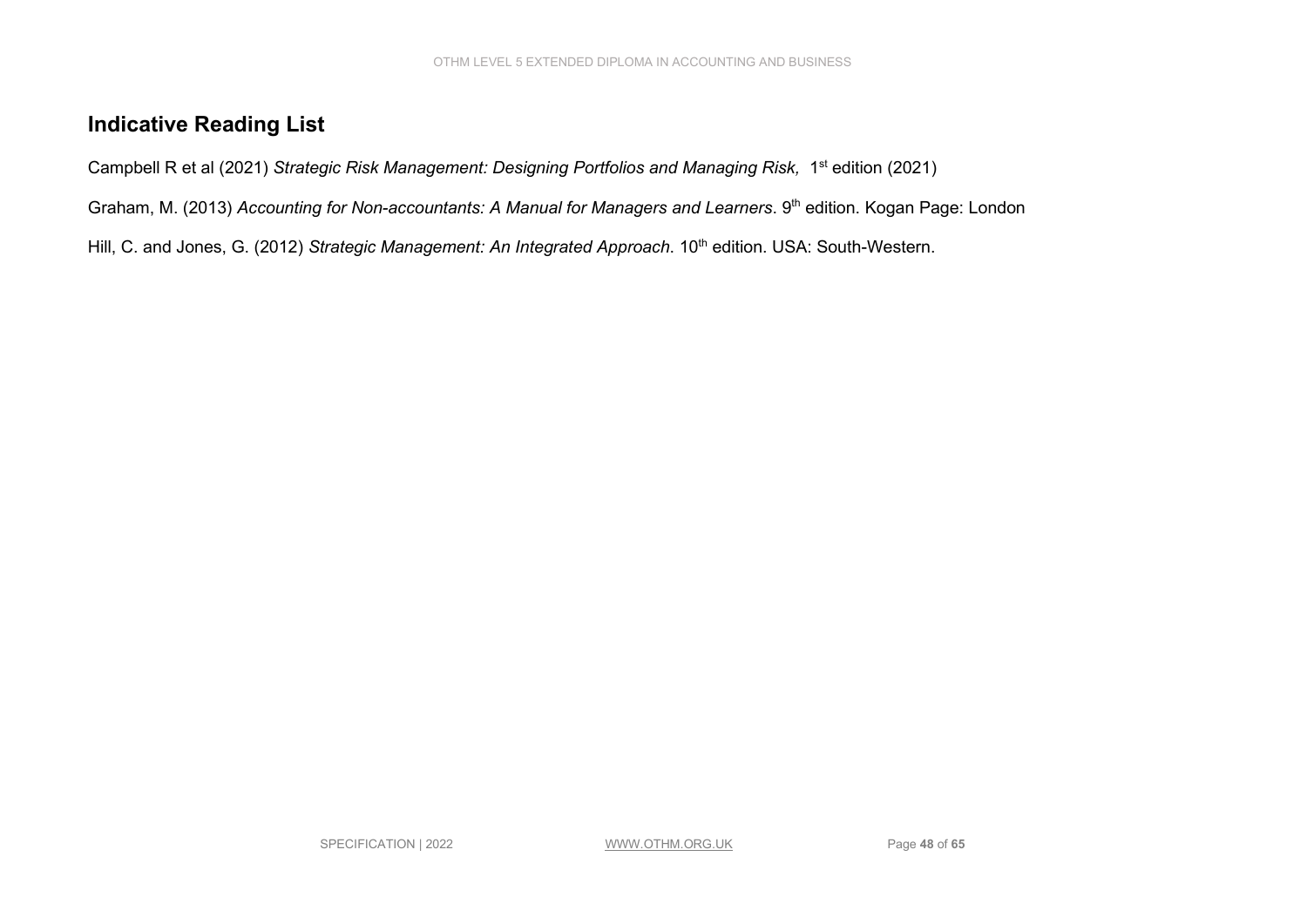## **FINANCIAL PLANNING AND CONTROL**

| Unit Reference Number                 | H/650/1918                            |
|---------------------------------------|---------------------------------------|
| Unit Title                            | <b>Financial Planning and Control</b> |
| <b>Unit Level</b>                     | ა                                     |
| <b>Number of Credits</b>              | 20                                    |
| <b>Total Qualification Time (TQT)</b> | 200 hours                             |
| <b>Guided Learning Hours (GLH)</b>    | 100 hours                             |
| Mandatory / Optional                  | Mandatory                             |
| Sector Subject Area (SSA)             | 15.1 Accounting and finance           |
| Unit Grading Type                     | Pass / Fail                           |

#### **Unit Aims**

<span id="page-48-0"></span>The aim of this unit is to provide learners with knowledge of the financial planning and control function in business with reference to corporate financial planning, accessing sources of business finance and the risks of operating in global capital markets. The unit also considers the role of corporate governance in monitoring the financial management function in a business. Learners will develop the skills required to assess the potential investment opportunities and the associated risks of implementing global financial strategies.

| Learning Outcome -<br>The learner will:                           | Assessment Criteria -<br>The learner can:                                                                                                    | Indicative content                                                                                                                                                                                                                                                                                                                                                                                     |
|-------------------------------------------------------------------|----------------------------------------------------------------------------------------------------------------------------------------------|--------------------------------------------------------------------------------------------------------------------------------------------------------------------------------------------------------------------------------------------------------------------------------------------------------------------------------------------------------------------------------------------------------|
| 1. Understand the functions of<br>financial planning and control. | 1.1 Explain the features of corporate financial<br>planning.<br>1.2 Explain the key requirements to formulate a<br>corporate financial plan. | Corporate plans: purpose/aims; the process of<br>$\bullet$<br>corporate financial planning (capital structure<br>requirements, information<br>gathering,<br>objectives, strategies and targets, risk<br>evaluation and risk management, resource<br>allocation and utilisation, monitoring, evaluating<br>performance)<br>Key requirements of the financial planning<br>aspects of the corporate plan: |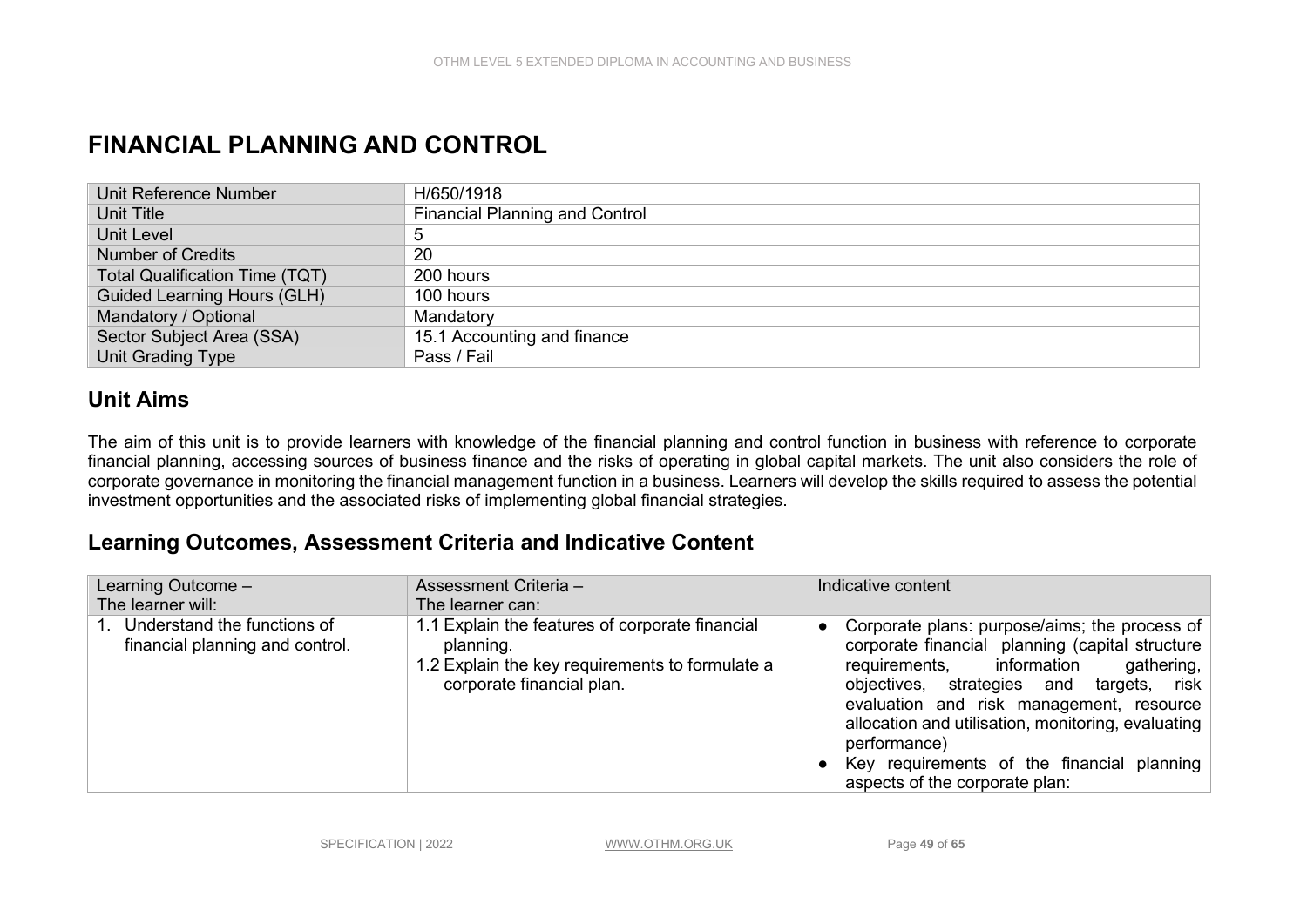|                                                                    |                                                                                                                                                                                                                                                                        | Review strategic priorities and objectives<br>$\circ$                                                                                                                                                                                                                                                                                                                                                                                                                                                                                                                                                                                                                                                                                                                   |
|--------------------------------------------------------------------|------------------------------------------------------------------------------------------------------------------------------------------------------------------------------------------------------------------------------------------------------------------------|-------------------------------------------------------------------------------------------------------------------------------------------------------------------------------------------------------------------------------------------------------------------------------------------------------------------------------------------------------------------------------------------------------------------------------------------------------------------------------------------------------------------------------------------------------------------------------------------------------------------------------------------------------------------------------------------------------------------------------------------------------------------------|
|                                                                    |                                                                                                                                                                                                                                                                        | Access to financial statements<br>$\circ$                                                                                                                                                                                                                                                                                                                                                                                                                                                                                                                                                                                                                                                                                                                               |
|                                                                    |                                                                                                                                                                                                                                                                        | Real-time management information<br>O                                                                                                                                                                                                                                                                                                                                                                                                                                                                                                                                                                                                                                                                                                                                   |
|                                                                    |                                                                                                                                                                                                                                                                        | <b>Financing requirements</b><br>$\circ$                                                                                                                                                                                                                                                                                                                                                                                                                                                                                                                                                                                                                                                                                                                                |
|                                                                    |                                                                                                                                                                                                                                                                        | Financial performance outcomes, trends<br>$\circ$                                                                                                                                                                                                                                                                                                                                                                                                                                                                                                                                                                                                                                                                                                                       |
|                                                                    |                                                                                                                                                                                                                                                                        | and targets                                                                                                                                                                                                                                                                                                                                                                                                                                                                                                                                                                                                                                                                                                                                                             |
|                                                                    |                                                                                                                                                                                                                                                                        | Monitoring systems<br>O                                                                                                                                                                                                                                                                                                                                                                                                                                                                                                                                                                                                                                                                                                                                                 |
|                                                                    |                                                                                                                                                                                                                                                                        | Risk Management Planning system<br>$\circ$                                                                                                                                                                                                                                                                                                                                                                                                                                                                                                                                                                                                                                                                                                                              |
| 2. Understand sources of business                                  | 2.1 Compare sources of business finance to                                                                                                                                                                                                                             | Sources of finance:                                                                                                                                                                                                                                                                                                                                                                                                                                                                                                                                                                                                                                                                                                                                                     |
| finance and the techniques used to<br>develop investment strategy. | support business plans in different business<br>contexts.<br>2.2 Assess the risks associated with different<br>sources of finance in different business<br>contexts.<br>2.3 Explain the influence of financial and money<br>markets on financial planning and control. | short-term finance (overdraft, loans, trade<br>credit, lease finance); long-term finance<br>(equity, debt, lease, venture capital);; raising<br>short and long-term finance; internal finance<br>(retained<br>earnings,<br>working<br>capital<br>management, dividend policies relating to<br>retained and distributed profits); business                                                                                                                                                                                                                                                                                                                                                                                                                               |
|                                                                    | 2.4 Explain the techniques used in the<br>development of a business investment<br>strategy.                                                                                                                                                                            | angels, government assistance, supply<br>chain, crowdfunding, peer-to-peer (P2P)<br>lending); cost of finance; gearing ratios;<br>interest coverage; lease/buy decisions;<br>liquidity;<br>Sources of business finance appropriate to<br>a business at different stages in its<br>development<br>Financial and money markets: role of national<br>and international money markets; financial<br>intermediaries; functions of stock market and<br>corporate bond market; role of money markets<br>(short term liquidity, short term trade finance,<br>managing currency and interest rate risk); role<br>of banks and financial institutions; principle<br>(interest-bearing,<br>instruments<br>discount,<br>derivatives).<br>Techniques and tools: portfolio management |
|                                                                    |                                                                                                                                                                                                                                                                        | tools<br>the<br>context<br>of<br>used<br>in.<br>an                                                                                                                                                                                                                                                                                                                                                                                                                                                                                                                                                                                                                                                                                                                      |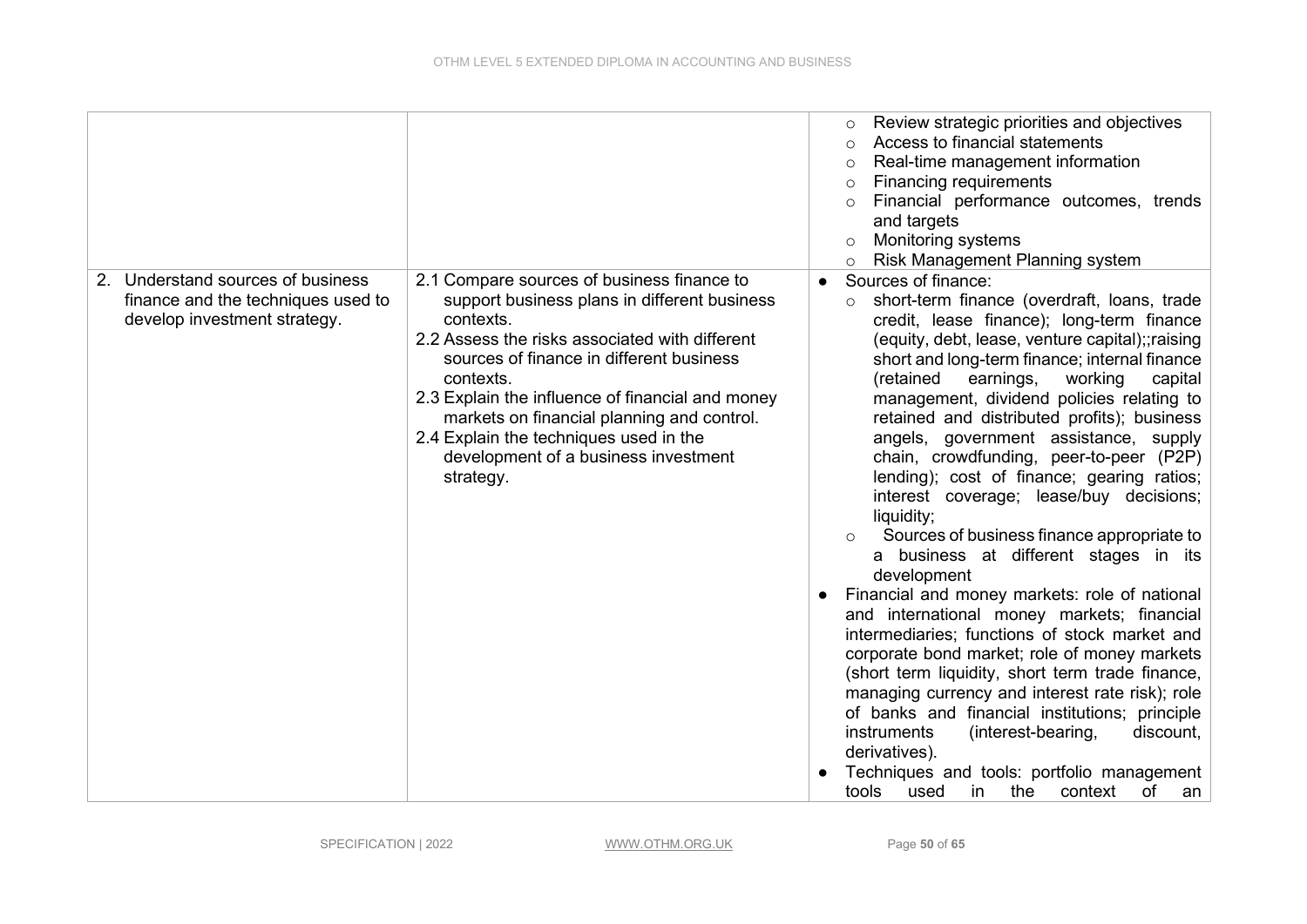|                                                       |                                                                                                                                                                                                                                   | individual/corporate<br>investment<br>strategy;<br>attitudes towards financial risk when building an<br>investment portfolio models of strategic<br>management; objective setting; definition of the<br>balanced scorecard; using balanced scorecard<br>to implement strategy; modern portfolio theory<br>(MPT) and risk.                                                                                                                                                                                                                                                                                                                                                                                                                                                                                                                                                                                                                                                                                                                                                                                                                                                                                                                                                                                      |
|-------------------------------------------------------|-----------------------------------------------------------------------------------------------------------------------------------------------------------------------------------------------------------------------------------|----------------------------------------------------------------------------------------------------------------------------------------------------------------------------------------------------------------------------------------------------------------------------------------------------------------------------------------------------------------------------------------------------------------------------------------------------------------------------------------------------------------------------------------------------------------------------------------------------------------------------------------------------------------------------------------------------------------------------------------------------------------------------------------------------------------------------------------------------------------------------------------------------------------------------------------------------------------------------------------------------------------------------------------------------------------------------------------------------------------------------------------------------------------------------------------------------------------------------------------------------------------------------------------------------------------|
| Understand global financial risk<br>3.<br>management. | 3.1 Analyse the importance of global financial risk<br>management.<br>3.2 Evaluate risk management techniques used in<br>business.<br>3.3 Apply techniques used by a business that<br>reduces exposure to global financial risks. | Managing and controlling financial in a global<br>financial environment: financial strategies used<br>in the global environment; capital investment<br>relating to funds invested in a business<br>organisation for the purpose of furthering its<br>strategic objectives; international aspects of<br>strategy (scope of operations, resource<br>allocation, competitive advantage, synergy);<br>risk factors including exchange rates and<br>interest rates, taxation rates,<br>corporate<br>legislation; market risk, credit risk, liquidity risk,<br>operational risk.<br>Financial risks in the global market: costs and<br>risks of different sources of finance; foreign<br>currency risks; interest rate risks; causes of<br>fluctuations in exchange and interest rates;<br>identification<br><b>Risk</b><br>and<br>management<br>techniques: comparison of techniques -<br>PESTLE, STEEPLE, SWOT; Delphi Technique<br>of risk analysis; sensitivity what-if? analysis;<br>trend analysis (forecasting and extrapolation);<br>role of artificial intelligence (AI) in risk analysis<br>and mitigation; active portfolio management<br>Limitations and benefits of different techniques<br>Methods used to manage interest and currency<br>risks including forward exchange contracts and<br>matching. |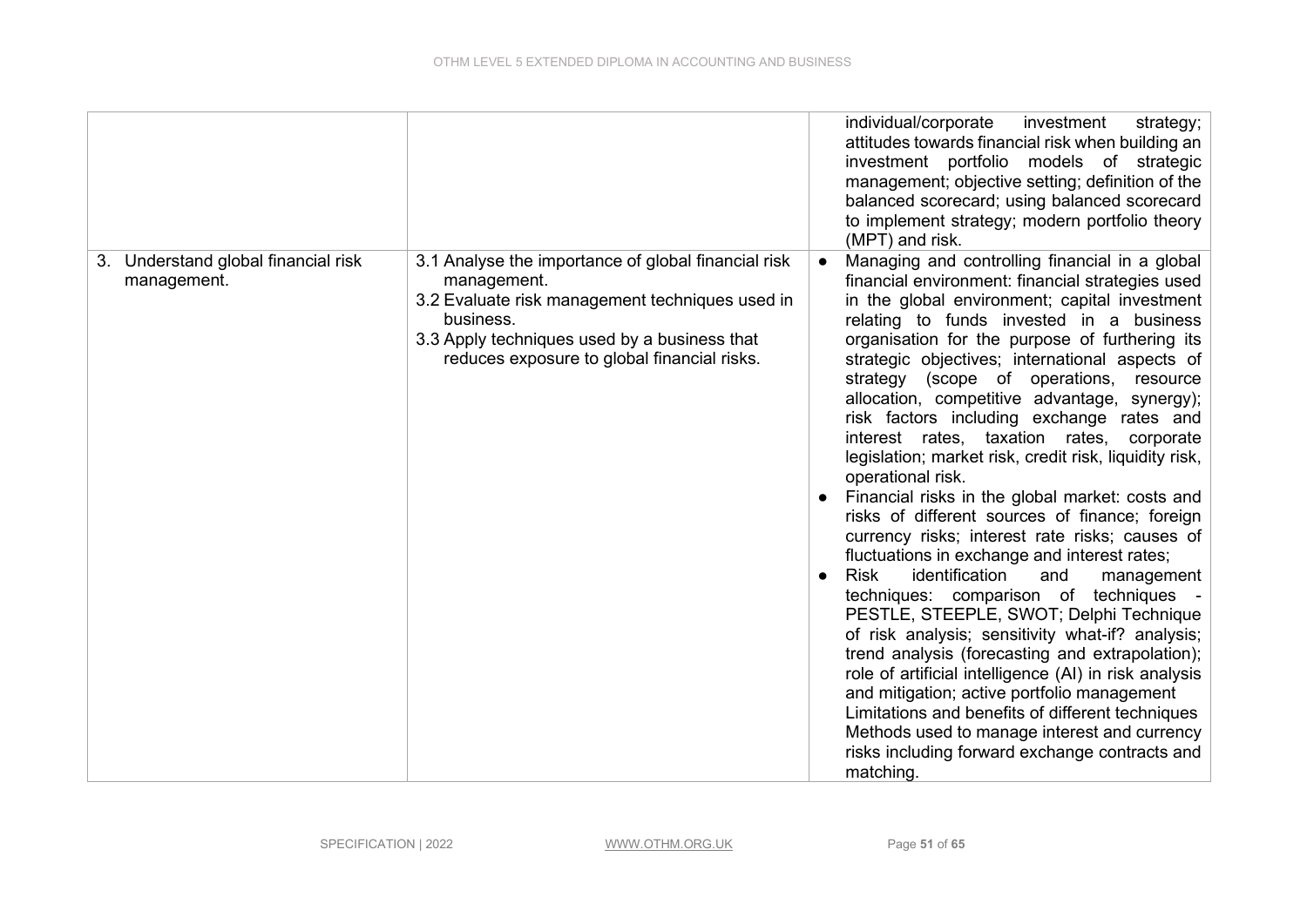|                                                                                                                              |                                                                                                                                                                                                                                                    | Evaluation of techniques: implications for data<br>collection, management information and big<br>data, costs, risks and benefits to a business<br>including shareholder value.                                                                                                                                                                                                                                                                                                                                                                                                                                                                                                                                                                                                                                                                                                                                                                                                                                                                                                        |
|------------------------------------------------------------------------------------------------------------------------------|----------------------------------------------------------------------------------------------------------------------------------------------------------------------------------------------------------------------------------------------------|---------------------------------------------------------------------------------------------------------------------------------------------------------------------------------------------------------------------------------------------------------------------------------------------------------------------------------------------------------------------------------------------------------------------------------------------------------------------------------------------------------------------------------------------------------------------------------------------------------------------------------------------------------------------------------------------------------------------------------------------------------------------------------------------------------------------------------------------------------------------------------------------------------------------------------------------------------------------------------------------------------------------------------------------------------------------------------------|
| 4. Understand the principles of<br>corporate governance and how they<br>support effective financial planning<br>and control. | 4.1 Explain the role and purpose of corporate<br>governance for businesses in relation to<br>financial management and control.<br>4.2 Assess the practical implications of effective<br>corporate governance on financial planning<br>and control. | Corporate governance: the role of corporate<br>governance, governance principles (e.g. the<br>Nolan principles in the UK) direction and control<br>of the business; increased accountability;<br>governance structures including committee<br>and the different roles and<br>structures<br>responsibilities of executive and non-executive<br>directors; fiduciary duties of officers; bribery and<br>fraud; independent audit; key governance<br>regulations (e.g. UK Corporate Governance<br>international<br>Code<br>and company law);<br>governance.<br>Practical implications for the control of the<br>financial aspects of the corporate plan:<br>objectives,<br>financial<br>reporting<br>corporate<br>requirements, impact of audit opinions (external<br>financial audits) and internal audit (risk<br>assessment and operational management<br>processes), arrangements for accountability;<br>management and control of risks; board<br>remuneration; arrangements for engagement<br>communication<br>with<br>stakeholders;<br>and<br>understanding stakeholder interests |

To achieve a 'pass' for this unit, learners must provide evidence to demonstrate that they have fulfilled all the learning outcomes and meet the standards specified by all assessment criteria.

| Learning Outcomes to be met | Assessment Criteria to be covered   Assessment type |            | Word count (approx. length) |
|-----------------------------|-----------------------------------------------------|------------|-----------------------------|
| All 1 to 4                  | All ACs under LO 1 to 4                             | Coursework | 3000 words                  |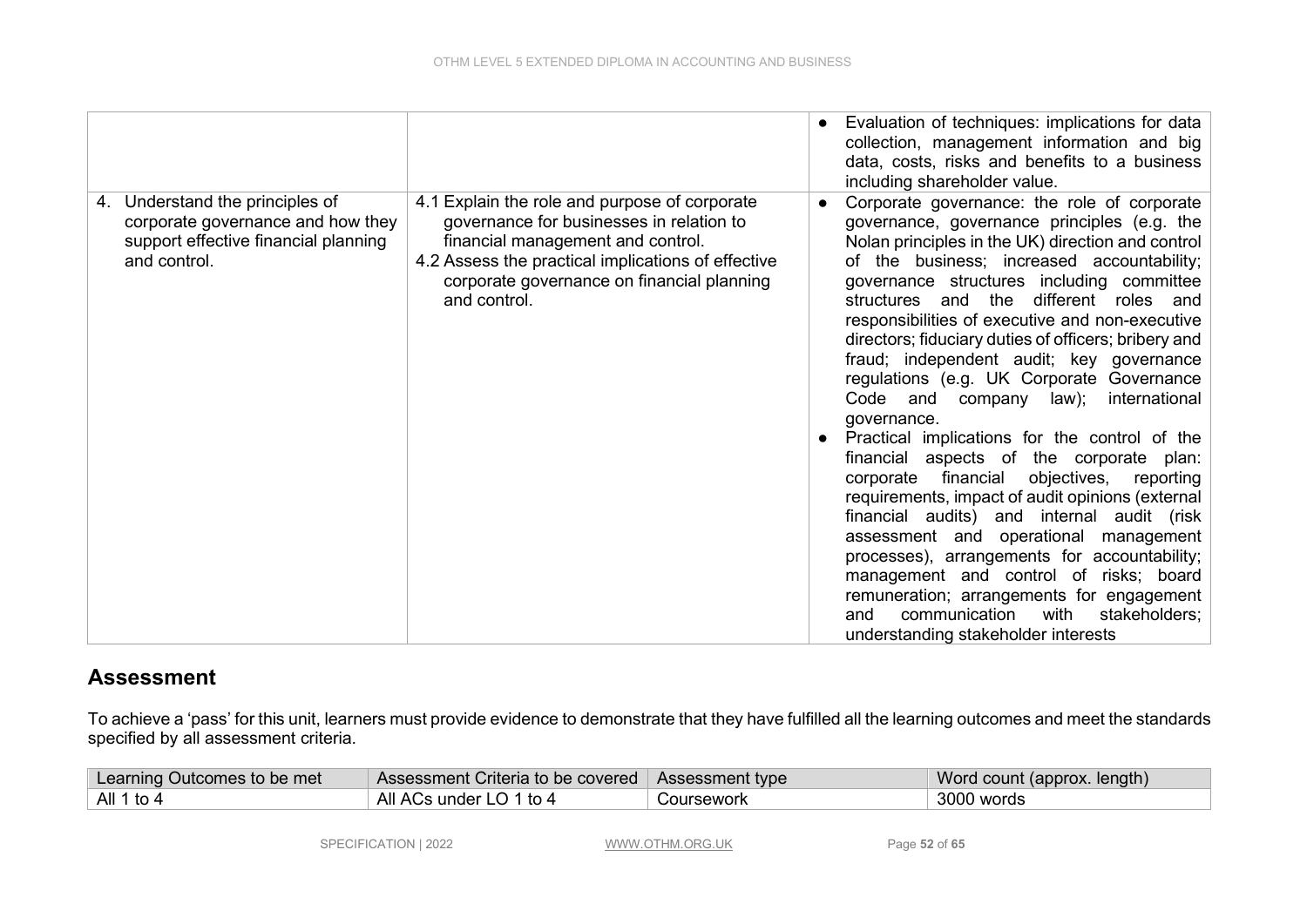## **Indicative Reading List**

- Fabozzi, F. (2010) *The Basics of Finance: An Introduction to Financial Markets, Business Finance, and Portfolio Management*. London: Wiley.
- Fernando, A. C. (2009) *Corporate Governance: Principles, Policies and Practice*. Beijing: Prenctice Hall.
- Howells, P. and Bain, K. (2007) *Financial Markets and Institutions*. 5th Edition Harlow: Pearson Education.

Weetman P. (2014) *Financial and Management Accounting* 6th Edition, Pearson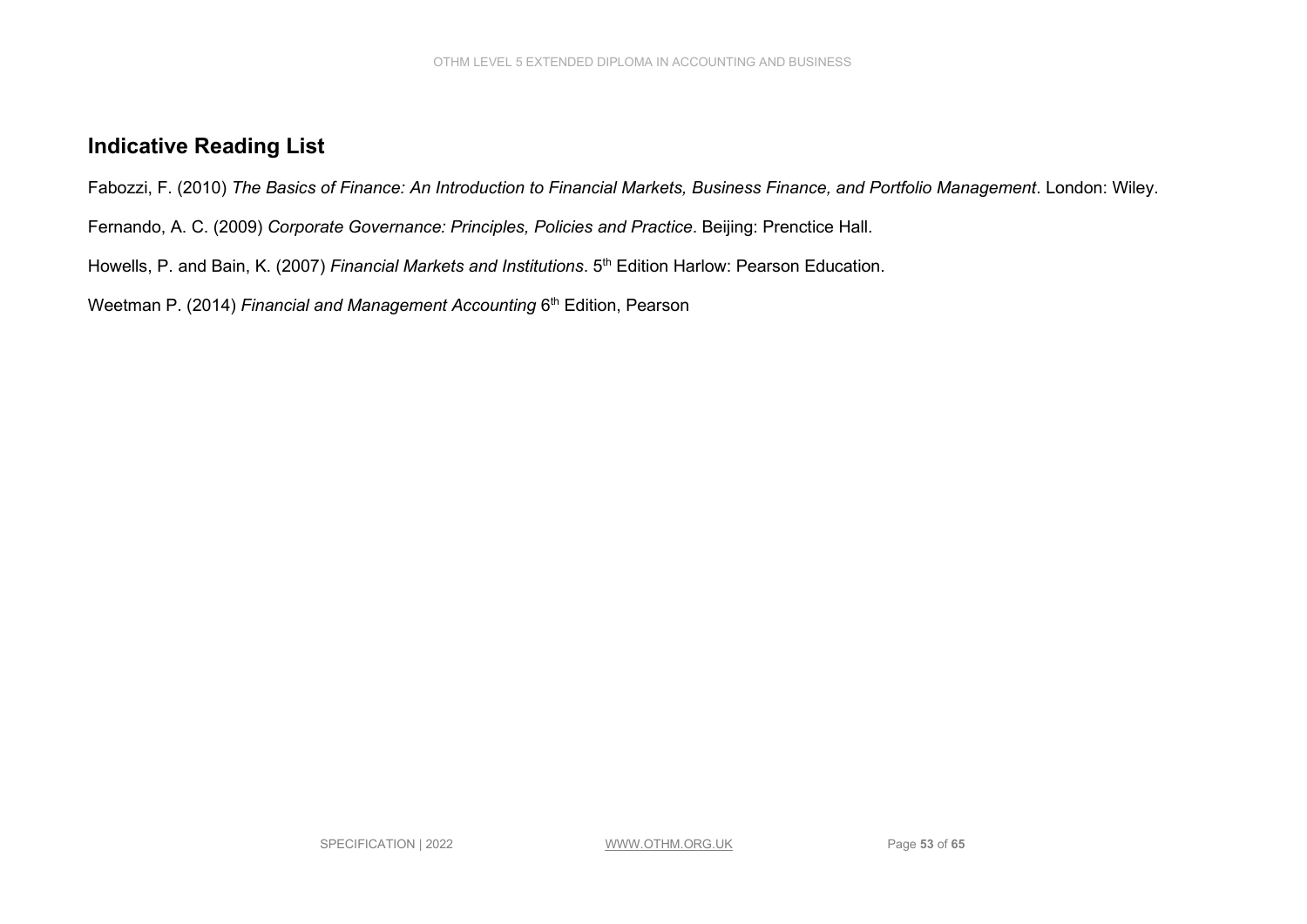## **FINANCIAL REPORTING**

| Unit Reference Number                 | J/650/1919                  |
|---------------------------------------|-----------------------------|
| Unit Title                            | <b>Financial Reporting</b>  |
| <b>Unit Level</b>                     | ა                           |
| <b>Number of Credits</b>              | 20                          |
| <b>Total Qualification Time (TQT)</b> | 200 hours                   |
| <b>Guided Learning Hours (GLH)</b>    | 100 hours                   |
| Mandatory / Optional                  | Mandatory                   |
| Sector Subject Area (SSA)             | 15.1 Accounting and finance |
| Unit Grading Type                     | Pass / Fail                 |

#### **Unit Aims**

<span id="page-53-0"></span>The aim of this unit is to develop learners' skills in managing an organisation's business assets and preparing a range of standard financial reports required to present the financial position of an organisation. They will also explore the conceptual frameworks for financial reporting and how they are related to the reporting of financial information.

| Learning Outcome -<br>The learner will:                       | Assessment Criteria -                                                                                                                                                                                                                                                                                                                                         | Indicative content                                                                                                                                                                                                                                                                                                                                                                            |
|---------------------------------------------------------------|---------------------------------------------------------------------------------------------------------------------------------------------------------------------------------------------------------------------------------------------------------------------------------------------------------------------------------------------------------------|-----------------------------------------------------------------------------------------------------------------------------------------------------------------------------------------------------------------------------------------------------------------------------------------------------------------------------------------------------------------------------------------------|
|                                                               | The learner can:                                                                                                                                                                                                                                                                                                                                              |                                                                                                                                                                                                                                                                                                                                                                                               |
| Understand the purpose of<br>financial reporting and budgets. | 1.1 Explain the purpose of financial reporting for<br>meeting organisational objectives, development<br>and growth.<br>1.2 Analyse the context of financial reporting<br>including regulatory frameworks and<br>governance of financial reporting.<br>1.3 Describe how budgeting and monitoring of<br>business performance contribute to business<br>success. | Financial reporting:<br>disclosure of financial information to various<br>$\Omega$<br>stakeholders about the financial<br>performance and financial position of the<br>organisation over a specified period of time.<br>complying with regulatory frameworks.<br>$\circ$<br>governance of financial reporting including<br>$\circ$<br>duties and responsibilities of responsible<br>officers. |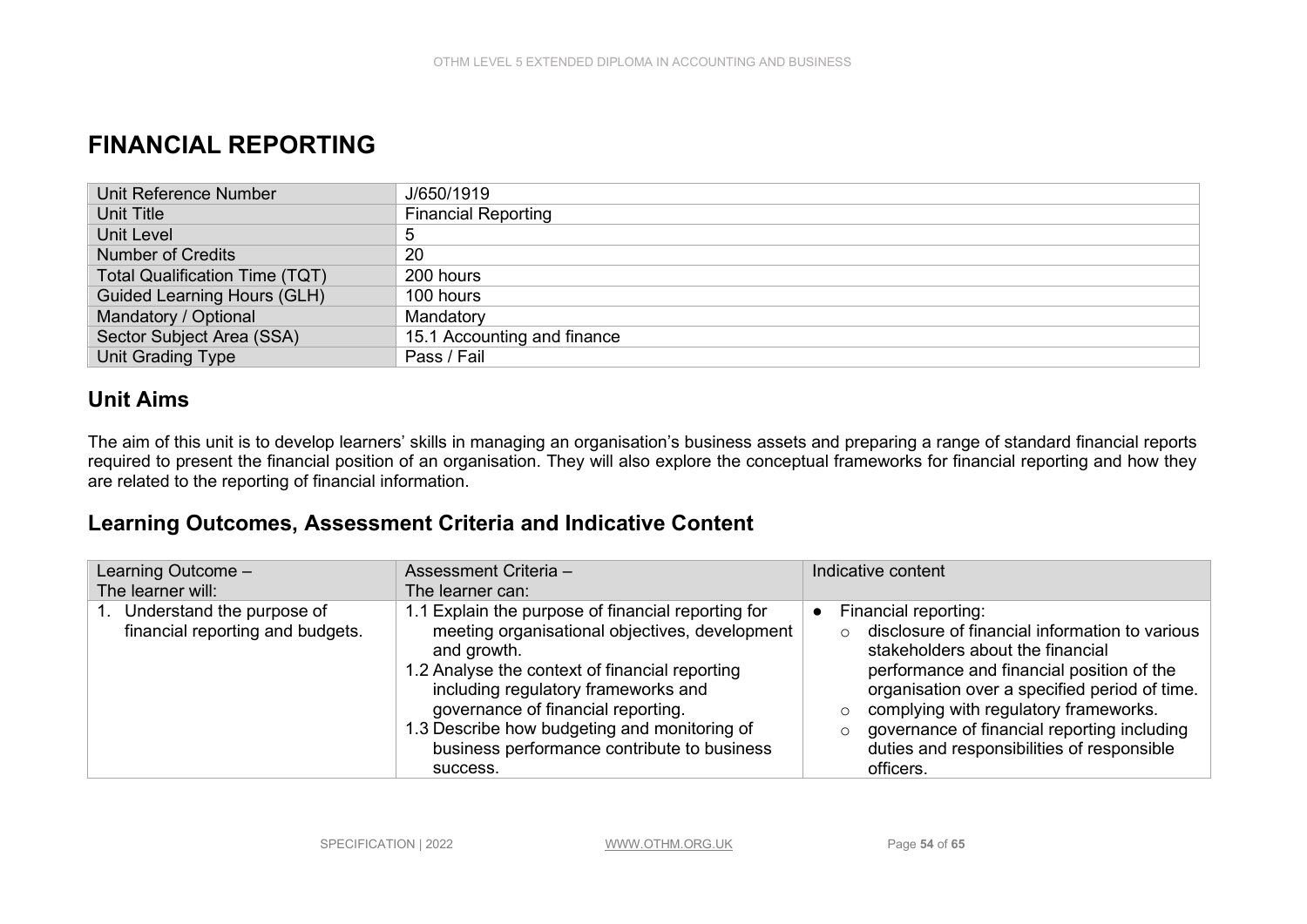|                                                              | 1.4 Explain the advantages and disadvantages of<br>different types of budget-setting.<br>1.5 Analyse and account for variances in a budget.<br>1.6 Prepare budget monitoring reports.        | unincorporated or incorporated<br>$\circ$<br>organisations.<br>ensuring all organisations comply with the<br>same rules and standards.<br>seeking funding/investment.<br>$\circ$<br>predicting future financial positions and<br>cash flow.<br>Budget-setting and monitoring:<br>the purpose of budgeting<br>$\circ$<br>budget-setting, business planning and<br>resource allocation to support business<br>objectives<br>Types of budgets:<br>advantages and disadvantages of different<br>types of budgets, incremental, zero-based,<br>fled budgets<br>budget-monitoring as management tool<br>Variance analysis:<br>Determine the reasons for variances<br>Management actions to address budget<br>$\circ$<br>variances<br>Prepare budget monitoring reports<br>for an individual budget holder<br>$\circ$<br>for a senior management team relating to<br>the overall budgetary position of the<br>business (master budget) |
|--------------------------------------------------------------|----------------------------------------------------------------------------------------------------------------------------------------------------------------------------------------------|---------------------------------------------------------------------------------------------------------------------------------------------------------------------------------------------------------------------------------------------------------------------------------------------------------------------------------------------------------------------------------------------------------------------------------------------------------------------------------------------------------------------------------------------------------------------------------------------------------------------------------------------------------------------------------------------------------------------------------------------------------------------------------------------------------------------------------------------------------------------------------------------------------------------------------|
| 2. Know how to report on the<br>outcome of control accounts. | 2.1 Explain the purpose and functions of control<br>accounts.<br>2.2 Prepare control accounts from given data.<br>2.3 Prepare a report on the outcome of an analysis<br>of control accounts. | Control accounts: purpose and function of<br>$\bullet$<br>control accounts (summary account in general<br>ledger); link to other records; purpose of books<br>of prime (original) entry (sales<br>journal,<br>purchases journal, sales returns<br>journal,<br>purchases returns journal).<br>Preparation of control accounts:<br>to cover sales and purchases, receipts and<br>payments, discounts, returns, irrecoverable                                                                                                                                                                                                                                                                                                                                                                                                                                                                                                      |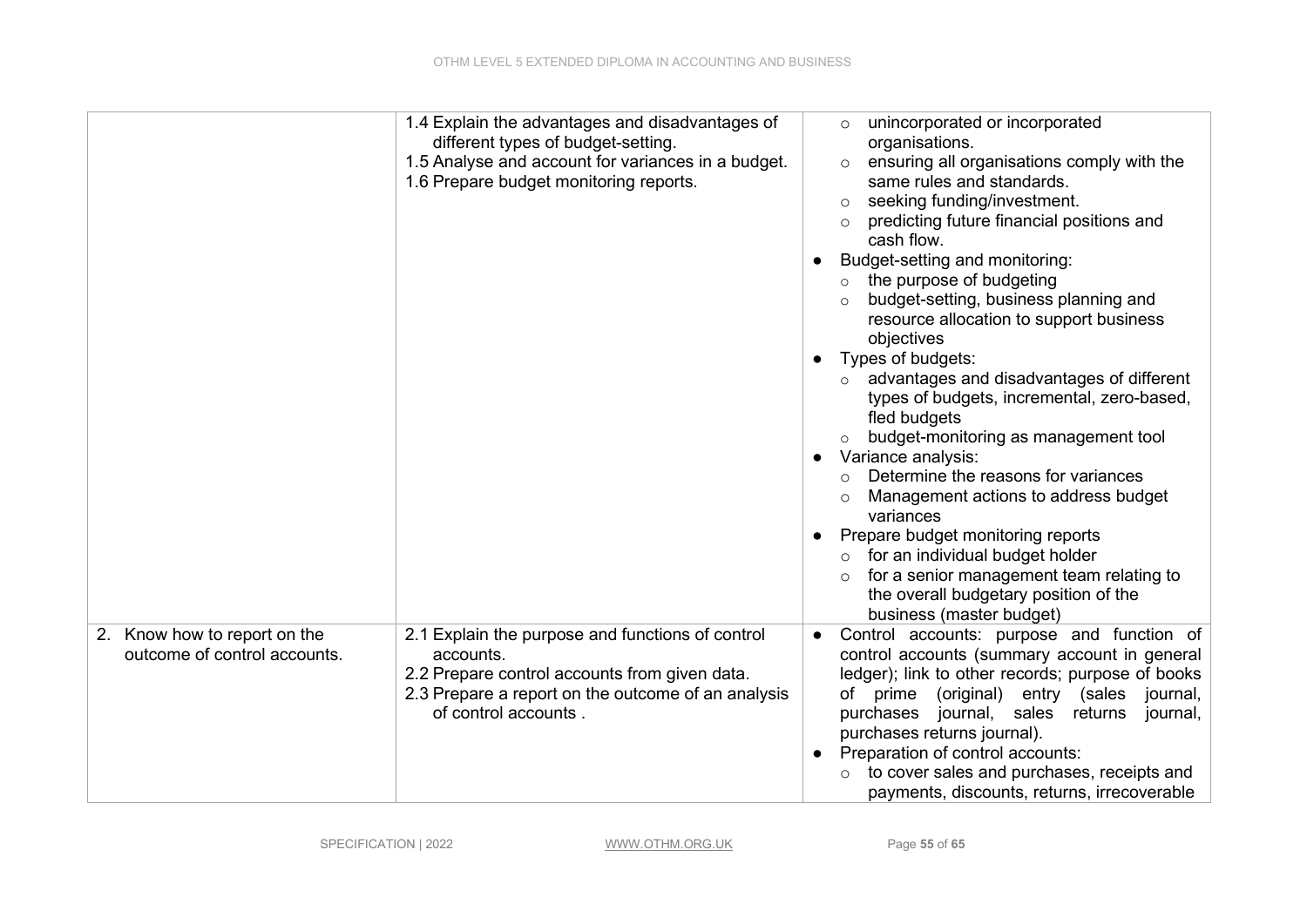|                                                                 |                                                                                                                                                                                                               | debts, dishonoured cheques, interest due,<br>contra entries, refunds, balances<br>prepare reconciliation statements:<br>preparation of schedule of trade<br>receivables, schedule of trade payables,<br>revised control account, reconciliation<br>statements.<br>Prepare a management report on control<br>accounts:<br>an assessment of errors identified<br>provide up-to-date information on the total<br>of trade receivables and trade payables                                                                                                                                                                                                                                                                                                                                                                                                             |
|-----------------------------------------------------------------|---------------------------------------------------------------------------------------------------------------------------------------------------------------------------------------------------------------|-------------------------------------------------------------------------------------------------------------------------------------------------------------------------------------------------------------------------------------------------------------------------------------------------------------------------------------------------------------------------------------------------------------------------------------------------------------------------------------------------------------------------------------------------------------------------------------------------------------------------------------------------------------------------------------------------------------------------------------------------------------------------------------------------------------------------------------------------------------------|
| 3. Be able to report the outcome of<br>an investment appraisal. | 3.1 Apply different methods of investment appraisal<br>to business decision-making.<br>3.2 Assess the impact of an investment proposal.<br>3.3 Prepare a report on the outcome of an<br>investment appraisal. | Investment appraisal techniques:<br>$\bullet$<br>purpose;<br>$\circ$<br>features of the main investment appraisal<br>techniques and their advantages and<br>disadvantages.<br>Calculate different methods of investment<br>$\bullet$<br>appraisal:<br>Payback<br>$\circ$<br>accounting rate of return (ARR)<br>net present value (NPV)<br>$\circ$<br>internal rate of return (IRR).<br>$\circ$<br>Evaluate proposals:<br>analyse capital investment appraisal results;<br>use capital investment appraisal techniques<br>to make informed decisions; justify decisions<br>made and techniques used.<br>Non-financial factors: qualitative factors<br>$\circ$<br>affecting investment decisions including the<br>concept of the triple bottom line; corporate<br>social responsibility including<br>Prepare a report on the outcome of an<br>investment appraisal: |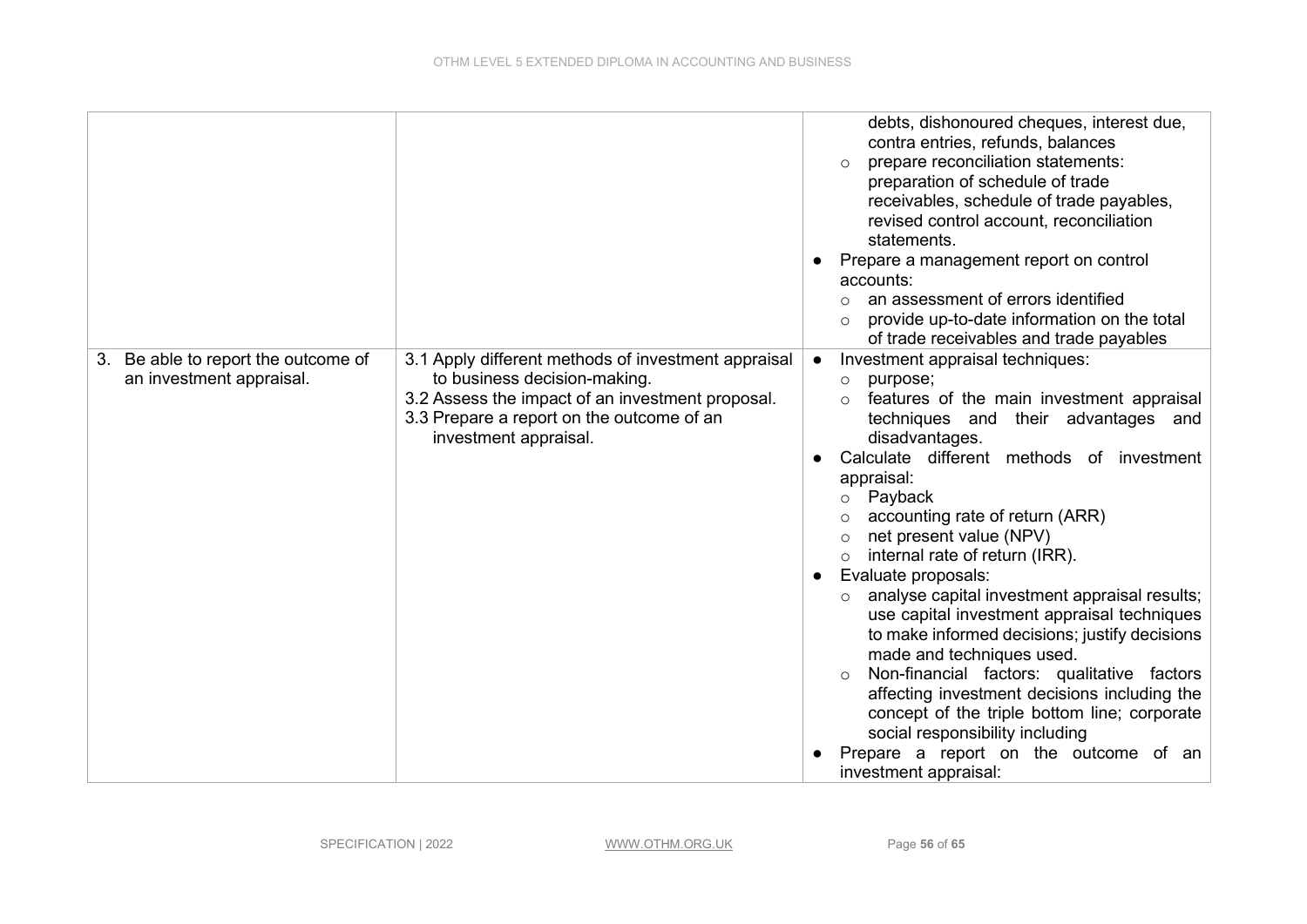|                                                                     |                                                                                                                                                                                                                 | impact of taxation and inflation on appraisal<br>methods                                                                                                                                                                                                                                                                                                                                                                                                                                                                                                                                                                                                                                                                                                                                                                                                                                                                                                        |
|---------------------------------------------------------------------|-----------------------------------------------------------------------------------------------------------------------------------------------------------------------------------------------------------------|-----------------------------------------------------------------------------------------------------------------------------------------------------------------------------------------------------------------------------------------------------------------------------------------------------------------------------------------------------------------------------------------------------------------------------------------------------------------------------------------------------------------------------------------------------------------------------------------------------------------------------------------------------------------------------------------------------------------------------------------------------------------------------------------------------------------------------------------------------------------------------------------------------------------------------------------------------------------|
|                                                                     |                                                                                                                                                                                                                 | adjusting<br>for risk<br>uncertainty,<br>and<br>$\circ$<br>(probability, sensitivity analysis, simulation,<br>adjusted payback, risk-adjusted discount<br>rates)<br>the features of environmental management<br>$\circ$<br>accounting (EMA)<br>lease or buy decisions<br>$\circ$<br>asset replacement: methods of depreciation<br>(straight-line depreciation and reducing                                                                                                                                                                                                                                                                                                                                                                                                                                                                                                                                                                                      |
|                                                                     |                                                                                                                                                                                                                 | balance depreciation                                                                                                                                                                                                                                                                                                                                                                                                                                                                                                                                                                                                                                                                                                                                                                                                                                                                                                                                            |
| 4. Be able to report on the financial<br>performance of a business. | 4.1 Analyse the financial statements of a business.<br>4.2 Evaluate the financial performance of a<br>business.<br>4.3 Demonstrate how to communicate financial<br>information to different stakeholder groups. | Analysis of financial statements using the full<br>statements or extracts from the statements<br>(including limited companies):<br>Profitability: gross and net profit margins<br>$\circ$<br>Liquidity: net current assets (working<br>$\circ$<br>capital); current ratio; acid test ratio (quick)<br>ratio);<br>Efficiency: inventory turnover rate; trade<br>payables ratio; trade receivables ratio<br>Evaluation of the financial performance of a<br>business:<br>reference<br>with<br>its<br>to<br>own<br>$\circ$<br>strategic/operational targets<br>the performance of its competitors<br>recommend strategies for addressing under-<br>performance<br>trend analysis<br>Preparation of reports on business performance<br>For senior managers<br>different<br>stakeholder<br>For<br>groups<br>$\circ$<br>(shareholders, potential investors, lenders)<br>Equality and diversity issues<br>when<br>$\circ$<br>communicating with stakeholders (Written, |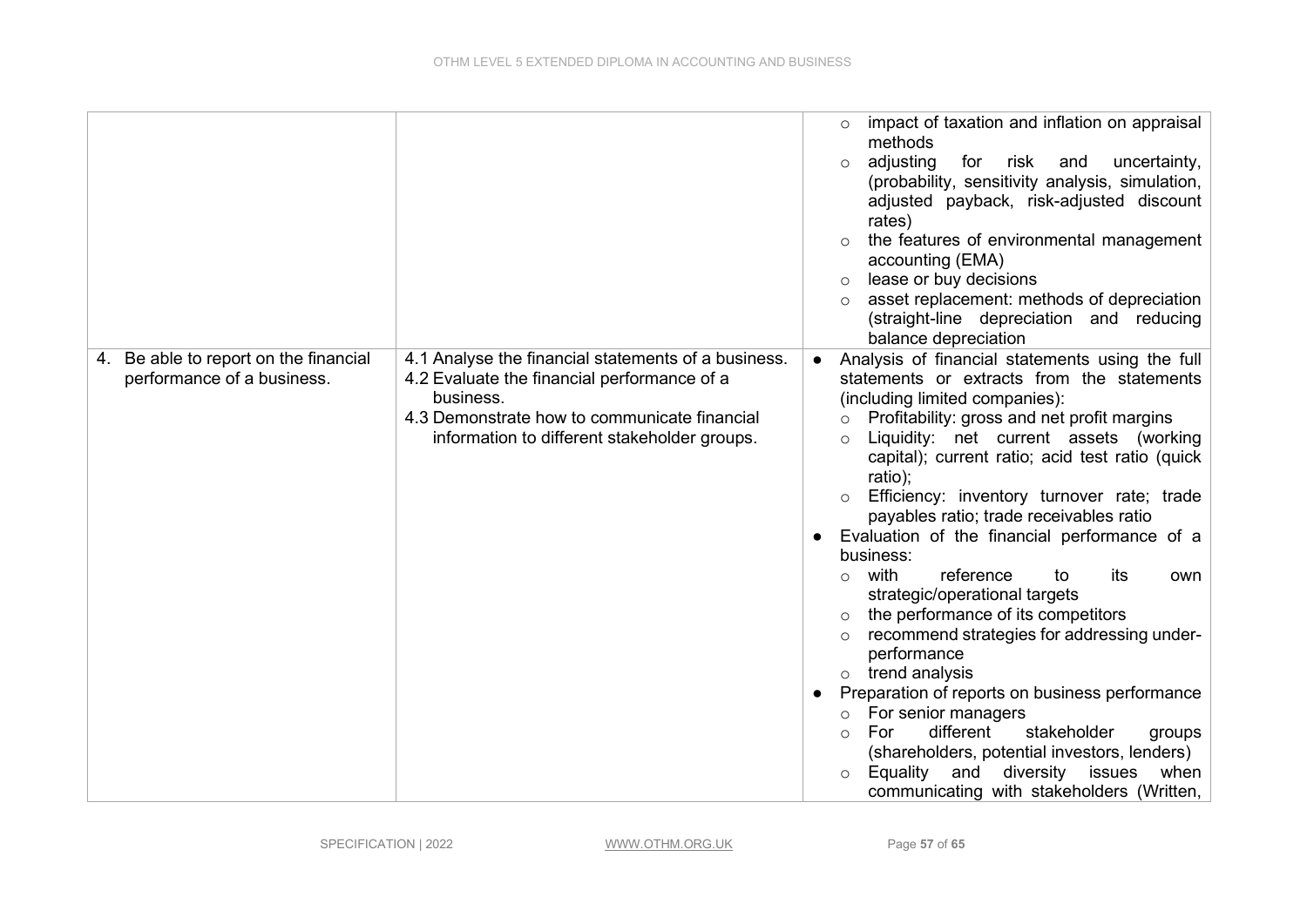| verbal; translations; Braille/large<br>digital;<br>(print<br>Creation and interpretation of graphs using<br>spreadsheets: line, pie, bar charts and |
|-----------------------------------------------------------------------------------------------------------------------------------------------------|
| histograms.<br>$\circ$ Scatter (XY) graphs and linear trend lines:<br>extrapolation for forecasting (reliability)                                   |
| $\circ$ Presentations and report writing: use of<br>appropriate formats; presentation software<br>and techniques.                                   |

To achieve a 'pass' for this unit, learners must provide evidence to demonstrate that they have fulfilled all the learning outcomes and meet the standards specified by all assessment criteria.

| Learning Outcomes to be met | Assessment Criteria to be covered | Assessment type | Word count (approx. length) |
|-----------------------------|-----------------------------------|-----------------|-----------------------------|
| All 1 to 4                  | All ACs under LO 1 to 4           | Coursework      | 3000 words                  |

### **Indicative Reading List**

Atrill P & McLaney E (2021) *Financial Accounting for Decision-Maker*s 10<sup>th</sup> Edition (Pearson)

Atrill, P. and McLaney, E. (2010) *Accounting & Finance for Non-specialists*. 10<sup>th</sup> edition. London: Financial Times/ Prentice Hall.

Van Horne, J. and Wachewicz, J. (2009) *Fundamentals of Financial Management*. Harlow: FT Prentice Hall

White, G. I., Sondhi, A. C. and Fried, D. (2003) *The Analysis and Use of Financial Statements*. 3<sup>rd</sup> edition. Hampshire: John Wiley and Sons.

Wood, F. and Sangster, A. (2011) *Business Accounting*. 12<sup>th</sup> edition. London: FT Prentice Hall

SPECIFICATION | 2022 [WWW.OTHM.ORG.UK](http://www.othm.org.uk/) Page **58** of **65**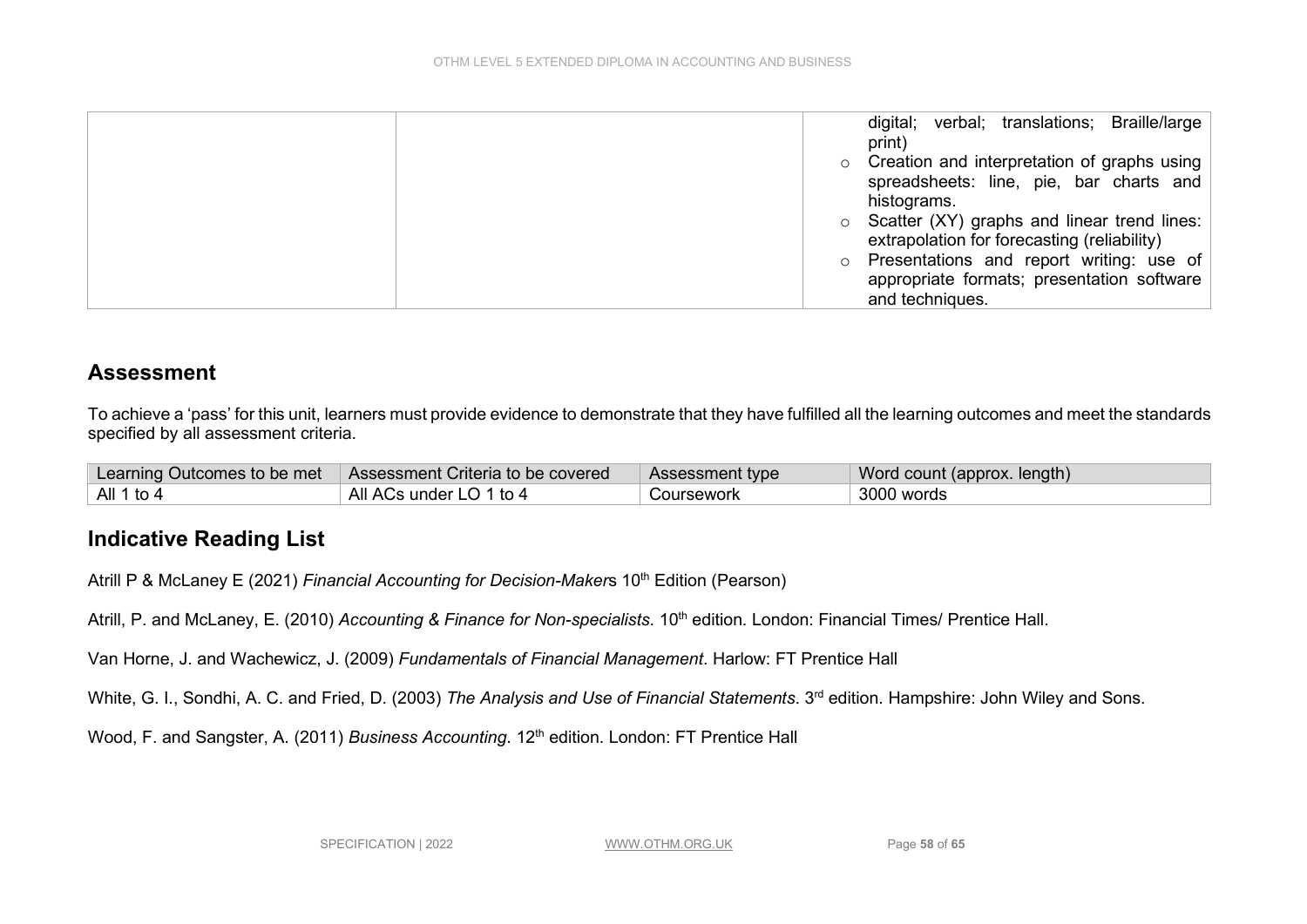## **THE MANAGEMENT OF HUMAN RESOURCES**

| Unit Reference Number                 | H/650/1151                        |
|---------------------------------------|-----------------------------------|
| Unit Title                            | The Management of Human Resources |
| <b>Unit Level</b>                     |                                   |
| <b>Number of Credits</b>              | 20                                |
| <b>Total Qualification Time (TQT)</b> | 200 hours                         |
| <b>Guided Learning Hours (GLH)</b>    | 100 hours                         |
| Mandatory / Optional                  | Mandatory                         |
| Sector Subject Area (SSA)             | 15.3 Business Management          |
| Unit Grading Type                     | Pass / Fail                       |

#### **Unit Aims**

<span id="page-58-0"></span>The ability to attract, develop and retain talented employees is a key factor in a business's success. Human resource management has its focus on supporting and enhancing business success and performance through its strategic vision and operational functions. The aim of this unit is to introduce learners to the key human resource management principles and concepts so they can support a sustainable approach to people management through an understanding of the purpose and scope of the human resource management function.

| Learning Outcome -<br>The learner will:                                   | Assessment Criteria -<br>The learner can:                                                                                                                                            | <b>Indicative Content</b>                                                                                                                                                                                                                                        |
|---------------------------------------------------------------------------|--------------------------------------------------------------------------------------------------------------------------------------------------------------------------------------|------------------------------------------------------------------------------------------------------------------------------------------------------------------------------------------------------------------------------------------------------------------|
| Know about the purpose and<br>objectives of human resource<br>management. | 1.1 Explain how human resource management has<br>evolved.<br>1.2 Explain the purpose of human resource<br>management.<br>1.3 Explain the objectives of human resource<br>management. | Concept of human resource management<br>Welfare office - labour manager - personnel<br>management<br>Employee compensation<br><b>Discipline</b><br>$\bullet$<br>People – process - performance<br>Workforce planning<br>Talent management<br>Employee engagement |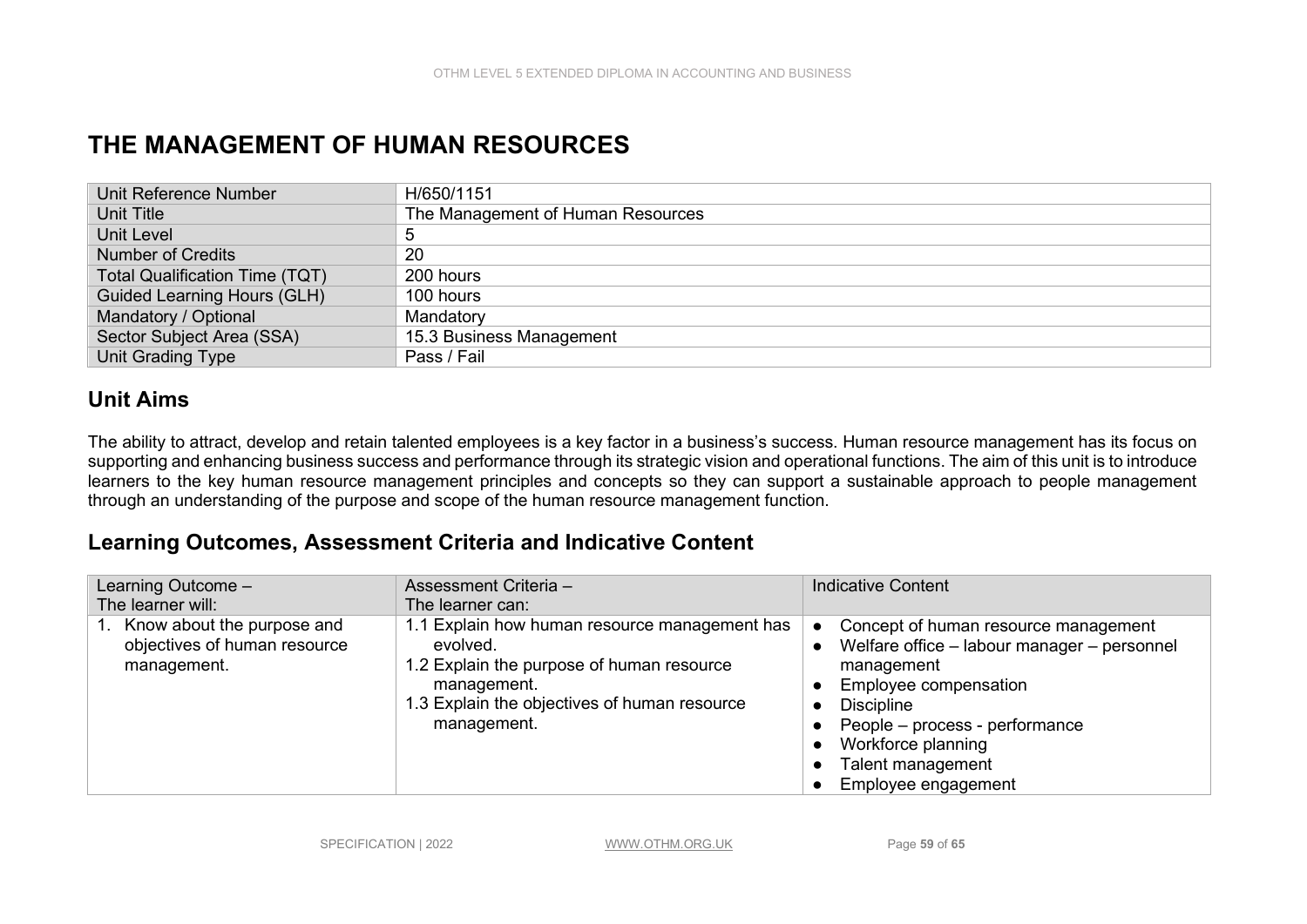|                                                                                                |                                                                                                                                                                                                                                                              | Performance management<br>$\bullet$                                                                                                                                                                                                                                                                                                                                                                                                                                                                                                                                                                                                      |  |
|------------------------------------------------------------------------------------------------|--------------------------------------------------------------------------------------------------------------------------------------------------------------------------------------------------------------------------------------------------------------|------------------------------------------------------------------------------------------------------------------------------------------------------------------------------------------------------------------------------------------------------------------------------------------------------------------------------------------------------------------------------------------------------------------------------------------------------------------------------------------------------------------------------------------------------------------------------------------------------------------------------------------|--|
| 2. Understand the functions of<br>human resource management.                                   | 2.1 Explain key operational functions of human<br>resource management.<br>2.2 Explain key strategic functions of human<br>resource management.<br>2.3 Discuss the relationship between business<br>strategy and human resource management.                   | Recruitment and selection<br>$\bullet$<br>Training and development<br>$\bullet$<br>Employee welfare<br>$\bullet$<br>Employment law compliance<br>$\bullet$<br>Strategy integration<br>$\bullet$<br>Strategic HR planning<br>$\bullet$<br>Human capital development<br>$\bullet$<br>Forecasting<br>$\bullet$                                                                                                                                                                                                                                                                                                                              |  |
| 3. Know how internal and external<br>factors impact the human<br>resource management function. | 3.1 Compare the internal factors which affect<br>human resource management.<br>3.2 Compare the external factors which affect<br>human resource management.                                                                                                   | Internal factors:<br>$\bullet$<br>Organisational culture, values and vision<br>$\circ$<br>Resources and capabilities<br>$\circ$<br>Leadership style<br>$\circ$<br>Learning and development<br>$\circ$<br>Motivation<br>$\circ$<br>Business and functional strategies<br>$\circ$<br><b>Equality and diversity</b><br>$\circ$<br><b>External factors:</b><br>$\bullet$<br><b>Competition and PESTEL forces</b><br>$\circ$<br><b>Skills trends</b><br>$\circ$<br>Competitor behaviour<br>$\circ$<br>HR availability<br>$\circ$<br>HR costs<br>$\circ$<br>Legislation<br>$\circ$<br>The implications of home-based and virtual<br>workplaces |  |
| 4. Understand how a business uses<br>its human resource management<br>function.                | 4.1 Apply techniques to measure the effectiveness<br>of a business's human resource management<br>function for a selected business.<br>4.2 Suggest ways in which a business could<br>improve the effectiveness of its human<br>resource management function. | Employee net promoter scores<br>$\bullet$<br>Employee satisfaction index<br>$\bullet$<br>Absentee rates<br>$\bullet$<br>Productivity rates<br>$\bullet$<br>Employee turnover<br>$\bullet$<br>Using AI (Artificial Intelligence) for recruitment<br>$\bullet$<br>Digital learning<br>The psychological contract<br>Digital transformation                                                                                                                                                                                                                                                                                                 |  |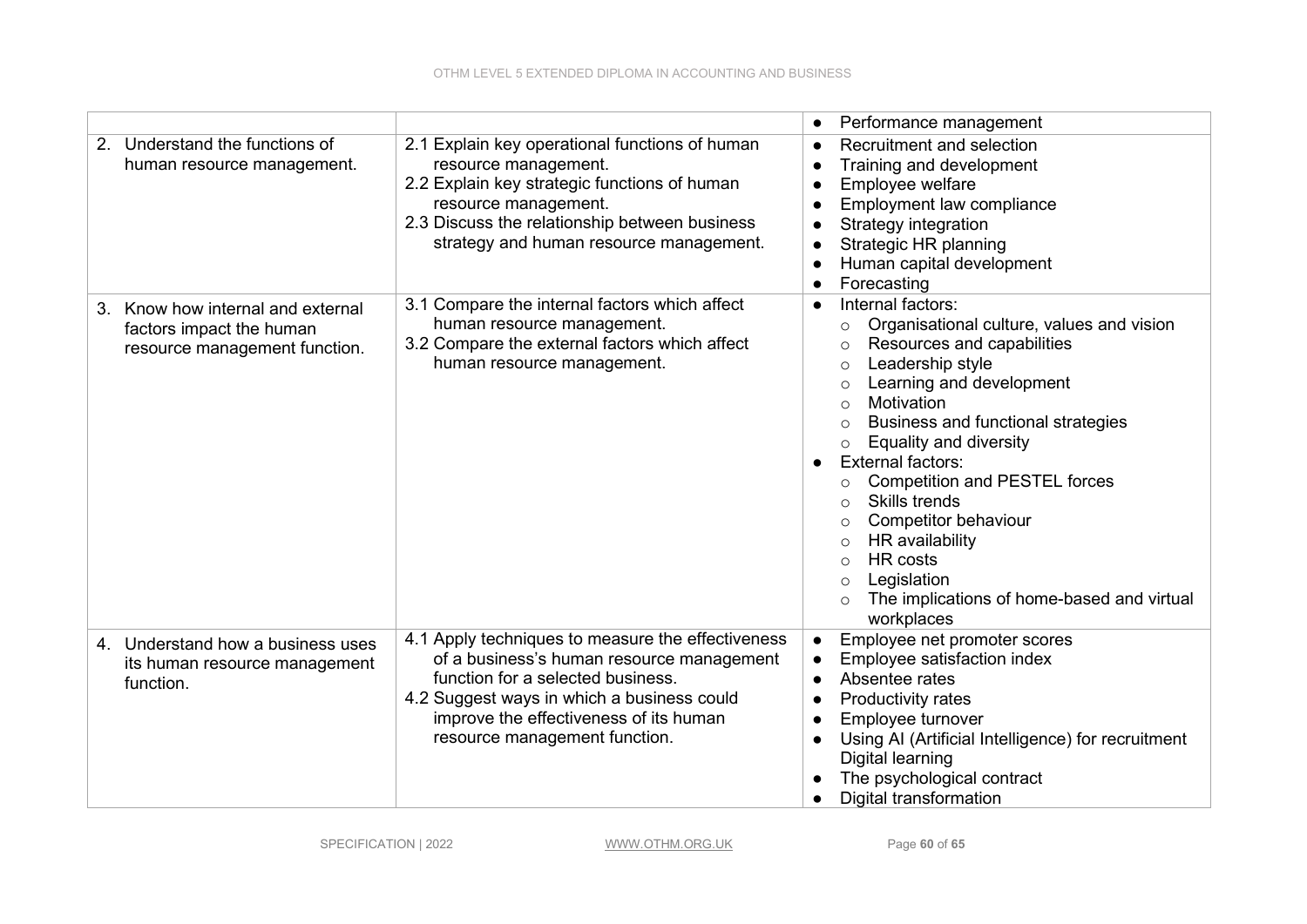To achieve a 'pass' for this unit, learners must provide evidence to demonstrate that they have fulfilled all the learning outcomes and meet the standards specified by all assessment criteria.

| Learning Outcomes to be met | Assessment Criteria to be covered   Assessment type |            | Word count (approx. length) |
|-----------------------------|-----------------------------------------------------|------------|-----------------------------|
| All 1 to 4                  | All ACs under LO 1 to 4                             | Coursework | 3000 words                  |

#### **Indicative Reading List**

Hall, L. et al (2020) *Human Resource Management* 11<sup>th</sup> edition, Pearson, Harlow

Marchington, M. (2020) *Human Resource Management at Work: The Definitive Guide* 7<sup>th</sup> Edition, CIPD, London

## **Additional Resources**

Human Resource Management Journal

International Journal of Human Resource Management

[Chartered Institute of Personnel and Development](https://www.cipd.co.uk/)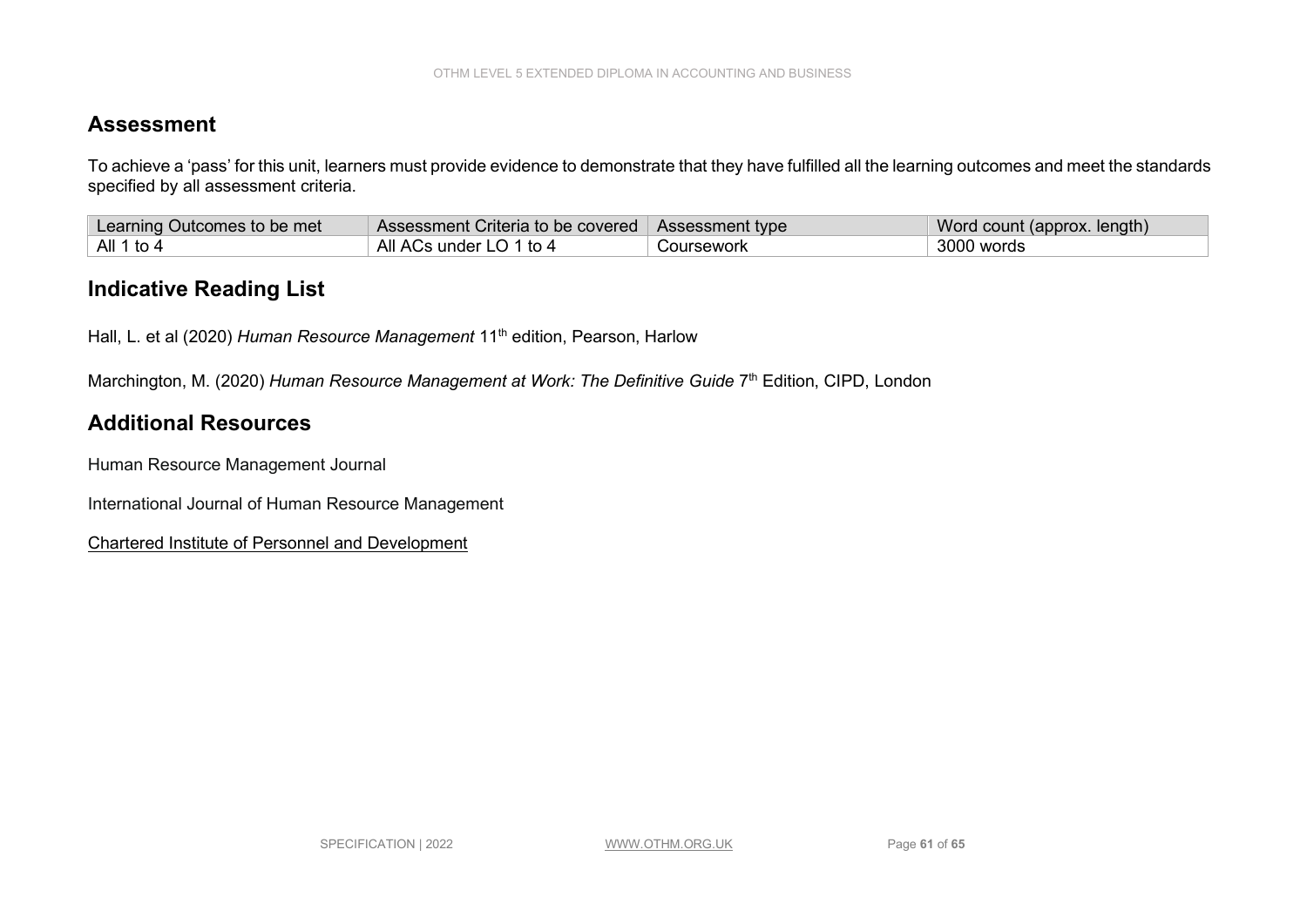## **BUSINESS START-UP: CONCEPTION TO MARKET**

| Unit Reference Number                 | M/650/1155                                     |
|---------------------------------------|------------------------------------------------|
| Unit Title                            | <b>Business Start-up: Conception to Market</b> |
| <b>Unit Level</b>                     |                                                |
| Number of Credits                     | 20                                             |
| <b>Total Qualification Time (TQT)</b> | 200 hours                                      |
| <b>Guided Learning Hours (GLH)</b>    | 100 hours                                      |
| Mandatory / Optional                  | Mandatory                                      |
| Sector Subject Area (SSA)             | 15.3 Business Management                       |
| Unit Grading Type                     | Pass / Fail                                    |

#### **Unit Aims**

<span id="page-61-0"></span>Many people dream of setting up their own business but are not aware of what is required, what support is available and what personal qualities are necessary The aim of this unit, therefore, is to consolidate previous learning where learners employ the knowledge and skills of disciplines such as business strategy, financial planning, accounting, and management to produce a viable business plan.

| Learning Outcome -<br>The learner will:                                 | Assessment Criteria -<br>The learner can:                                                                                                                                                                                   | <b>Indicative Content</b>                                                                                                                                                                                                                                                                                         |
|-------------------------------------------------------------------------|-----------------------------------------------------------------------------------------------------------------------------------------------------------------------------------------------------------------------------|-------------------------------------------------------------------------------------------------------------------------------------------------------------------------------------------------------------------------------------------------------------------------------------------------------------------|
| 1. Know the fundamental<br>requirements for starting a new<br>business. | 1.1 Describe the range of resources required to<br>start a business.<br>1.2 Describe the personal skills and qualities<br>required to start a business.<br>1.3 Describe the legal requirements when starting<br>a business. | Resources required for start-up:<br>$\bullet$<br>Drucker's 7 sources of innovation<br>$\Omega$<br>Capital investment<br>$\circ$<br>Labour resources<br>$\Omega$<br>o Physical resources<br>Support systems<br>$\circ$<br>Personal skills and qualities: leadership<br>management<br><b>Entrepreneurial skills</b> |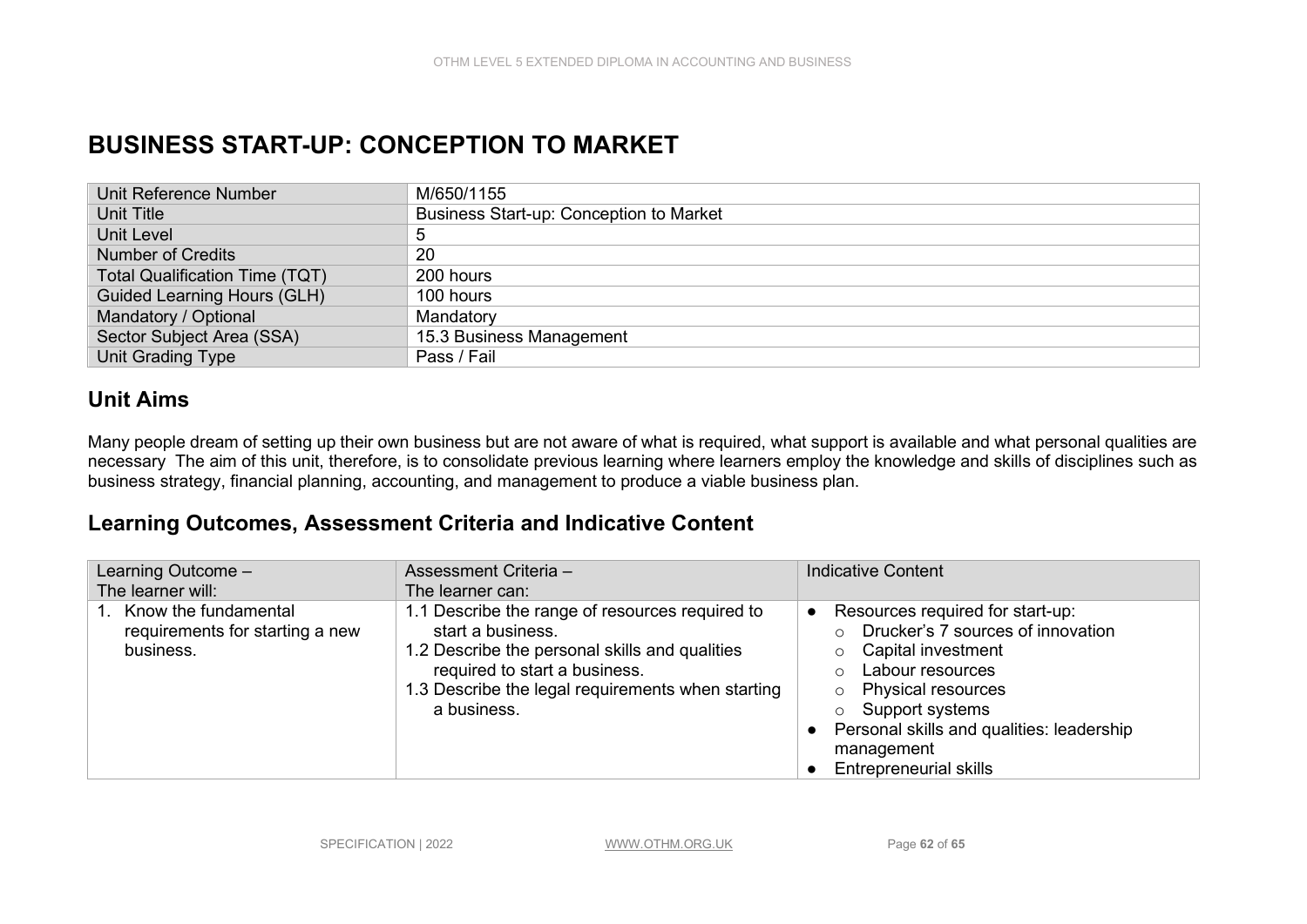|                                                                                               |                                                                                                                                                                                                                  | Financial management, problem solving skills,<br>negotiation skills, project management skills<br>Legal requirements: formalised business<br>structure, operating licence, business<br>insurance, register for taxation                                                                                                                                                                                                                                                                                              |
|-----------------------------------------------------------------------------------------------|------------------------------------------------------------------------------------------------------------------------------------------------------------------------------------------------------------------|----------------------------------------------------------------------------------------------------------------------------------------------------------------------------------------------------------------------------------------------------------------------------------------------------------------------------------------------------------------------------------------------------------------------------------------------------------------------------------------------------------------------|
| Know sources of support available<br>2.<br>to new businesses.                                 | 2.1 Compare sources of financial support.<br>2.2 Describe support provided by governments.<br>2.3 Describe support provided by non-government<br>organisations.<br>2.4 Compare sources of non-financial support. | Savings<br>$\bullet$<br>Friends and family<br>Crowdfunding'<br>$\bullet$<br>Peer-to-Peer' finance<br>Interest bearing loans, Hire purchase, credit<br>purchases, leasing arrangement<br>Investment 'angels'<br>$\bullet$<br>Grants<br>Zero interest loans<br><b>Employment support schemes</b><br>Free training workshops<br>Free business advice<br>Free mentoring<br>Local government<br>Central government<br><b>Banks</b><br>$\bullet$<br><b>Chambers of Commerce</b><br><b>Professional bodies</b><br>$\bullet$ |
| Be able to create a business plan<br>3.<br>for a new business to gain<br>stakeholder support. | 3.1 Produce a business plan for a start-up<br>business.<br>3.2 Demonstrate effective communication when<br>seeking stakeholder support for a new<br>business.                                                    | <b>Business Plan:</b><br><b>Executive Summary</b><br>$\Omega$<br><b>Industry Overview</b><br>$\circ$<br><b>Market and Competition Analysis</b><br>$\circ$<br>Sales and Marketing Plan<br>$\circ$<br>Management Plan<br>$\circ$<br><b>Operating Plan</b><br>$\circ$<br><b>Financial Plan</b><br>$\Omega$<br>Communication: verbal, nonverbal and visual.<br>$\bullet$                                                                                                                                                 |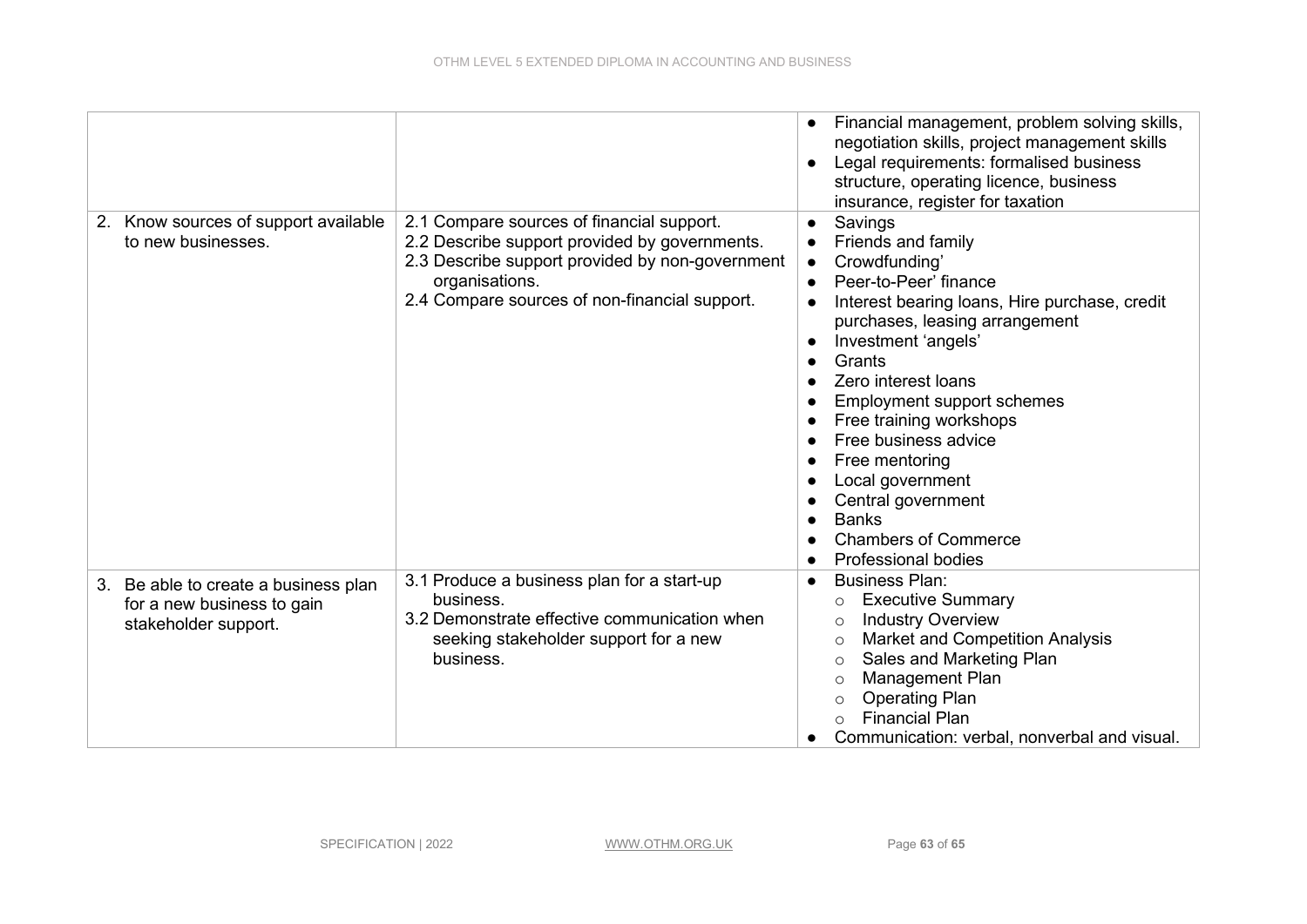To achieve a 'pass' for this unit, learners must provide evidence to demonstrate that they have fulfilled all the learning outcomes and meet the standards specified by all assessment criteria.

| Learning Outcomes to be met | Assessment Criteria to be covered   Assessment type |            | Word count (approx. length) |
|-----------------------------|-----------------------------------------------------|------------|-----------------------------|
| All 1 to 3                  | All ACs under LO 1 to 3                             | Coursework | 3000 words                  |

#### **Indicative Reading List**

Barrow, C. (2016) *Starting and Running a Small Business All-in-one for Dummies* 3<sup>rd</sup> edition, John Wiley, London

Pink, A. and MacDonald, A. (2021) *Business Start Start-Up Guide*, Pink Proactive Publishing, UK

Flick, U. (2020) *Introducing Research Methodology: A Beginner's Guide to Doing a Research Project*. 3rd Ed. London: Sage.

Gray, D. (2017) *Doing Research in The Real World*. 4th Ed. London: Sage.

Saunders, M., Lewis, P. And Thornhill, A. (2019) *Research Methods for Business Learners*. 6th Ed. Harlow: Pearson.

#### **Additional Resources**

The Journal of Entrepreneurship

[Management Help](https://managementhelp.org/)

[Write a Business Plan](https://www.gov.uk/write-business-plan)